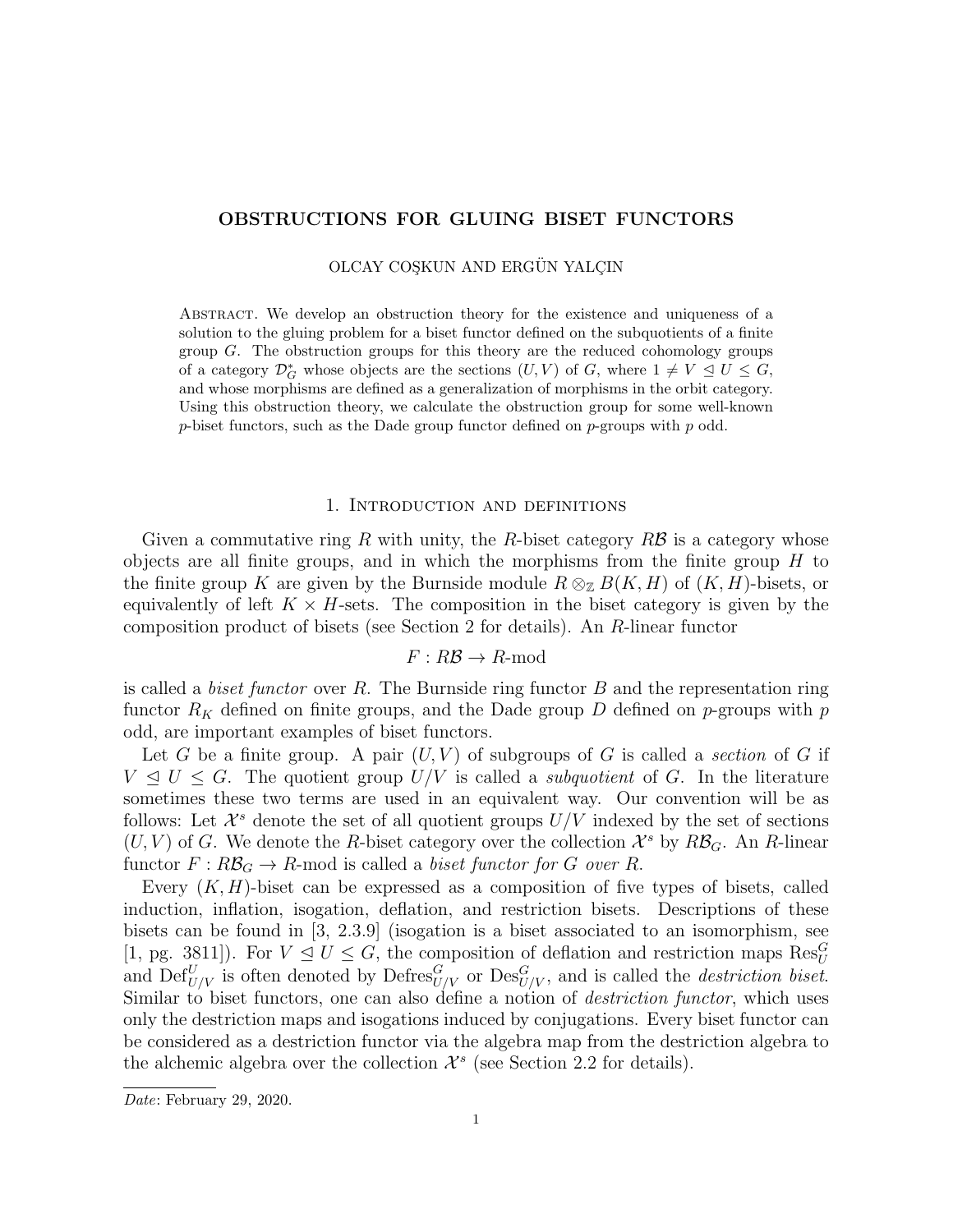For every  $K \leq H \leq G$ , the normalizer of the section  $(H, K)$  is defined as the subgroup  $N_G(H, K) = N_G(H) \cap N_G(K).$ 

**Definition 1.1.** Let F be a biset functor or a destriction functor for G over R. A gluing data for  $F(G)$  is a sequence  $(f_H)_{1 \le H \le G}$  of elements  $f_H \in F(N_G(H)/H)$  satisfying the following compatibility conditions:

(i) (Conjugation invariance) For any  $g \in G$  and  $H \leq G$ , we have

$$
{}^gf_H = f_{^gH}.
$$

(ii) (Destriction invariance) For any  $K \leq H \leq G$ , we have

$$
\mathrm{Defres}_{N_G(H,K)/H}^{N_G(K)/K} f_K = \mathrm{Res}_{N_G(H,K)/H}^{N_G(H)/H} f_H.
$$

The gluing problem for the biset functor  $F$  at  $G$  is the problem of finding an element  $f \in F(G)$  such that for any non-trivial subgroup H of G, we have  $Defres_{N_G(H)/H}^G f = f_H$ . If such an element exists, we call it a solution to the given gluing data.

The gluing problem was first introduced for endo-permutation modules by Bouc and Thévenaz [6]. When a solution to a gluing problem exists we would like to also know if it is unique. Following Bouc and Thévenaz  $[6]$ , we denote the set of all gluing data for  $F(G)$  as the inverse limit

$$
\varprojlim_{1 < H \leq G} F(N_G(H)/H).
$$

Later we show that the gluing data is indeed an inverse limit over a category. The complete solution to the gluing problem is an exact sequence

$$
0 \longrightarrow \text{Ker}(r_G^F) \longrightarrow F(G) \xrightarrow{r_G^F} \lim_{1 \le H \le G} F(N_G(H)/H) \longrightarrow \text{Obs}(F(G)) \longrightarrow 0
$$

where  $r_G^F$  denotes the map which takes  $f \in F(G)$  to the tuple  $(\text{Defres}_{N_G(H)/H}^G f)_{1 \le H \le G}$ and  $Obs(F(G))$  denotes the group of obstructions for a gluing data to have a solution.

Bouc and Thévenaz  $[6,$  Theorem 1.1] calculated the obstruction group for the torsion part of the Dade group  $D_t(G)$  when G is a noncyclic p-group with p odd. They found that

$$
Obs(D_t(G)) \cong H^0(\mathcal{A}_{\geq 2}(G); \mathbb{F}_2)^G
$$

where  $\mathcal{A}_{\geq 2}(G)$  is the poset of elementary abelian subgroups of G with rank  $\geq 2$ . Later Bouc [2, Theorem 2.15] showed that the obstruction group  $\mathrm{Obs}(D(G))$  for the Dade group  $D(G)$  of a p-group G, with p odd, embeds into the group  $H^1(\mathcal{A}_{\geq 2}(G);\mathbb{Z})^{(G)}$  defined in [2, Notation 2.9] using G-invariant cocycles. We show in Lemma 7.7 that this group is isomorphic to the first cohomology group  $H^1(\mathcal{A}_{\geq 2}(G)/G;\mathbb{Z})$  of the orbit space  $\mathcal{A}_{\geq 2}(G)/G$ .

Co<sub>skun</sub> [8] extended these calculations to the biset functor for the dual of the rational representation ring  $R^*_{\mathbb{Q}}$  and to the biset functor of Borel-Smith functions  $C_b$ . In all these calculations the results are expressed as modified versions of cohomology groups for some topological space. Our aim in this paper is to give a common framework for all these obstruction group calculations by expressing the obstruction group for a biset functor F as the 0-th reduced cohomology group of a category  $\mathcal{D}_G$ , which we introduce below.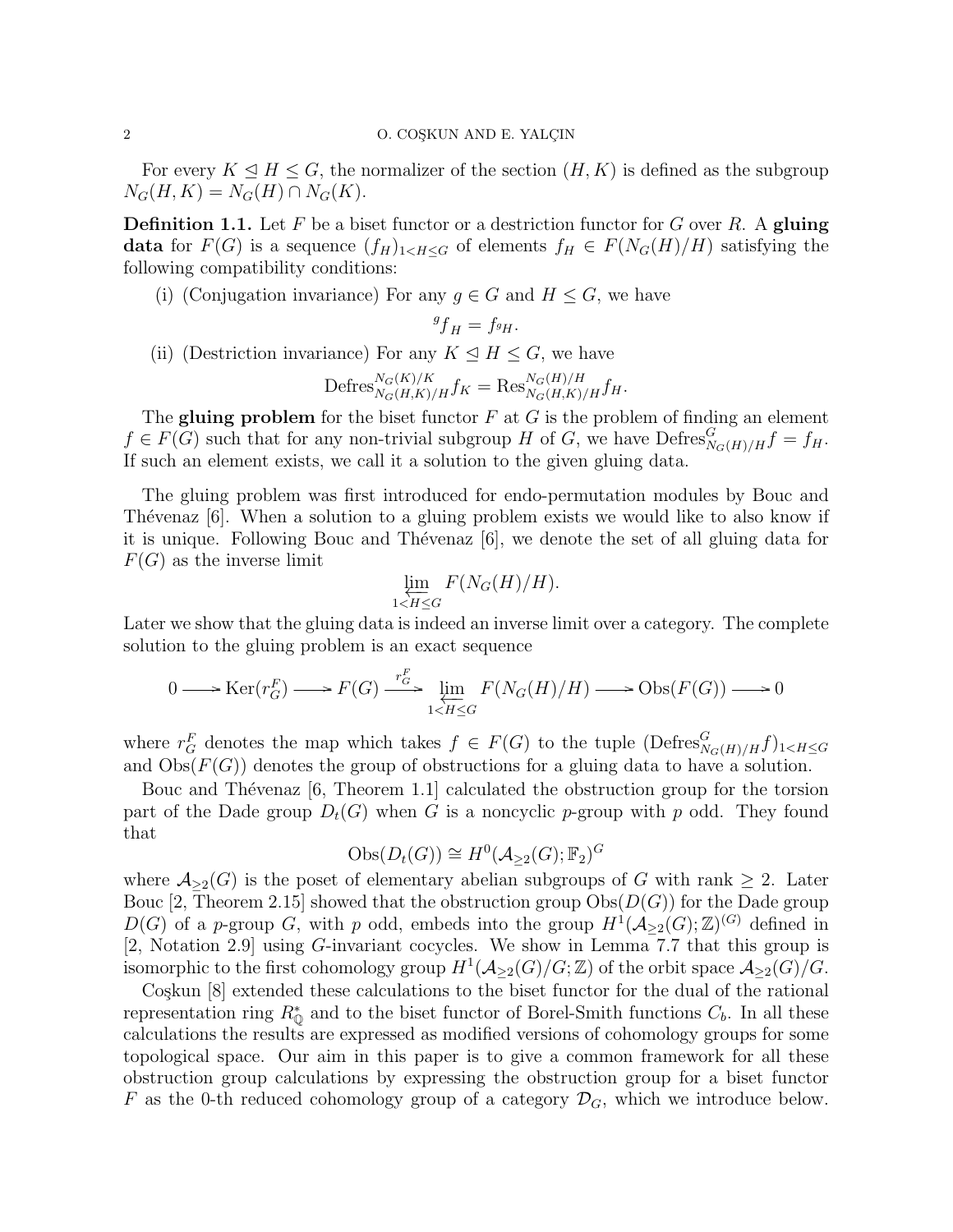Using this theory we also obtain new results for the obstruction groups of certain p-biset functors such as the Dade group functor.

The set of sections of G is a G-poset under the conjugation action  $(U, V) \rightarrow ({}^gU, {}^gV)$ of G, where  ${}^gU$  denotes the subgroup  $gUg^{-1}$ . The order relation is given by the inclusion of sections, that is,  $(U, V) \preceq (M, L)$  if and only if  $L \leq V \leq U \leq M$ . We call a set of sections of G a *collection* if it is closed under conjugation.

**Definition 1.2.** Let  $\mathcal C$  be a collection of sections of a finite group  $G$ . The **orbit cate**gory of sections  $\mathcal{D}_G^{\mathcal{C}}$  is the category whose objects are sections  $(U, V)$  in  $\mathcal{C}$ , and whose morphisms are given by

Hom<sub>$$
\mathcal{D}_{G}^{c}((U, V), (M, L)) = \{Mg \mid g \in G, \ {}^{g}(U, V) \preceq (M, L)\}.
$$</sub>

If  $Nh : (M, L) \to (N, R)$  is a morphism in  $\mathcal{D}_G^{\mathcal{C}}$ , then the composition is given by  $Nh \circ Mg =$ Nhg. We denote the orbit category of sections over all sections of G simply by  $\mathcal{D}_G$ .

Note that the composition defined above is well-defined: If  $g' = xg$  and  $h' = yh$  for some  $x \in M$  and  $y \in N$ , then  $Nh'g' = Nhxg = Nhg$  because  $hxh^{-1} \in {}^hM \leq N$ . We show that the category algebra for the opposite category of category  $\mathcal{D}_G^{\mathcal{C}}$  is isomorphic to destriction algebra (see Definition 2.4 and Proposition 2.6). Using the algebra map from the destriction algebra to the alchemic algebra, we can consider a biset functor  $F$ as an  $R\mathcal{D}_G^{\mathcal{C}}$ -module and study the gluing problem for F using homological algebra over  $R\mathcal{D}_G^{\mathcal{C}}$ -modules. To simplify the notation we write  $F(U/V)$  for  $F((U,V))$  when F is an  $R\mathcal{D}_G$ -module. We also write  $F(G)$  for  $F(G/1)$  to simplify the notation further.

Given a collection of sections  $C$  of  $G$ , closed under taking subsections, let  $T^{\mathcal{C}}$  denote the  $R\mathcal{D}_G$ -module whose values on those sections  $(U, V) \notin \mathcal{C}$  are equal to R, and equal to zero on the sections in C. Let  $\underline{R}$  denote the constant functor of  $\mathcal{D}_G$  and  $J^{\mathcal{C}}$  denote the  $R\mathcal{D}_G$ -module such that  $0 \to J^{\mathcal{C}} \to \underline{R} \to T^{\mathcal{C}} \to 0$  is an exact sequence. For a destriction functor or a biset functor  $F$ , this gives a long exact sequence

$$
0 \longrightarrow \text{Hom}_{R\mathcal{D}_G}(T^{\mathcal{C}}, F) \longrightarrow F(G) \xrightarrow{r_G^F} \underleftarrow{\lim}_{(U,V)\in \mathcal{D}_G^{\mathcal{C}}} F(U/V) \longrightarrow \text{Ext}_{R\mathcal{D}_G}^1(T^{\mathcal{C}}, F) \longrightarrow 0,
$$

which can be regarded as a general version of a gluing problem for a collection  $\mathcal C$  that is closed under taking subsections. The obstruction group for this gluing problem over  $\mathcal C$  is given by  $\mathrm{Obs}^{\mathcal{C}}(F) \cong \mathrm{Ext}^1_{R\mathcal{D}_G}(T^{\mathcal{C}}, F).$ 

We show that the gluing problem for  $F$  stated in Definition 1.1 is a special case of this more general gluing problem over the category  $\mathcal{D}_G^{\mathcal{C}}$ .

**Theorem 1.3.** Let  $F$  be a destriction functor or a biset functor for a finite group  $G$ defined over R. Let  $\mathcal{D}_{G}^{*}$  denote the orbit category of sections over the collection of all sections  $(U, V)$  of G with  $V \neq 1$ , and T the constant functor on the set of all sections  $(U, V)$  with  $V = 1$ . Then there is an isomorphism

$$
\varprojlim_{1 \leq H \leq G} F(N_G(H)/H) \cong \varprojlim_{(U,V) \in \mathcal{D}_G^*} F(U/V),
$$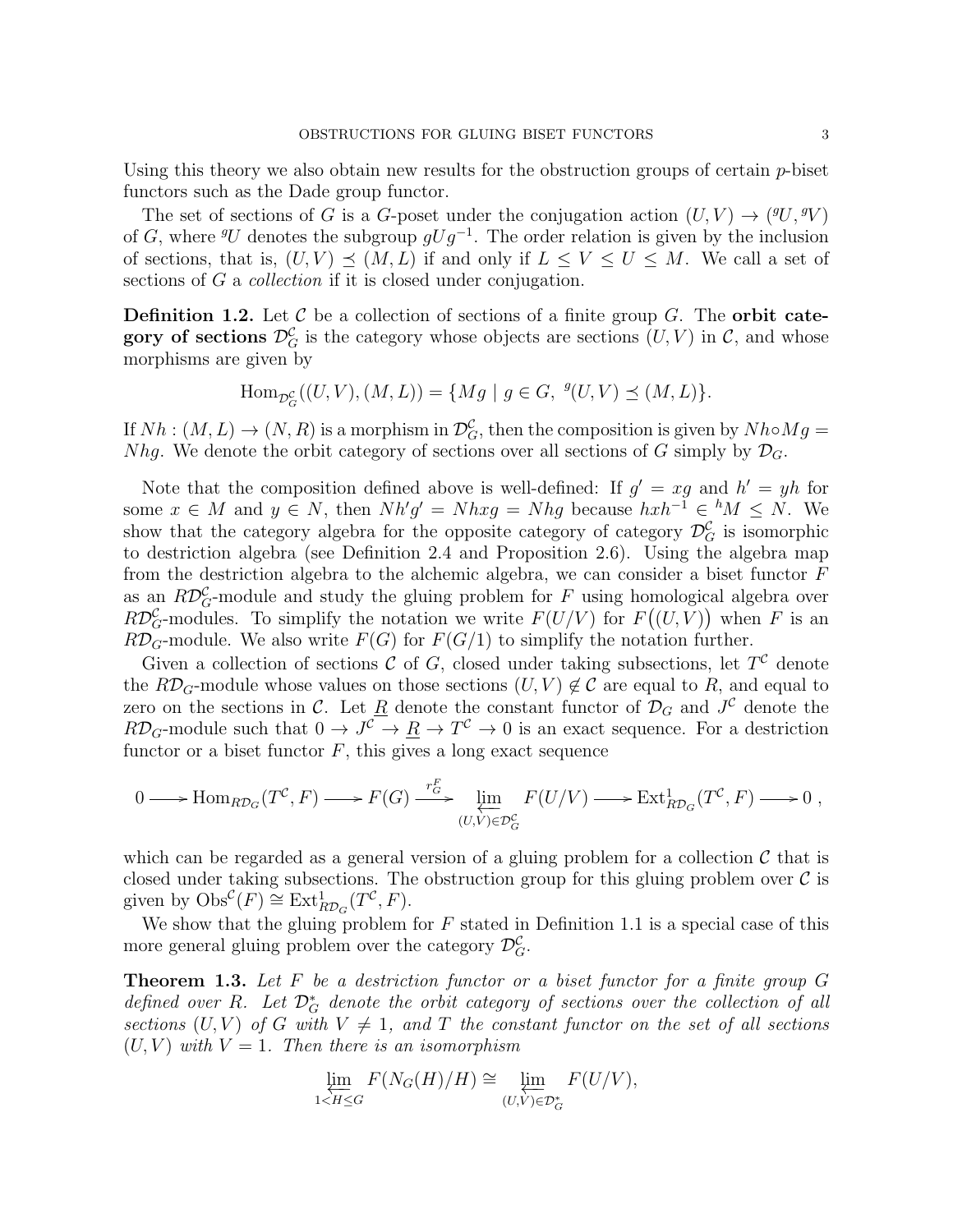which gives isomorphisms

 $\text{Obs}(F(G)) \cong \text{Ext}^1_{R\mathcal{D}_G}(T, F)$  and  $\text{Ker}(r_G^F) \cong \text{Hom}_{R\mathcal{D}_G}(T, F)$ .

This theorem is proved in Section 3 as Propositions 3.3 and 3.4. In Section 4, we discuss the gluing problem for an arbitrary collection  $\mathcal C$  (not necessarily closed under taking subsections). We define the reduced cohomology  $\tilde{H}^*(\mathcal{D}_G^{\mathcal{C}};F)$  of the category  $\mathcal{D}_G^{\mathcal{C}}$ and show that if the collection  $\mathcal C$  is closed under taking subsections, then

$$
\mathrm{Obs}^{\mathcal{C}}(F(G)) \cong \mathrm{Ext}^1_{\mathcal{D}_G}(T^{\mathcal{C}}, F) \cong \widetilde{H}^0(\mathcal{D}_G^{\mathcal{C}}; F).
$$

To calculate these reduced cohomology groups, we apply a theorem of Jackowski and Slominska [13] on isotropy presheaves to the category  $\mathcal{D}_G^{\mathcal{C}}$  and prove that under certain conditions the collection  $\mathcal C$  can be replaced by a smaller collection  $\mathcal C'$  with isomorphic reduced cohomology group. When  $G$  is a p-group, we show that the collection of all sections  $(U, V)$  of G with  $V \neq 1$  can be reduced to the collections of all sections of the form  $(C_G(E), E)$  where E is a nontrivial elementary abelian subgroup of G.

This reduction allows us to relate the obstruction groups  $\mathrm{Obs}(F(G))$  to the cohomology groups of the Quillen category  $\mathcal{A}_p(G)$ , the category whose objects are the nontrivial elementary abelian p-subgroups of G and morphisms  $E_1 \rightarrow E_2$  are given by compositions of conjugation and inclusion maps. Given a destriction or biset functor  $F$ , there is an associated  $R\mathcal{A}_p(G)$ -module  $\overline{F}$  defined by  $\overline{F}(E) = F(C_G(E)/E)$  for every  $E \in \mathcal{A}_p(G)$ . We prove the following theorem.

**Theorem 1.4.** Let G be a p-group and  $\mathcal{A}_p(G)$  denote the Quillen category of G over all nontrivial elementary abelian p-subgroups of G. Then, for a destriction functor or a biset functor F, there is an isomorphism

$$
\widetilde{H}^*(\mathcal{D}_G^*; F) \cong \widetilde{H}^*(\mathcal{A}_p(G); \overline{F}).
$$

*In particular,*  $Obs(F(G)) \cong \widetilde{H}^0(\mathcal{A}_p(G); \overline{F}).$ 

As a consequence of Theorem 1.4 and a theorem of Oliver [15, Theorem 1], we also obtain that if  $G$  is a *p*-group then

$$
\operatorname{Ext}^n_{R\mathcal{D}_G}(T,F) \cong \widetilde{H}^{n-1}(\mathcal{D}_G^*;F) = 0
$$

for  $n \geq \text{rk}(G)+1$ , where  $\text{rk}(G)$  denotes the maximal rank of elementary abelian subgroups in  $G$  (see Proposition 5.4).

In Section 6 we consider rhetorical *p*-biset functors and give an explicit formula for the obstruction groups  $\mathrm{Obs}(F(G))$  for these functors (see Theorem 6.8). In Section 7, we apply this formula to gluing problems for various rhetorical  $p$ -biset functors. For the torsion part of the Dade group  $D_t$  defined on p-groups with p odd, we recover the earlier obstruction group computations done by Bouc and Thévenaz  $[6]$ . We also recover the obstruction group calculations done by Coşkun  $[8]$  for the dual of the rational representation ring functor  $R^*_{\mathbb{Q}}$  and for the Borel-Smith functor  $C_b$  (Propositions 7.2 and 7.6). We also calculate the obstruction group  $\mathrm{Obs}(D_t(G))$  for a 2-group G (see Proposition 7.3).

In Section 7 we consider the obstruction group for the Dade group functor D defined over p-groups with p odd. We first prove a vanishing result  $H^1(\mathcal{D}_G^*; B^*) = 0$  for the dual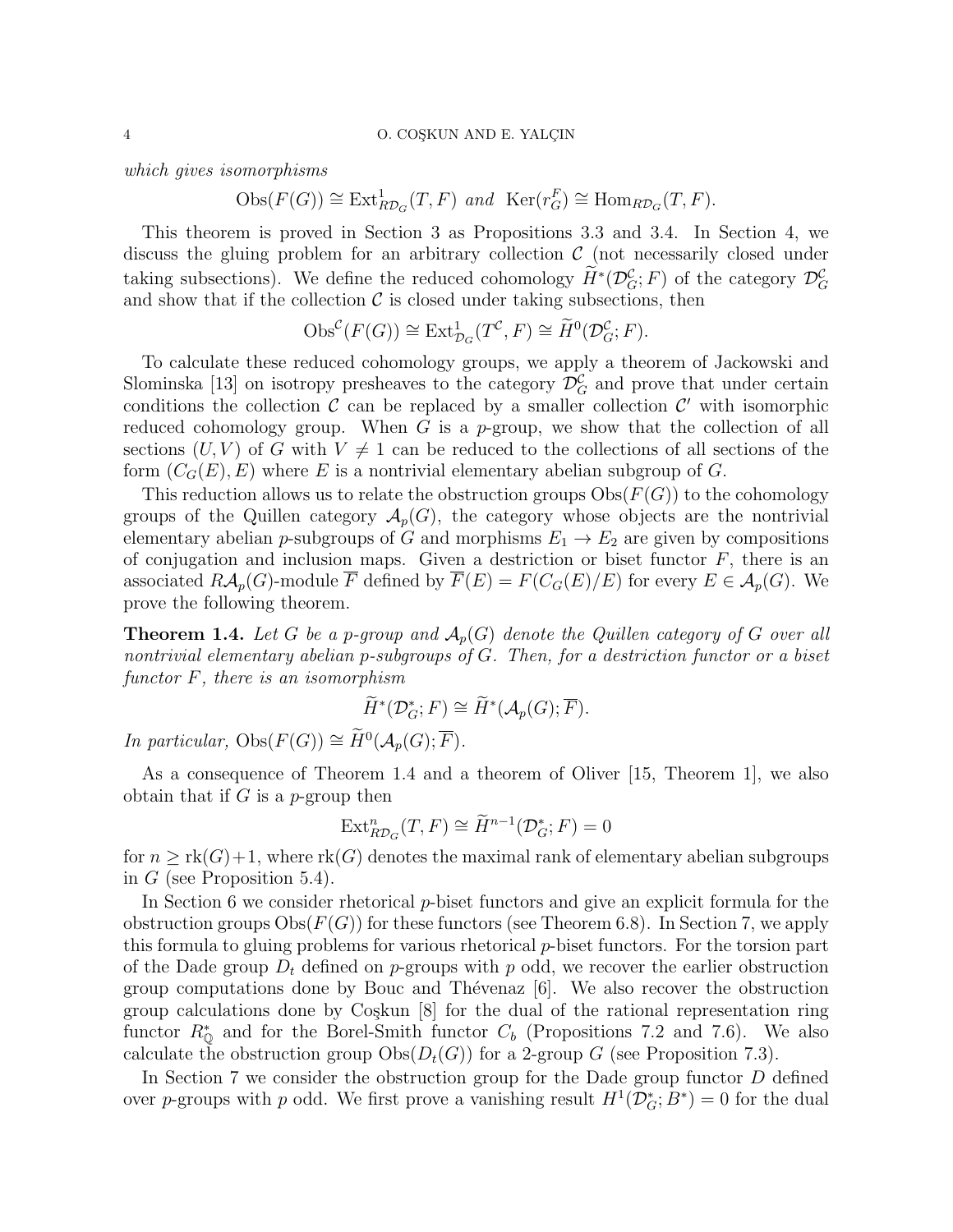of the Burnside ring functor  $B^*$  using a base change spectral sequence for ext-groups (see Lemma 7.5). As a consequence of this vanishing result we prove the following theorem.

**Theorem 1.5.** Let G be a p-group with p odd. Let D denote the p-biset functor for the Dade group. Then there is an exact sequence of abelian groups

$$
0 \to \mathrm{Obs}(D(G)) \to H^1(\mathcal{A}_{\geq 2}(G)/G;\mathbb{Z}) \to H^1(\mathcal{A}_{\geq 2}(G)/G;\mathbb{Z}/2),
$$

where the second map is induced by the mod 2 reduction map  $\mathbb{Z} \to \mathbb{Z}/2$ .

This theorem is proved as Theorem 7.9 in Section 7. One of the key ingredients is the computation of  $H^1(\mathcal{D}_G^*; F)$  for a rhetorical p-biset functor satisfying certain properties (see Proposition 7.8).

The paper is organized as follows: We introduce the destriction algebra and the orbit category of sections in Section 2. The obstruction groups for the gluing problem are defined in Section 3. Theorem 1.3 is also proved in this section. In Section 4 we define the reduced cohomology groups for the category  $\mathcal{D}_G^{\mathcal{C}}$ , and apply a theorem of Jackowski and Słominska to these reduced cohomology groups. In Section 5 we show that the reduced cohomology groups of  $\mathcal{D}_G^{\mathcal{C}}$  can be calculated as the cohomology groups of the Quillen category  $\mathcal{A}_p(G)$  when G is a p-group (Theorem 1.4). In Section 6 we prove Theorem 6.8, which gives an explicit description of the obstruction group  $\text{Obs}(F(G))$  for a rhetorical  $p$ -biset functor F. Finally in Section 7 we apply Theorem 6.8 to calculate the obstruction groups for some rhetorical  $p$ -biset functors related to endo-permutation modules. Theorem 1.5 is proved in this final section.

**Acknowledgement:** The second author is supported by a Tübitak 1001 project (grant no: 116F194). We thank the referee for careful reading of the paper and for many helpful suggestions that improved the paper.

## 2. Destriction algebra and the orbit category of sections

In this section, we introduce basic definitions about biset functors and destriction algebra. Then we define the orbit category of sections  $\mathcal{D}_G^{\mathcal{C}}$  over a collection of sections  $\mathcal{C}$ and prove that the module category over the orbit category of sections is equivalent to the module category over the destriction algebra.

2.1. Biset functors. Let K and H be finite groups. A  $(K, H)$ -biset is a finite set X together with a left K-action and a right H-action such that  $k(xh) = (kx)h$  for every  $k \in K$ ,  $h \in H$ , and  $x \in X$ . A  $(K, H)$ -biset X can be considered as a left  $K \times H$ -set with the action given by  $(k, h)x = kxh^{-1}$ . We define the Burnside group of  $(K, H)$ -bisets  $B(K, H)$  as the Burnside group  $B(K \times H)$  of left  $K \times H$ -sets. Given another finite group L, we define a composition product

$$
- \times_H - : B(K, H) \times B(H, L) \to B(K, L)
$$

as the linear extension of the correspondence  $(X, Y) \rightarrow X \times_H Y$  where  $X \times_H Y =$  $(X \times Y)/H$  is the set of H-orbits of the set  $X \times Y$  under the action  $h \cdot (x, y) := (xh^{-1}, hy)$ .

Let R be a commutative ring with unity. The R-biset category  $R\mathcal{B}$  is a category whose objects are all finite groups, and in which the morphisms from the finite group  $H$  to the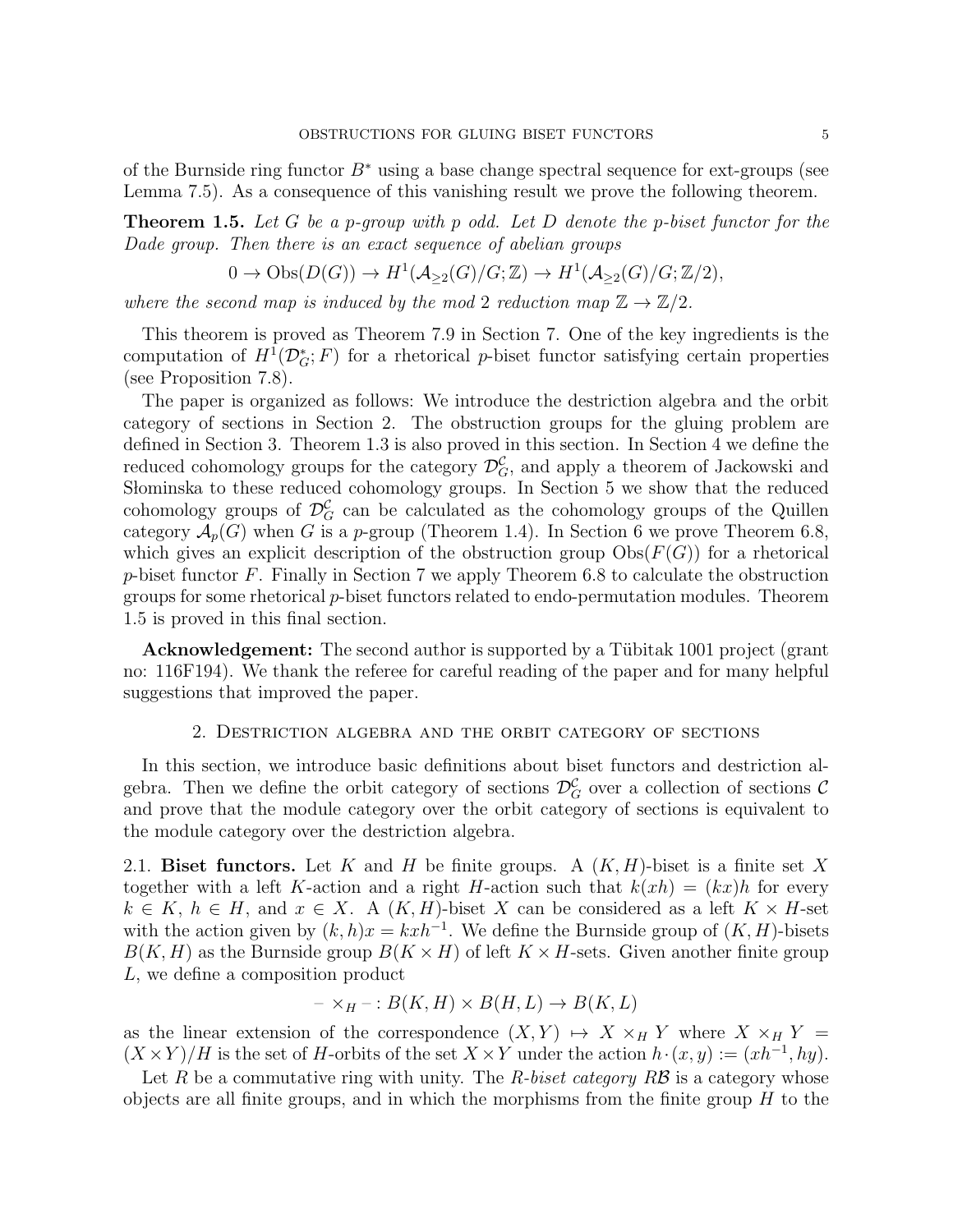finite group K are given by the Burnside module  $R \otimes_{\mathbb{Z}} B(K, H)$  of  $(K, H)$ -bisets. The composition in the biset category is given by the above composition product. For any finite group H, the identity morphism of H in RB is equal to  $R \otimes id_H$ , where  $id_H = HHH$ is the identity biset at  $H$ .

Recall that if U, V are subgroups of a finite group G such that  $V \leq U$ , then the quotient group  $U/V$  is called a subquotient of G, and the pair  $(U, V)$  is called a section of the group G. Let  $\mathcal X$  be a finite set of finite groups closed under taking subquotients up to isomorphism. By this we mean that if  $G \in \mathcal{X}$ , then a subquotient  $U/V$  of G is isomorphic to a group in  $\mathcal{X}$ .

**Definition 2.1.** The R-biset category  $R\mathcal{B}^{\chi}$  over the collection  $\mathcal{X}$  is the full subcategory of the biset category RB whose objects are groups in  $\mathcal{X}$ . An R-linear functor

 $F: R\mathcal{B}^{\mathcal{X}} \to R$ -mod

is called a *biset functor* defined on the collection  $\mathcal X$  over  $R$ .

To define a biset functor for a fixed finite group G, we take  $\mathcal X$  as the collection  $\mathcal X^s$  which is defined as the set of all finite groups indexed by sections  $(U, V)$  of  $G$ , where the group in  $\mathcal{X}^s$  corresponding to the section  $(U, V)$  is the quotient group  $U/V$ . In this case we denote the corresponding R-biset category by  $R\mathcal{B}_G$ , and an R-linear functor  $F: R\mathcal{B}_G \to R$ -mod is called a biset functor for G over R.

We also recall the definition of the alchemic algebra for an arbitrary collection  $\mathcal{X}$ .

**Definition 2.2.** The *alchemic algebra* for X over R is the R-algebra

$$
R\Gamma^{\mathcal{X}} = \bigoplus_{K, H \in \mathcal{X}} RB(K, H)
$$

with multiplication given by biset composition products. A biset functor  $F$  defined on  $\mathcal X$ over R is defined to be an  $R\Gamma^{\mathcal{X}}$ -module (see [1] for details).

It is shown in [1, pg. 3816] that this definition of a biset functor as an  $R\Gamma^{\mathcal{X}}$ -module coincides with the definition given in Definition 2.1.

By [3, Lemma 2.3.26], any transitive  $(K, H)$ -biset is a composition of five elementary bisets. To introduce our notation, let  $H \leq G$  and  $N \trianglelefteq G$  be subgroups of G and  $\phi : G' \to G$ be an isomorphism. Then the set G can be regarded as a  $(G, H)$ -biset, as an  $(H, G)$ -biset or as a  $(G, G')$ -biset via the usual actions. These bisets are called the induction biset  $\text{Ind}_{H}^G$ , the restriction biset  $\text{Res}_{H}^G$  and the isogation biset  $\text{Iso}_{G,G'}^{\phi}$ , respectively. In addition, the set  $G/N$  can be regarded as a  $(G, G/N)$ -biset or as a  $(G/N, G)$ -biset. These are called the inflation biset  $\text{Inf}_{G/N}^G$  and deflation biset  $\text{Def}_{G/N}^G$ . With this notation, for a subgroup  $J \leq K \times H$ , we have

$$
\left(\frac{K\times H}{J}\right) = \text{Ind}_{P}^{K}\text{Inf}_{P/A}^{P}\text{Iso}_{P/A,Q/B}^{\lambda}\text{Def}_{Q/B}^{Q}\text{Res}_{Q}^{H}
$$

where  $P = \{k \in K \mid \exists h \in H : (k, h) \in J\}$  and  $A = \{k \in K \mid (k, 1) \in J\}$ . The subgroups Q and B are defined in a similar way. The isomorphism  $\lambda: Q/B \to P/A$  is the one induced by J.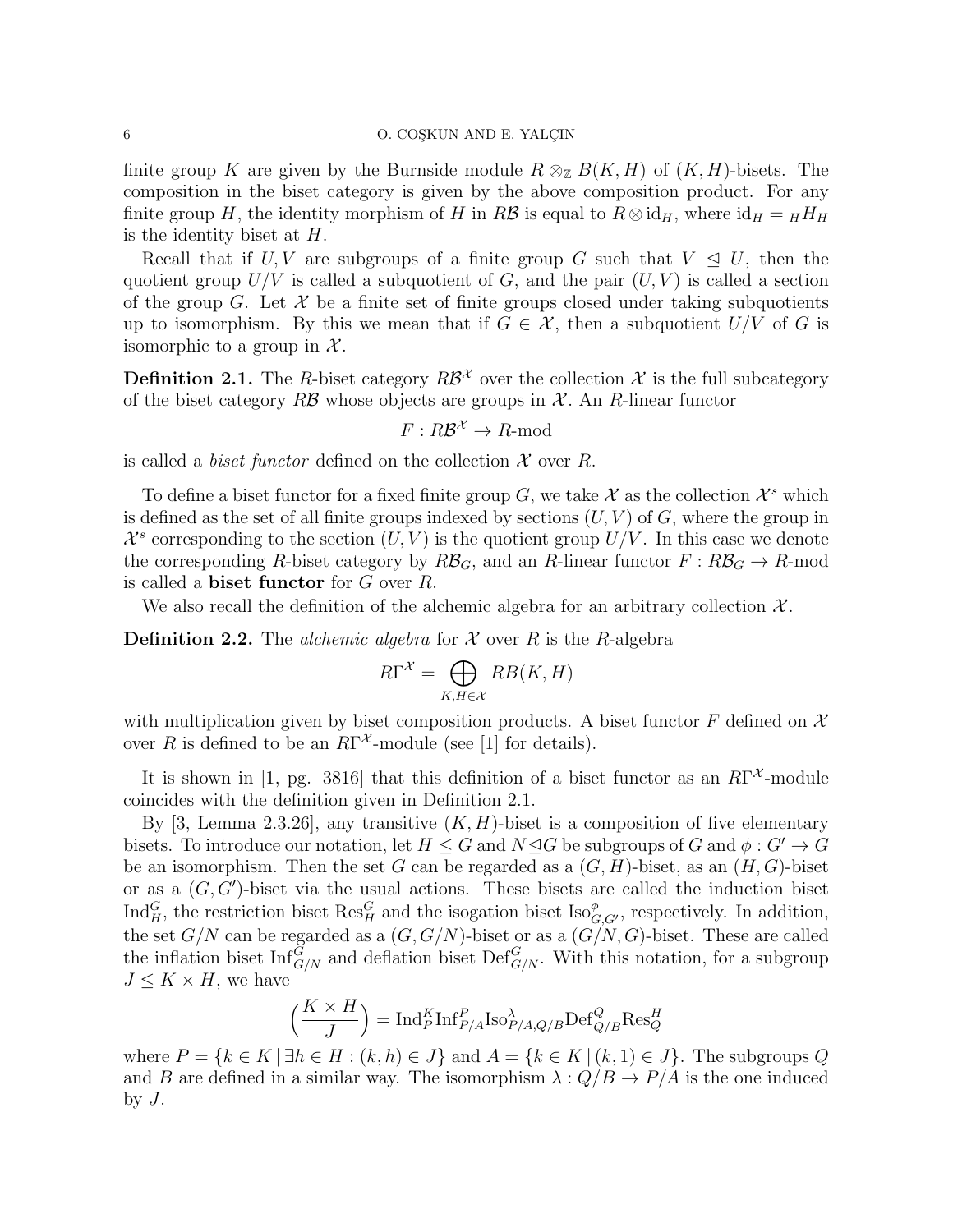In particular, the alchemic algebra for  $\mathcal X$  over R is generated by its elementary bisets. An R-free basis for  $R\Gamma^{\mathcal{X}}$  can be found in [17, Lemma 2.2].

2.2. Destriction algebra. Let R be a commutative ring with unity and G be a finite group. Let  $\mathcal{X}^s$  denote a collection of finite groups defined in the previous section. For a section  $(U, V)$  of G, the composition of the deflation map  $\mathrm{Def}_{U/V}^U$  and the restriction map  $\text{Res}_{U}^G$  is called the destriction biset and is denoted by  $\text{Defres}_{U/V}^G$  or shortly by  $\text{Des}_{U/V}^G$ . For a section  $(M, L)$  of G, if  $(U, V)$  is another section of G with  $L \leq V \leq U \leq M$ , then there is a  $(U/V, M/L)$ -biset given by

$$
\operatorname{Iso}\nolimits_{U/V, (U/L)/(V/L)}^{\lambda} \circ \operatorname{Def}\nolimits_{(U/L)/(V/L)}^{U/L} \circ \operatorname{Res}\nolimits_{U/L}^{M/L}
$$

where  $\lambda$  is the canonical isomorphism. With an abuse of notation, we denote this composition by  $\mathrm{Des}_{U/V}^{M/L}$ , and call it the destriction  $(U/V, M/L)$ -biset.

**Definition 2.3.** Let  $R, G$  and  $\mathcal{X}^s$  be as above.

(1) The R-destriction category  $RDES_G$  is the subcategory of the R-biset category  $R\mathcal{B}_G$  with objects the groups in  $\mathcal{X}^s$ , in which morphisms from  $H = M/L$  to  $K = U/V$  are given by the bisets of the form

$$
\mathbf{c}_{K,K^g}^g \mathrm{Des}^H_{K^g}
$$

where  $(U, V)^g \preceq (M, L)$  and  $g \in G$ .

(2) The **native destriction algebra**  $\nabla'_{G}(R)$  is defined as the subalgebra of the alchemic algebra  $R\Gamma^{\mathcal{X}^s}$  generated by the bisets of the form  $c_{sS,S}^g = \text{Iso}_{sS,S}^g$  and  $\text{Des}_{S}^T$ where  $g \in G$  and  $S = U/V$  and  $T = M/L$  with  $(U, V) \preceq (M, L)$ .

Note that it follows from [17, Lemma 2.2] that the set

$$
\{ \mathbf{c}^g_{K,K^g} \mathrm{Des}^H_{K^g} \, | \, K=U/V, H=M/L \text{ with } (U,V)^g \preceq (M,L), g \in U \backslash G \}
$$

is an R-free basis for  $\nabla_G(R)$ . Also as in the case of biset functors and the alchemic algebra, the category of modules over  $\nabla_G'(R)$  can be identified by the category of R-linear functors  $RDES_G \rightarrow R$ -mod. There is a restriction functor from the category of biset functors to the category of native destriction functors, induced by the inclusion map  $\nabla'_{G}(R) \hookrightarrow R\Gamma^{\mathcal{X}^s}$ of the subalgebra.

Now we define an abstract destriction algebra with generators and relations that will be more useful for our purposes.

**Definition 2.4.** Let  $R, G$  and  $\mathcal{X}^s$  be as above.

- (1) The **destriction algebra**  $\nabla_G(R)$  is the algebra generated by the symbols of the form
	- (G1)  $c_{g_{K,K}}^g$  for each  $g \in G$  and  $K = U/V$  in  $\mathcal{X}^s$ , called a *conjugation* and
	- (G2) Des<sub>K</sub><sup>H</sup> for each pair  $K = U/V$  and  $H = M/L$  in  $\mathcal{X}^s$  such that  $(U, V) \preceq (M, L)$ , called a *destriction* (in this case we also write  $K \preceq H$ )

subject to the following relations

(R1)  $c_{H,H}^h$  = Des<sub>H</sub><sup>H</sup> for any  $H = M/L$  and  $h \in M$ ,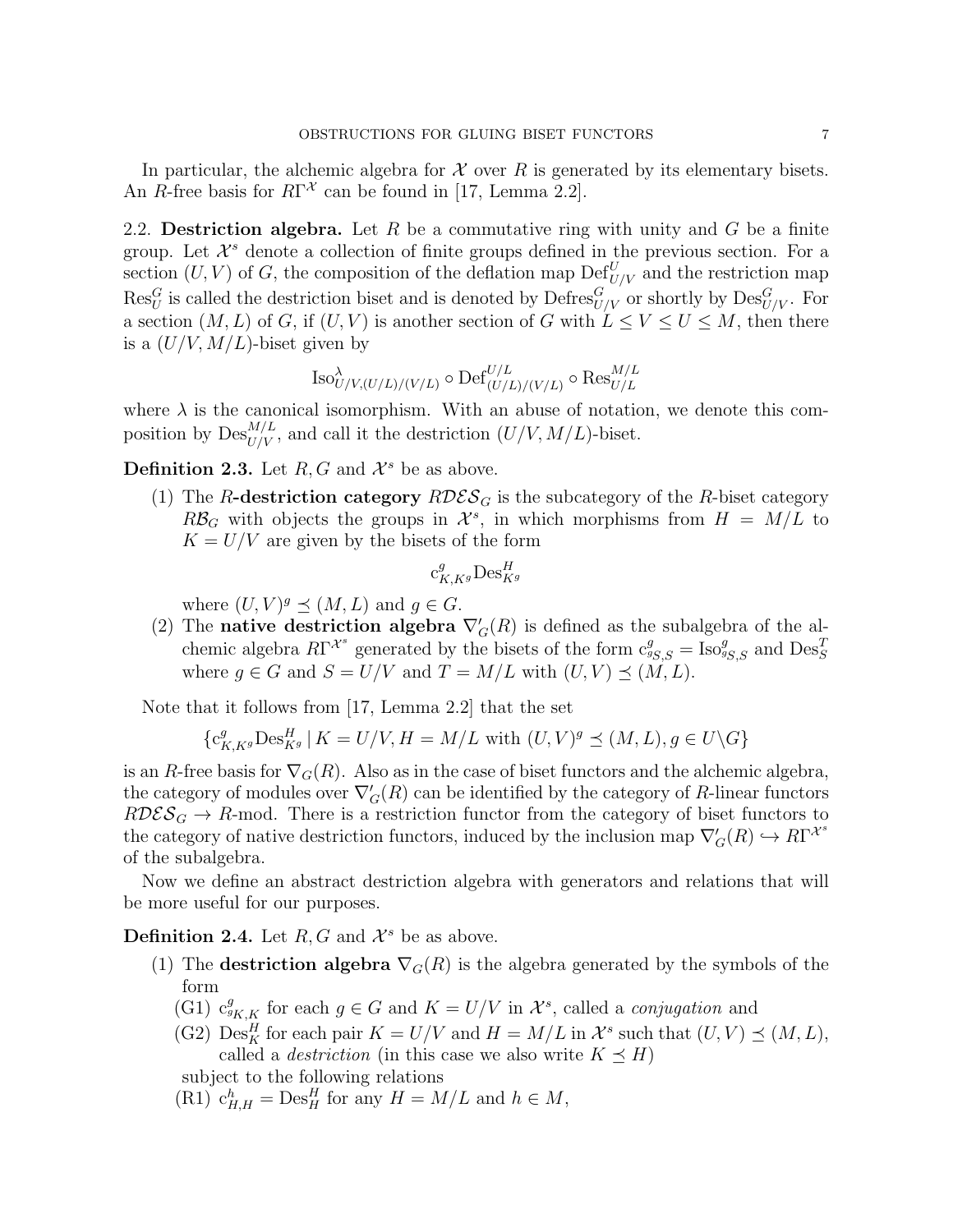### 8 O. COSKUN AND E. YALÇIN

- $(R2)$   $c_a^g$  $_{gg'\overline{H},g'\overline{H}}^{\overline{g}'}{\rm C}_{g'}^{\overline{g}'}$  $\frac{g^{\prime}}{g^{\prime}H,H}$  =  $\mathrm{c}_{gg^{\prime}}^{gg^{\prime}}$  $g_{g'}^{gg'}$  and  $\mathrm{Des}_L^K \mathrm{Des}_K^H = \mathrm{Des}_L^H$  for any  $g, g' \in G$  and  $L \preceq$  $K \preceq H$ ,
- (R3)  $\mathrm{Des}_{K}^{\overline{H}} c_{H,Hg}^{g'} = c_{K,Kg}^{g} \mathrm{Des}_{Kg}^{Hg}$  for any  $g \in G$  and  $K \preceq H$ , and
- (R4)  $1 = \sum_{U/V \in \mathcal{X}^s} c_{U/V}$  where  $c_{U/V} = c_{U/V,U/V}^1$  is the conjugation associated to the identity element 1 of G.
- (2) A *destriction functor* for  $G$  over  $R$  is defined as a module over the destriction algebra  $\nabla_G(R)$ .

It is straightforward to show, using arguments in [17, Lemma 2.2], that the destriction algebra has a basis consisting of symbols of the form  $c_{K,Kg}^g$ Des $_{Kg}^H$ . Hence there is a homomorphism of algebras  $\varphi : \nabla_G(R) \to R\Gamma^{\mathcal{X}^s}$  defined by mapping the symbol  $c_{K,Kg}^g \text{Des}_{Kg}^H$ to the biset  $c_{K,K}^g$ ,  $\text{Des}_{K^g}^H$ . By definition the image of the homomorphism  $\varphi$  is the native destriction algebra  $\nabla'_{G}(R)$ . The homomorphism  $\varphi$  is not injective in general since some conjugations may induce isomorphic bisets, for example, if  $g$  centralizes  $K$ , then  $c_{K,K^g}^g = c_{K,K}^1$  as bisets. Every biset functor F can be regarded as a destriction functor for G over R via the homomorphism  $\varphi : \nabla_G(R) \to R\Gamma^{\mathcal{X}^s}$ .

In the next section, we define a small category and express destriction functors as functors from this small category to the category of R-modules.

2.3. The orbit category of sections. Let  $G$  be a finite group. We call a set of sections of G a collection of sections of G if it is closed under conjugation. Let C be a collection of sections of a finite group G. The **orbit category of sections**  $\mathcal{D}_G^{\mathcal{C}}$  over the collection  $\mathcal{C}$ is defined as in Definition 1.2. When  $\mathcal C$  is the collection of all sections of  $G$ , we denote the category of sections with  $\mathcal{D}_G$ . Note that the category  $\mathcal{D}_G^{\mathcal{C}}$  is an EI-category (all endomorphisms are isomorphisms) and we have the isomorphism  ${\rm Aut}_{\mathcal{D}_G}((U,V)) \cong N_G(U,V)/U$ of groups where  $N_G(U, V) = N_G(U) \cap N_G(V)$ .

**Remark 2.5.** Recall that the orbit category  $\mathcal{O}_G^{\mathcal{C}}$  of a finite group  $G$ , over a collection  $\mathcal C$  of subgroups of  $G$ , is the category whose objects are the subgroups of  $G$  and whose morphisms from H to K are the set of G-maps  $G/H \to G/K$ , with a composition given by the composition of functions. We can identify the set of morphisms from  $H$  to  $K$ with right cosets Kg with  $g \in G$  satisfying  $gHg^{-1} \leq K$ . Note that given a collection of subgroups  $\mathcal{C}$ , if we define a collection of sections  $\mathcal{C}'$  as a collection formed by sections  $S = (U, V)$  with  $V = 1$  and  $U \in \mathcal{C}$ , then the category of sections  $\mathcal{D}_G^{C'}$  is isomorphic to the orbit category  $\mathcal{O}_G^{\mathcal{C}}$ . The notion of orbit category of sections is a generalization of the orbit category of a group.

The category  $\mathcal{D}_G$  is closely connected to the destriction algebra  $\nabla_G(R)$  introduced in Section 2.2.

**Proposition 2.6.** Let  $C$  be a collection of sections closed under taking subsections. Let  $\mathcal{D}_G^{\mathcal{C}}$  denote the opposite category of  $\mathcal{D}_G^{\mathcal{C}}$ , and let  $1_\nabla^{\mathcal{C}}$  denote the sum  $\sum_{(U,V)\in\mathcal{C}} \mathrm{c}_{U/V}$  in the destriction algebra  $\nabla_G(R)$ . Set  $\nabla_G^{\mathcal{C}}(R) = 1_{\nabla}^{\mathcal{C}} \nabla_G(R) 1_{\nabla}^{\mathcal{C}}$ . Then the map

$$
j_G: R\overline{\mathcal{D}_G^{\mathcal{C}}} \to \nabla_G^{\mathcal{C}}(R)
$$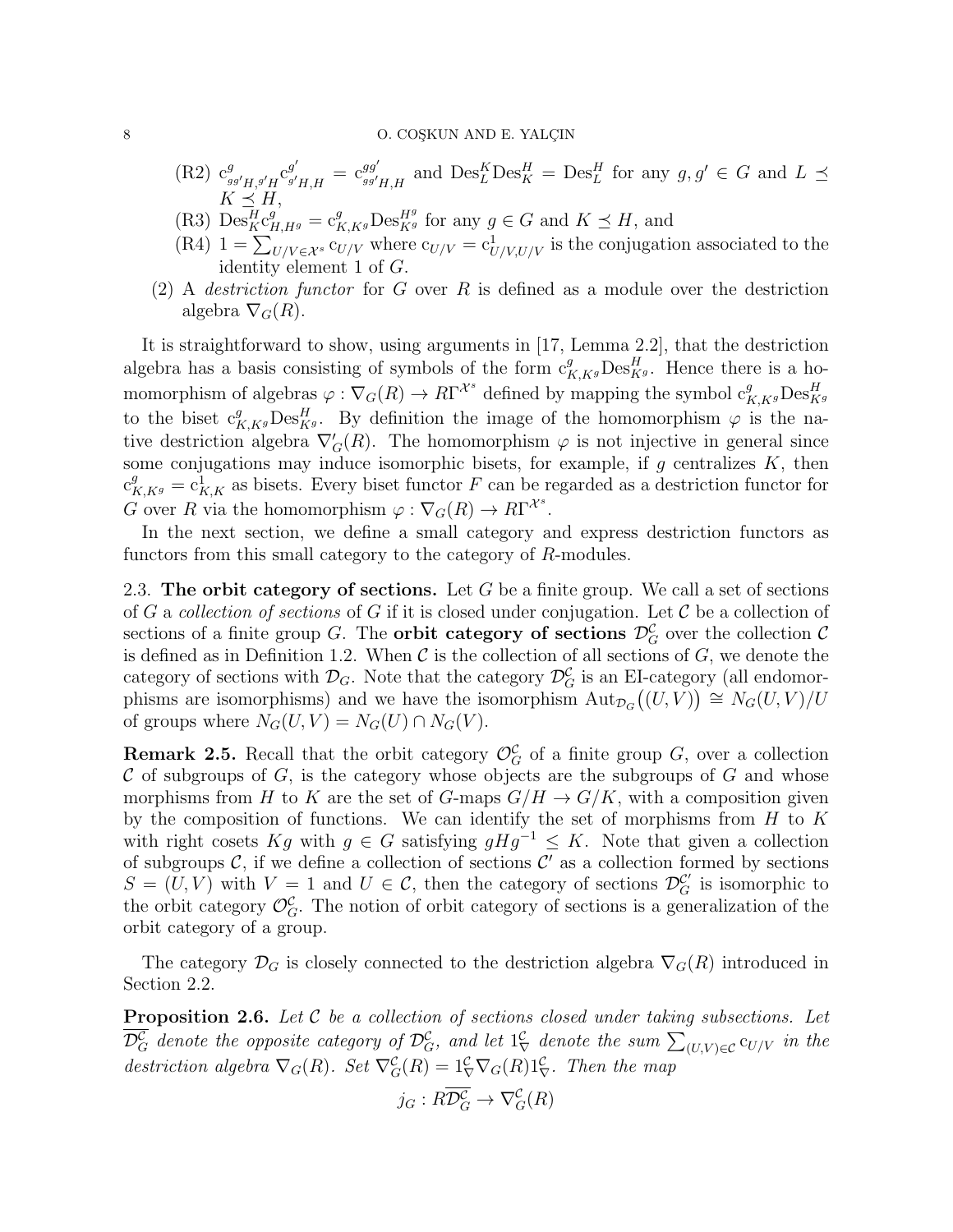that takes the morphism Mg from  $(U, V)$  to  $(M, L)$  in  $\mathcal{D}_G^{\mathcal{C}}$  to the basis element  $c_{S, gS}^{g^{-1}}$  $\text{Des}_{gS}^T$ in  $\nabla_G^{\mathcal{C}}(R)$ , where  $S = U/V$  and  $T = M/L$ , is an isomorphism of R-algebras.

*Proof.* The map  $j_G$  is well-defined since, given  $x \in M$ , we have

$$
\mathbf{c}_{S,^{xg}S}^{(xg)^{-1}}\mathbf{Des}_{^{xg}S}^{T} = \mathbf{c}_{S,^{g}S}^{g^{-1}}\mathbf{c}_{^{g}S,^{xg}S}^{x^{-1}}\mathbf{Des}_{^{xg}S}^{T} = \mathbf{c}_{S,^{g}S}^{g^{-1}}\mathbf{Des}_{^{g}S}^{T^{x}}\mathbf{c}_{T^{x},T}^{x^{-1}} = \mathbf{c}_{S,^{g}S}^{g^{-1}}\mathbf{Des}_{^{g}S}^{T}
$$

by the composition product formula for bisets. Also, by the transitivity of destriction and conjugation,  $j_G$  preserves products. Therefore  $j_G$  is an algebra map, which is clearly surjective. To prove that it is also injective, let  $c_{S,s_S}^{g^{-1}} D e_{s_S}^{T} = c_{S,s_S}^{h^{-1}} D e_{s_S}^{T}$  for  $Mg, Mh \in$  $\text{Hom}_{\overline{\mathcal{D}}_G}(T, S)$ . This equality holds if there exists  $x \in M$  such that  ${}^{xg}S = {}^hS$  and

$$
c_{S,{}^gS}^{g^{-1}} = c_{S,{}^hS}^{h^{-1}} c_{{}^xgS,{}^gS}^x.
$$

In particular we have  $gh^{-1}x \in {}^gU \leq M$ . Since  $x \in M$ , we get  $gh^{-1} \in M$ , that is,  $Mg = Mh$ , as required.

2.4. Modules over destriction algebra. Given a biset functor or a destriction functor F, there is an associated contravariant functor

$$
F: \mathcal{D}_G^{\mathcal{C}} \to R\text{-mod},
$$

defined as follows: We first consider the biset functor F as an  $R\mathcal{D}_G^{\mathcal{C}}$ -module via the composition

$$
R\overline{\mathcal{D}_G^{\mathcal{C}}} \xrightarrow{j_G} \nabla_G^{\mathcal{C}}(R) \xrightarrow{\varphi} R\Gamma^{\mathcal{C}}
$$

where the isomorphism  $j_G$  is given in Proposition 2.6. Then we use the correspondence between the contravariant functors  $\mathcal{D}_G^{\mathcal{C}} \to R$ -mod and the modules over the category algebra  $R\mathcal{D}_G^{\mathcal{C}}$  (see [14, Thm 7.1]). Because of this correspondence contravariant functors  $\mathcal{D}_G^{\mathcal{C}} \to R$ -mod are usually called (right)  $R\mathcal{D}_G^{\mathcal{C}}$ -modules. Conversely, every contravariant functor  $F: \mathcal{D}_G^{\mathcal{C}} \to R$ -mod can be considered as a  $\nabla_G^{\mathcal{C}}(R)$ -module (destriction functor) via the isomorphism  $j_G$ .

Note that under these identifications, the category algebra of the orbit category  $\mathcal{O}_G^{\mathcal{C}}$ over a collection  $\mathcal C$  of subgroups of  $G$  is identified with the algebra

$$
\rho_G := \nabla_G^{\mathcal{C}'}(R) = 1^{\mathcal{C}'}_{\nabla} \nabla_G(R) 1^{\mathcal{C}'}_{\nabla},
$$

where  $\mathcal{C}' = \{(H, 1) | H \in \mathcal{C}\}\.$  The algebra  $\rho_G$  is called the restriction algebra for G over R. The representation theory of  $\rho_G$  is well-known. Moreover representation theory of  $\nabla_G^{\mathcal{C}}(R)$ for an arbitrary collection  $\mathcal C$  is very similar to that of the restriction algebra. Simple and projective modules can be described using the following constructions. Alternatively, one can use the general results about the representations of EI-categories to construct these modules.

Let  $\nabla := \nabla_G^{\mathcal{C}}(R)$ . There is a subalgebra  $\Omega$  of  $\nabla$ , called the *conjugation subalgebra*, generated by all conjugations in  $\nabla$ . It is isomorphic to the quotient of  $\nabla$  by the ideal generated by all proper destriction maps, that is by all  $\mathrm{Des}_K^H$  with  $H \neq K$ . This means that there are several functors between the categories of modules of these algebras, namely there are induction, coinduction and inflation from  $\Omega$ -mod to  $\nabla$ -mod and deflation, codeflation and restriction from  $\nabla$ -mod to  $\Omega$ -mod. Two of these functors are easy to identify.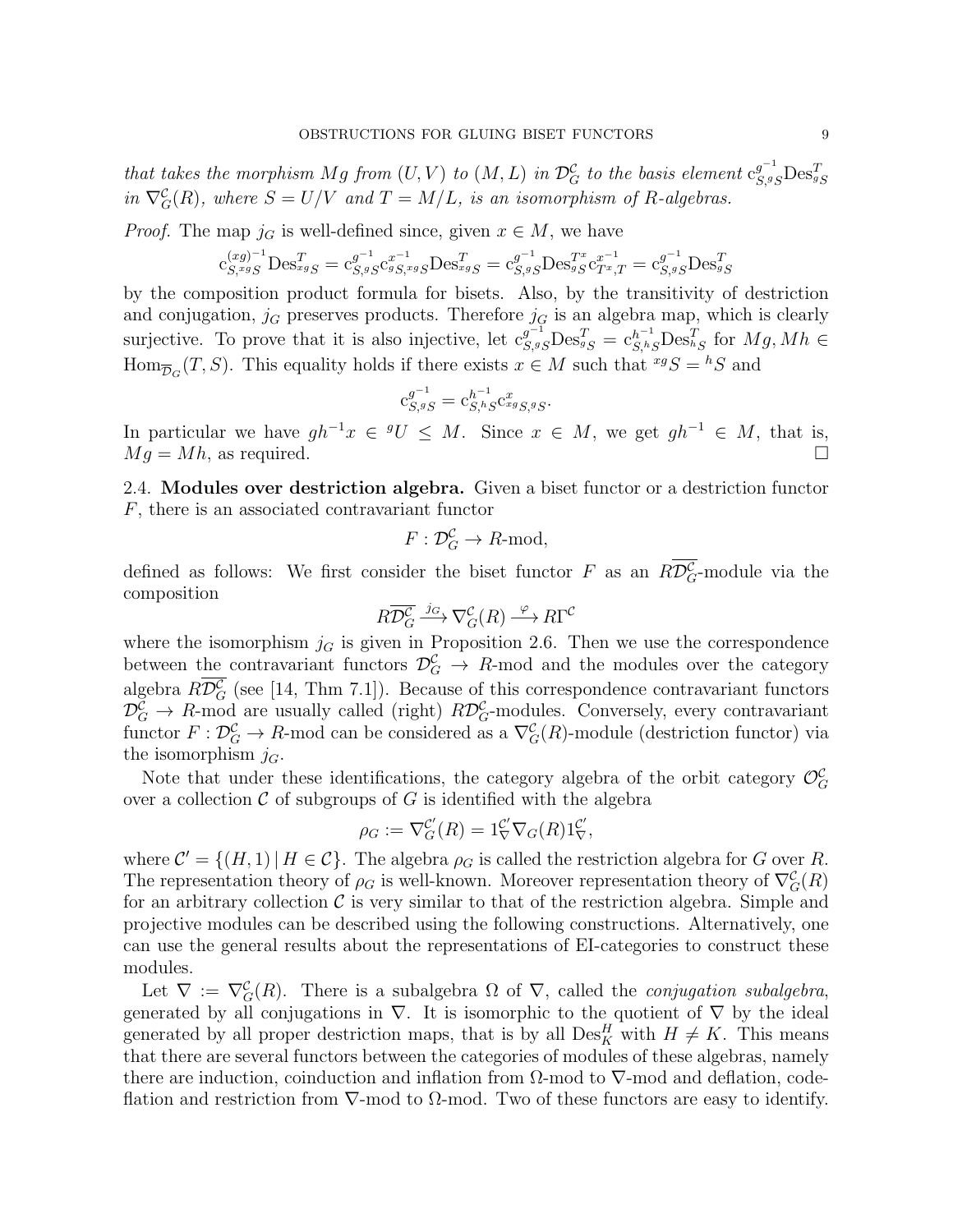The restriction functor  $\text{Res}_{\Omega}^{\nabla}$  from  $\nabla$ -modules to  $\Omega$ -modules is the usual restriction of the  $\nabla$ -action. The inflation functor  $\text{Inf}_{\Omega}^{\nabla}$  is the restriction functor along the canonical epimorphism  $\nabla \rightarrow \Omega$  of algebras.

First we describe the  $\Omega$ -modules. Given a section  $H = (U, V)$  of G, we write  $c_{[H]}$  for the sum of all idempotents  $c_{M/L}$  over all sections  $(M, L)$  which are G-conjugate to  $(U, V)$ . Then  $\Omega_{[H]} = c_{[H]} \Omega c_{[H]}$  is a two-sided ideal of  $\Omega$  and

$$
\Omega=\bigoplus_{H\preceq_G G}\Omega_{[H]}.
$$

In particular, any  $\Omega$ -module F can be decomposed as  $F = \bigoplus_{H \preceq_G G} F_{[H]}$  where  $F_{[H]} = c_{[H]}F$ .

Given a section H of G, the algebra  $\Omega_H := c_H \Omega_{CH} = c_H \Omega_{[H]} c_H$  is isomorphic to the group algebra  $R[N_G(U, V)/U]$  and is also a (non-unital) subalgebra of  $\Omega_{[H]}$ . Hence there is an obvious restriction functor  $\operatorname{Res}_{\Omega_H}^{\Omega_{[H]}}$ :  $\Omega_{[H]}$ -mod  $\to \Omega_{H}$ -mod given on objects by  $c_H\Omega_{[H]}\otimes_{\Omega_{[H]}}$  –. Its left adjoint is the induction functor  $\text{Ind}_{\Omega_H}^{\Omega_{[H]}} = \Omega_{[H]}c_H\otimes_{\Omega_H}$  –. It is easy to show that there are natural equivalences

$$
\operatorname{Ind}_{\Omega_H}^{\Omega_{[H]}} \circ \operatorname{Res}_{\Omega_H}^{\Omega_{[H]}} \cong \operatorname{Id}_{\Omega_{[H]}-\text{mod}} \text{ and } \operatorname{Res}_{\Omega_H}^{\Omega_{[H]}} \circ \operatorname{Ind}_{\Omega_H}^{\Omega_{[H]}} \cong \operatorname{Id}_{\Omega_{H}-\text{mod}}.
$$

In particular the algebra  $\Omega_{[H]}$  is Morita equivalent to the group algebra  $\Omega_H$ .

Now it is straightforward to see that the algebra  $\Omega$  is Morita equivalent to the product algebra  $\prod_{H\preceq_G G} \Omega_H$ . Hence the representations of  $\Omega$  are just tuples of group representations for the various groups appearing in the product. In particular, the simple  $\Omega$ -modules are the functors  $S_{H,I}^{\Omega}$  where  $H \preceq G$  and I is a simple  $\Omega_H$ -module such that  $c_{[K]}S_{H,I}^{\Omega} = 0$ if K is not conjugate to H in G and  $S_{H,I}^{\Omega}(H) = I$ . We call such a functor which has a support only on a unique conjugacy class of sections an *atomic* functor. Similarly, if  $P_I$ is a projective cover of I as an  $\Omega_H$ -module, then the atomic functor  $P_{H,I}^{\Omega}$  with value  $P_I$ at H is a projective cover of  $S_{H,I}^{\Omega}$ . We also have

$$
S_{H,I}^{\Omega} = \text{Ind}_{\Omega_H}^{\Omega} I \text{ and } P_{H,I}^{\Omega} = \text{Ind}_{\Omega_H}^{\Omega} P_I.
$$

With this notation we have the following description of simple and projective indecomposable  $\nabla$ -modules. Note that although the classification of simple and projective modules for  $\nabla$  are similar to that of biset functors as in [3], the following result does not follow from the later classification. In [3], the categories of bisets always contains all inductions and restrictions hence  $\nabla$  is not an example of these general results.

**Proposition 2.7.** Let  $H \preceq G$  be a section of G, let I be a simple  $\Omega_H$ -module and  $P_I$  be its projective cover. The following statements hold.

- (1) The  $\nabla$ -module  $S_{H,I}^{\nabla} = \text{Inf}_{\Omega}^{\nabla} S_{H,I}^{\Omega}$  is simple. Moreover, any simple  $\nabla$ -module is of this form for some pair  $(H, I)$  with  $H \preceq G$  and I a simple  $\Omega_H$ -module.
- (2) The  $\nabla$ -module  $P_{H,I}^{\nabla} = \text{Ind}_{\Omega}^{\nabla} P_{H,I}^{\Omega}$  is projective indecomposable with simple head  $S_{H,I}^{\nabla}$ .

*Proof.* It is clear that the  $\nabla$ -module  $S_{H,I}^{\nabla}$  is simple. To see that any simple  $\nabla$ -module is of this form, note that for any  $\nabla$ -module F and any sections  $(U, V)$  and  $(M, L)$  of G with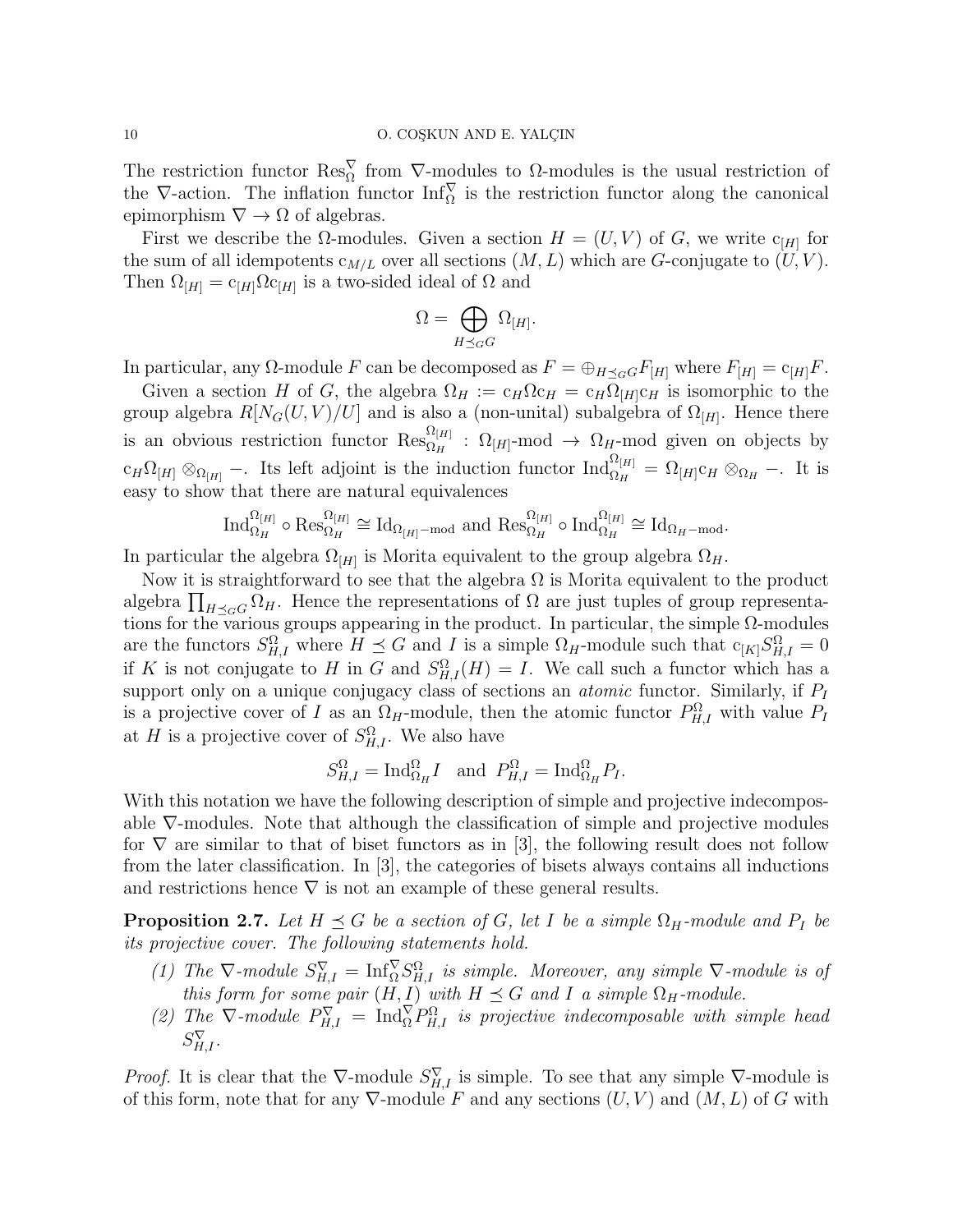$F(U/V) \neq 0 \neq F(M/L)$  such that  $|U/V| \geq |M/L|$  and  $(U, V) \neq_G (M, L)$ , the R-module  $F(M/L)$  generates a proper non-zero  $\nabla$ -submodule of F. Thus a simple  $\nabla$ -module must be atomic. Moreover if S is a simple  $\nabla$ -module with  $S(H) \neq 0$ , then clearly  $S(H)$  is simple.

To prove the second part, write

$$
P_{H,I}^{\nabla} = \text{Ind}_{\Omega}^{\nabla} P_{H,I}^{\Omega} = \text{Ind}_{\Omega}^{\nabla} \text{Ind}_{\Omega_H}^{\Omega} P_I = \text{Ind}_{\Omega_H}^{\nabla} P_I = \nabla \otimes_{\Omega_H} P_I.
$$

Since  $\nabla$  is a free right  $\Omega_H$ -module, by general properties of tensor product, the  $\nabla$ -module  $P_{H,I}^{\nabla}$  is projective and it is indecomposable since we have the following isomorphisms of rings.

$$
\text{End}_{\nabla}(P_{H,I}^{\nabla}) = \text{Hom}_{\nabla}(\nabla \otimes_{\Omega_H} P_I, \nabla \otimes_{\Omega_H} P_I) \cong \text{Hom}_{\Omega_H}(P_I, \nabla \otimes_{\Omega_H} P_I) \cong \text{Hom}_{\Omega_H}(P_I, P_I).
$$

Here the last isomorphism holds since as  $\Omega_H$ -modules, there is an isomorphism

$$
\nabla \otimes_{\Omega_H} P_I = c_H \nabla c_H \otimes_{\Omega_H} P_I \cong \Omega_H \otimes_{\Omega_H} P_I \cong P_I.
$$

Since by definition,  $P_I$  is indecomposable, the ring  $\text{End}_{\nabla}(P_{H,I}^{\nabla})$  is local, and hence  $P_{H,I}^{\nabla}$  is indecomposable.

**Corollary 2.8.** Let  $H \preceq G$  and I be a simple  $\Omega_H$ -module. Then for any section  $K \preceq G$ , there is an isomorphism

$$
P_{H,I}^{\nabla}(K) \cong R\mathrm{Hom}_{\nabla}(H,K) \otimes_{\Omega_H} P_I
$$

of  $\Omega_K$ -modules.

This gives a characterization of projective indecomposable  $R\mathcal{D}_G^{\mathcal{C}}$ -modules via the isomorphism between  $R\overline{\mathcal{D}}_G^{\mathcal{C}}$  and  $\nabla^{\mathcal{C}}_G(R)$ . Alternatively we can define projective  $R\mathcal{D}_G^{\mathcal{C}}$ -modules as direct summands of free  $R\mathcal{D}_G^{\mathcal{C}}$ -modules, which are defined as follows:

**Definition 2.9.** For any section  $(U, V)$  of  $G$ , let  $P_{(U,V)}$  denote the  $R\mathcal{D}_G^{\mathcal{C}}$ -module

 $P_{(U,V)}(-) := R \text{Hom}_{\mathcal{D}_G}(-, (U, V))$ 

with destriction and conjugation maps defined by composition.

By the Yoneda lemma these modules satisfy the property that if  $(U, V) \in \mathcal{C}$ , then for every  $R\mathcal{D}_G^{\mathcal{C}}$ -module  $F$ ,

$$
\operatorname{Hom}_{R\mathcal{D}_G^{\mathcal{C}}}(P_{(U,V)}, F) \cong F(U/V)
$$

This gives, in particular, that  $P_{(U,V)}$  is a projective  $RD_G^{\mathcal{C}}$ -module. Note that this definition works more generally for any EI-category. We will be using these definitions in the next section when we are writing projective resolutions for  $R\mathcal{D}_G^{\mathcal{C}}$ -modules.

**Remark 2.10.** Note that to simplify the notation we write  $F(U/V)$  for  $F((U, V))$  when F is an RD<sub>G</sub>-module. We also write  $F(G)$  for  $F(G/1)$  to simplify the notation further.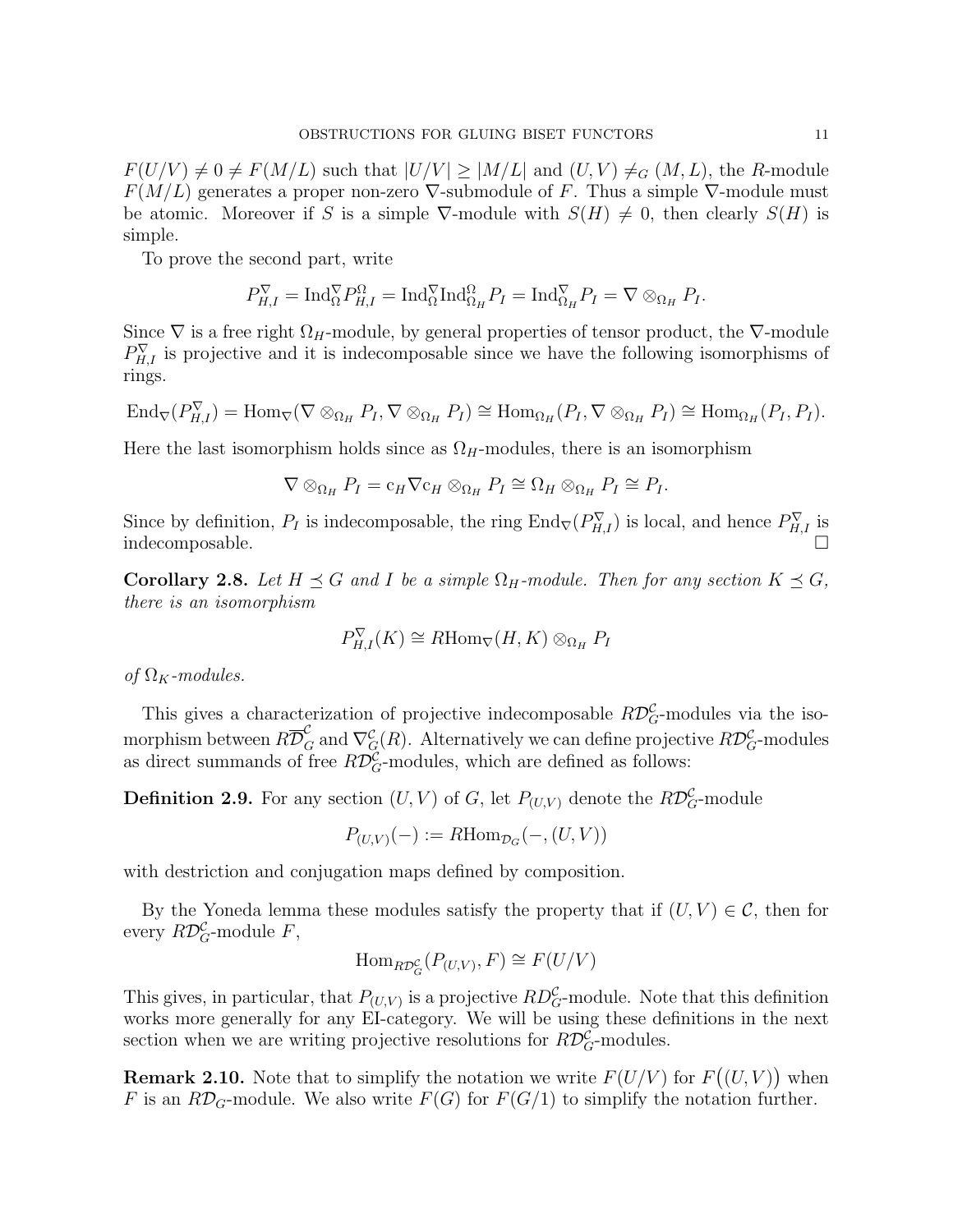#### 12 O. COŞKUN AND E. YALÇIN

## 3. Obstruction groups for the gluing problem

In this section we introduce an obstruction theory for the gluing problem stated in Definition 1.1. Let G be a finite group, and let  $\mathcal{D}_G$  denote the orbit category of sections in G. Let R denote the *constant functor*, that is, the  $R\mathcal{D}_G$ -module with values isomorphic to the trivial module R at every section  $(U, V)$ , where all the destriction and conjugation maps are the identity maps.

**Lemma 3.1.** The constant functor  $\underline{R}$  is isomorphic to  $P_{(G,1)}$ . In particular,  $\underline{R}$  is a projective  $R\mathcal{D}_G$ -module, and there is an isomorphism

$$
\operatorname{Hom}_{R\mathcal{D}_G}(\underline{R}, F) \cong F(G)
$$

for every  $R\mathcal{D}_G$ -module F.

*Proof.* For every  $(U, V) \in \mathcal{D}_G$ , there is a unique morphism  $f_{(U,V)} \in \text{Hom}_{\mathcal{D}_G}((U, V), (G, 1)),$ which is the coset  $G \cdot 1$ , and these morphisms are mapped to each other under morphisms in  $\mathcal{D}_G$ , meaning that, if  $f : (U, V) \to (M, L)$  is a morphism in  $\mathcal{D}_G$ , then

$$
f^*(f_{(M,L)}) = f_{(M,L)} \circ f = f_{(U,V)},
$$

where  $f^*$  denotes the morphism induced by f in  $P_{(G,1)}$ . This gives the isomorphism  $\underline{R} \cong P_{(G,1)}$ . The second part follows from the properties of modules  $P_{(U,V)}$  that were explained in Section 2.4.

Let C be a collection of sections of G. In the rest of the section we assume that C is closed under taking subsections, i.e., if  $(M, L) \in \mathcal{C}$  and  $(U, V) \preceq (M, L)$ , then  $(U, V) \in \mathcal{C}$ . Let  $J^{\mathcal{C}}$  denote the subfunctor of  $\underline{R}$  that has the value R on the sections  $(U, V)$  in  $\mathcal{C}$ , and is equal to zero on the other sections. Let  $T^{\mathcal{C}}$  denote the quotient module  $\underline{R}/J^{\mathcal{C}}$ . Note that for any  $R\mathcal{D}_G$ -module F, we have

$$
\mathrm{Hom}_{R\mathcal{D}_G}(J^{\mathcal{C}}, F) \cong \varprojlim_{(U,V)\in\mathcal{D}_G^{\mathcal{C}}} F(U/V).
$$

The short exact sequence  $0 \to J^{\mathcal{C}} \to \underline{R} \to T^{\mathcal{C}} \to 0$  gives a 4-term exact sequence that takes the following form when we apply the isomorphisms above:

$$
0 \longrightarrow \text{Hom}_{R\mathcal{D}_G}(T^{\mathcal{C}}, F) \longrightarrow F(G) \xrightarrow{r_G^F} \underleftarrow{\lim}_{(U,V)\in \mathcal{D}_G^{\mathcal{C}}} F(U/V) \longrightarrow \text{Ext}_{R\mathcal{D}_G}^1(T^{\mathcal{C}}, F) \longrightarrow 0.
$$

The map  $r_G^F$  induced by the inclusion  $J^C \to \underline{R}$  coincides with the detection map defined by

$$
r_G^F(f) = (\text{Defres}_{U/V}^G f)_{(U,V) \in \mathcal{D}_G^{\mathcal{C}}}.
$$

This 4-term exact sequence can be considered as the solution for the gluing problem for a collection  $\mathcal{C}$ . The obstruction group is given by

$$
\mathrm{Obs}^{\mathcal{C}}(F(G)) \cong \mathrm{Ext}^1_{R\mathcal{D}_G}(T^{\mathcal{C}}, F)
$$

and the uniqueness is determined by the group  $\text{Hom}_{R\mathcal{D}_G}(T^{\mathcal{C}},F)$ .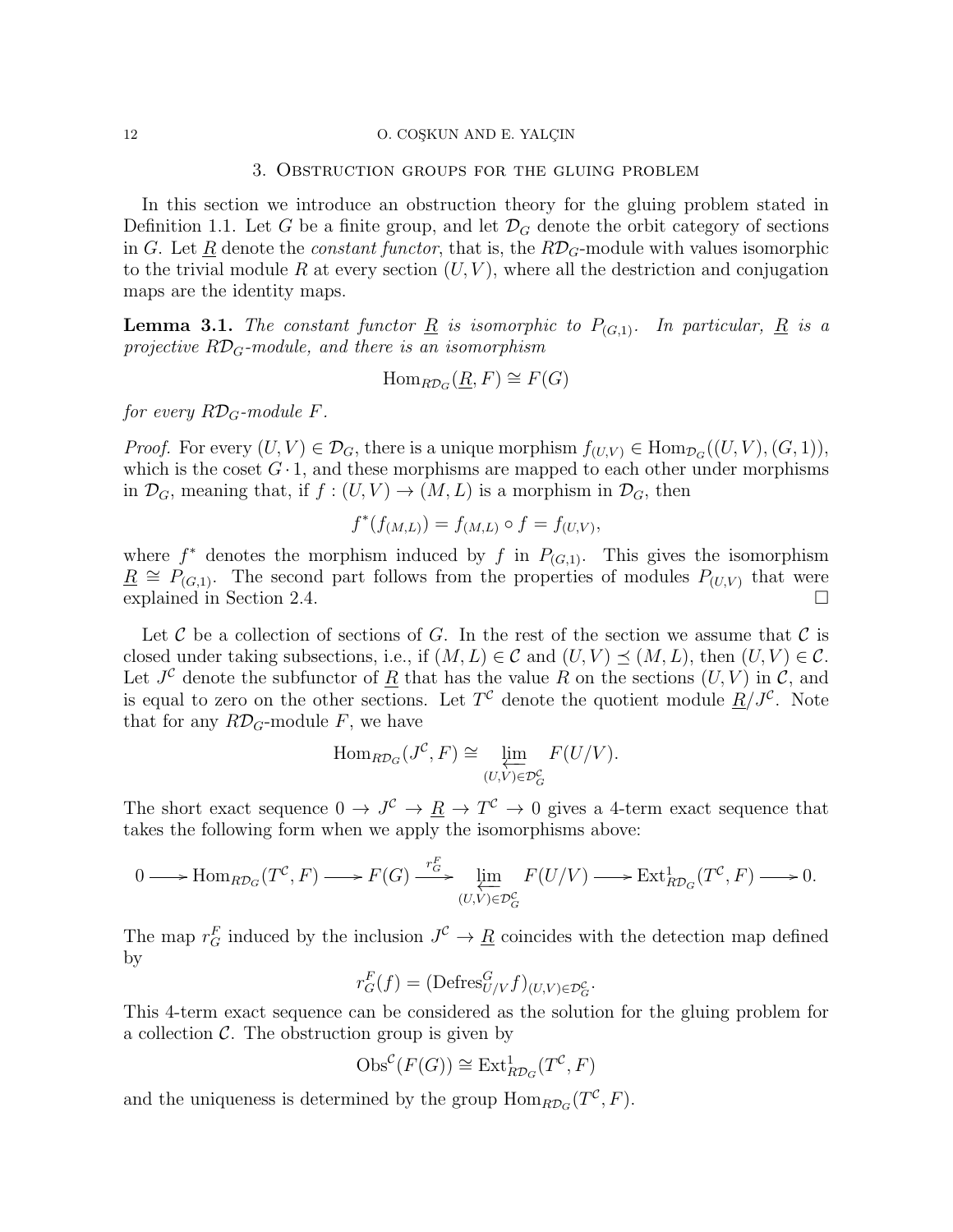Remark 3.2. Gluing problems for more general collections of sections are considered in  $[6, Section 4]$ . One of these collections is the collection C of all sections  $(U, V)$  where the quotient group  $U/V$  is an elementary abelian p-group. In the case where G is a p-group with p odd, it is shown in [6, Corollary 4.3] that the detection map  $r_G^F$  for this collection is an isomorphism for the biset functor  $D_t$  of the torsion part of the Dade group. Another collection of sections considered in [6] is the collection of the sections  $(N_G(Q), Q)$  where  $Q$  is a p-centric subgroup of  $G$ . Note that in this case, the family of sections is not closed under taking subsections. We discuss the gluing problem for such collections in the next section.

We now focus on the case where C is the collection of all sections  $(U, V)$  of G such that  $V \neq 1$ . In this case we denote the  $R\mathcal{D}_G$ -modules  $T^{\mathcal{C}}$  and  $J^{\mathcal{C}}$  simply by T and J.

**Proposition 3.3.** Let  $F$  be a destriction functor or a biset functor for  $G$  over  $R$ . Then the map

$$
\phi: \text{Hom}_{R\mathcal{D}_G}(J, F) \rightarrow \varprojlim_{1 \le H \le G} F(N_G(H)/H)
$$

defined by  $\phi(f) = (f(1_{N_G(H)/H}))_{1 \le H \le G}$  is an isomorphism of R-modules.

*Proof.* It is clear that the map  $\phi$  is additive. To prove that it is well-defined, we need to show that  $\phi(f)$  is a gluing data for every  $f \in \text{Hom}_{R\mathcal{D}_G}(J, F)$ , i.e., we need to verify that  $\phi(f)$  satisfies the conjugation and destriction invariance conditions given in Definition 1.1. The conjugation invariance of  $\phi(f)$  is trivial and we leave the justification to the reader. To prove the destriction invariance, note that for every  $K \leq H \leq G$  we have

$$
\mathrm{Des}_{N_G(H,K)/H}^{N_G(H)/H} 1_{N_G(H)/H} = 1_{N_G(H,K)/H} = \mathrm{Des}_{N_G(H,K)/H}^{N_G(K)/K} 1_{N_G(K)/K},
$$

and hence the destriction invariance follows from the fact that f is an  $R\mathcal{D}_G$ -module homomorphism.

Now let

$$
\psi: \varprojlim_{1 \le H \le G} F(N_G(H)/H) \to \text{Hom}_{R\mathcal{D}_G}(J, F)
$$

be the map defined by  $\psi((f_H)_{1 \le H \le G}) = (1_{K/L} \mapsto \text{Res}_{K/L}^{N_G(L)/L} f_L)$ . This map is additive since the restriction map is additive. Moreover it is clear that  $\phi$  and  $\psi$  are inverse to each other. Therefore it remains to check that the map  $\psi$  is well-defined. Let  $f = (f_H)_{1 \leq H \leq G}$ be a gluing data. We have to prove that  $\psi_f := \psi(f)$  is a morphism of  $R\mathcal{D}_G$ -modules. By the conjugation invariance of the gluing data f, it is clear that  $\psi_f$  commutes with conjugations. To prove that it also commutes with destrictions, let  $U/V \preceq M/L$ . Then we have

$$
\psi_f(\text{Des}_{U/V}^{M/L} 1_{M/L}) = \psi_f(1_{U/V}) = \text{Res}_{U/V}^{N_G(V)/V} f_V.
$$

We also have

$$
\mathrm{Des}_{U/V}^{M/L} \psi_f(1_{M/L}) = \mathrm{Des}_{U/V}^{M/L} \mathrm{Res}_{M/L}^{N_G(L)/L} f_L = \mathrm{Des}_{U/V}^{N_G(L)/L} f_L.
$$

Thus, it is sufficient to show that

$$
\text{Res}_{U/V}^{N_G(V)/V} f_V = \text{Des}_{U/V}^{N_G(L)/L} f_L.
$$
 (1)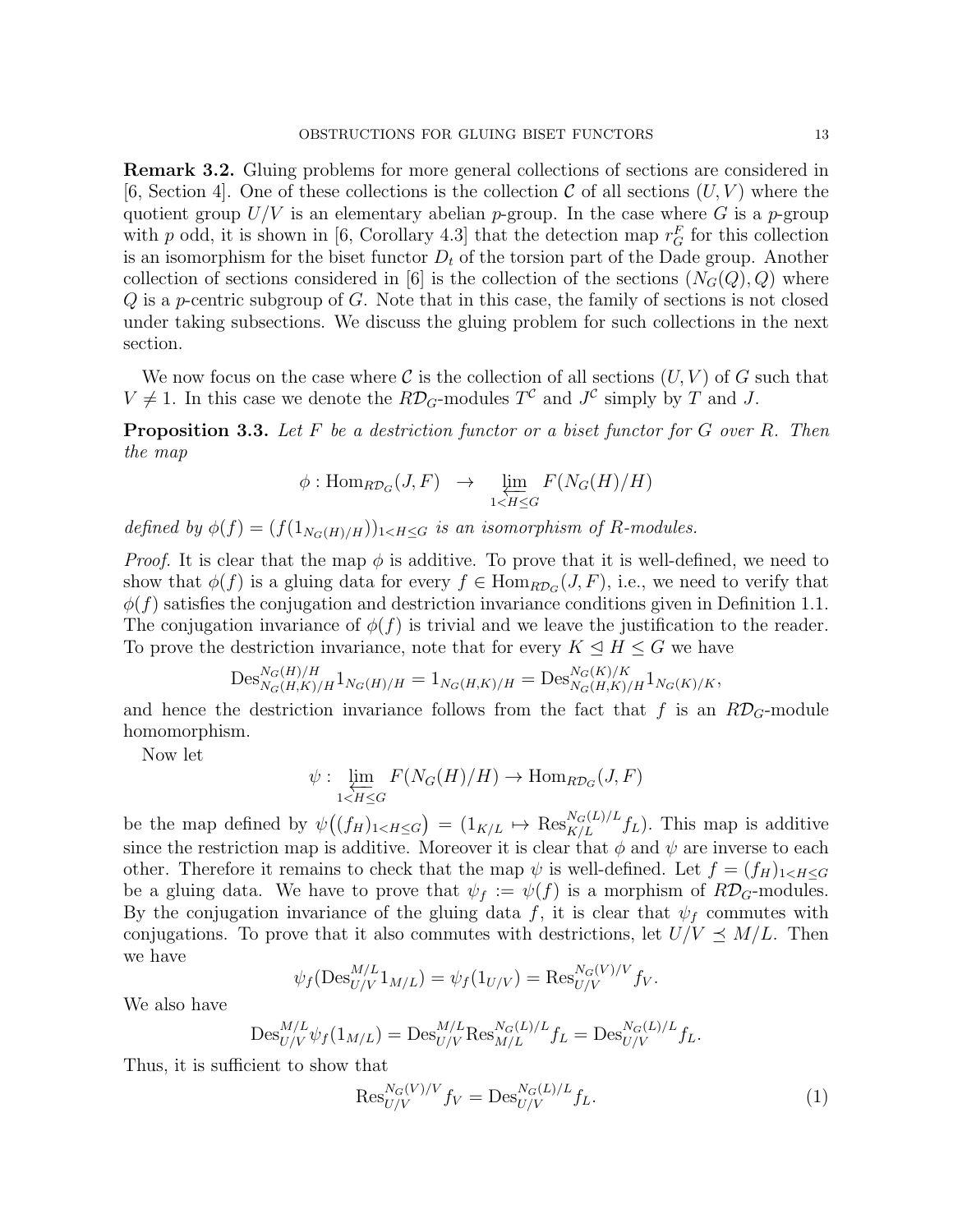This follows from the destriction invariance of the gluing data. Indeed, since  $L \leq V$ , the destriction invariance gives

$$
\mathrm{Des}_{N_G(V,L)/V}^{N_G(L)/L} f_L = \mathrm{Res}_{N_G(V,L)/V}^{N_G(V)/V} f_V.
$$

Moreover, since  $L \leq U$ , we have  $U \leq N_G(V) \cap N_G(L) = N_G(V, L)$ . Thus the equality (1) holds, as required.

As a consequence of the above result we obtain the following.

**Proposition 3.4.** Let F be a destriction functor or a biset functor for G. Let  $\mathcal{D}_G$  denote the orbit category of sections over the collection of all sections in  $G$ , and let  $T$  denote the restriction of the constant functor to the set of all sections  $(U, V)$  with  $V = 1$ . Then, as R-modules, we have the following isomorphisms

 $\text{Obs}(F(G)) \cong \text{Ext}^1_{R\mathcal{D}_G}(T, F)$  and  $\text{Ker}(r_G^F) \cong \text{Hom}_{R\mathcal{D}_G}(T, F)$ .

Proof. Consider the diagram

$$
0 \to \text{Hom}_{R\mathcal{D}_G}(T, F) \to \text{Hom}_{R\mathcal{D}_G}(\underline{R}, F) \xrightarrow{\iota^*} \text{Hom}_{R\mathcal{D}_G}(J, F) \longrightarrow \text{Ext}_{R\mathcal{D}_G}^1(T, F) \to 0
$$
\n
$$
\downarrow \qquad \qquad \downarrow \qquad \qquad \downarrow
$$
\n
$$
0 \longrightarrow \text{ker}(r_G^F) \xrightarrow{\mathbf{F}(G)} \xrightarrow{r_G^F} \text{lim}_{1 \le H \le G} F(N_G(H)/H) \longrightarrow \text{Obs}(F(G)) \longrightarrow 0
$$

where the vertical maps in the middle are the isomorphisms defined in Lemma 3.1 and Proposition 3.3. The map  $\iota^*$  is the map induced by the inclusion  $\iota: J \to \underline{R}$ . The square in the middle commutes, so it induces two maps, one on each end, which are isomorphisms by 5-lemma.  $\square$ 

Note that Propositions 3.3 and 3.4 together complete the proof of Theorem 1.3. We now give two examples to illustrate how the obstruction groups  $\mathrm{Obs}(F(G))$  can be calculated using specific projective resolutions.

**Example 3.5.** Let p be a prime,  $n \geq 1$ , and  $G = C_{p^n}$  be the cyclic group of order  $p^n$ . Let Z denote the cyclic subgroup of order  $p$  in G. There is a projective resolution of T as an  $R\mathcal{D}_G$ -module which is of the form

$$
0 \to P_{(G,Z)} \to P_{(G,1)} \to T \to 0.
$$

Note that in this case J is isomorphic to the projective module  $P_{(G,Z)}$ . For a biset functor F we have  $\text{Ext}_{R\mathcal{D}_G}^i(T, F) = 0$  for  $i \geq 2$ , and in low dimensions we have a short exact sequence of the form

$$
0 \to \text{Hom}_{R\mathcal{D}_G}(T, F) \to F(G) \xrightarrow{\varphi} F(G/Z) \to \text{Obs}(F(G)) \to 0,
$$

where  $\varphi$  is the deflation map  $\mathrm{Def}_{G/Z}^G$ . Since  $\mathrm{Def}_{G/Z}^G\mathrm{Inf}_{G/Z}^G = \mathrm{id}_{F(G/Z)}$ , we obtain that in this case  $Obs(F(G))=0$ .

The kernel group ker  $r_G^F$  is not zero in general. If  $F = B^*$  is the dual group of the Burnside group functor, then we can consider elements  $f \in B^*(G)$  as functions from the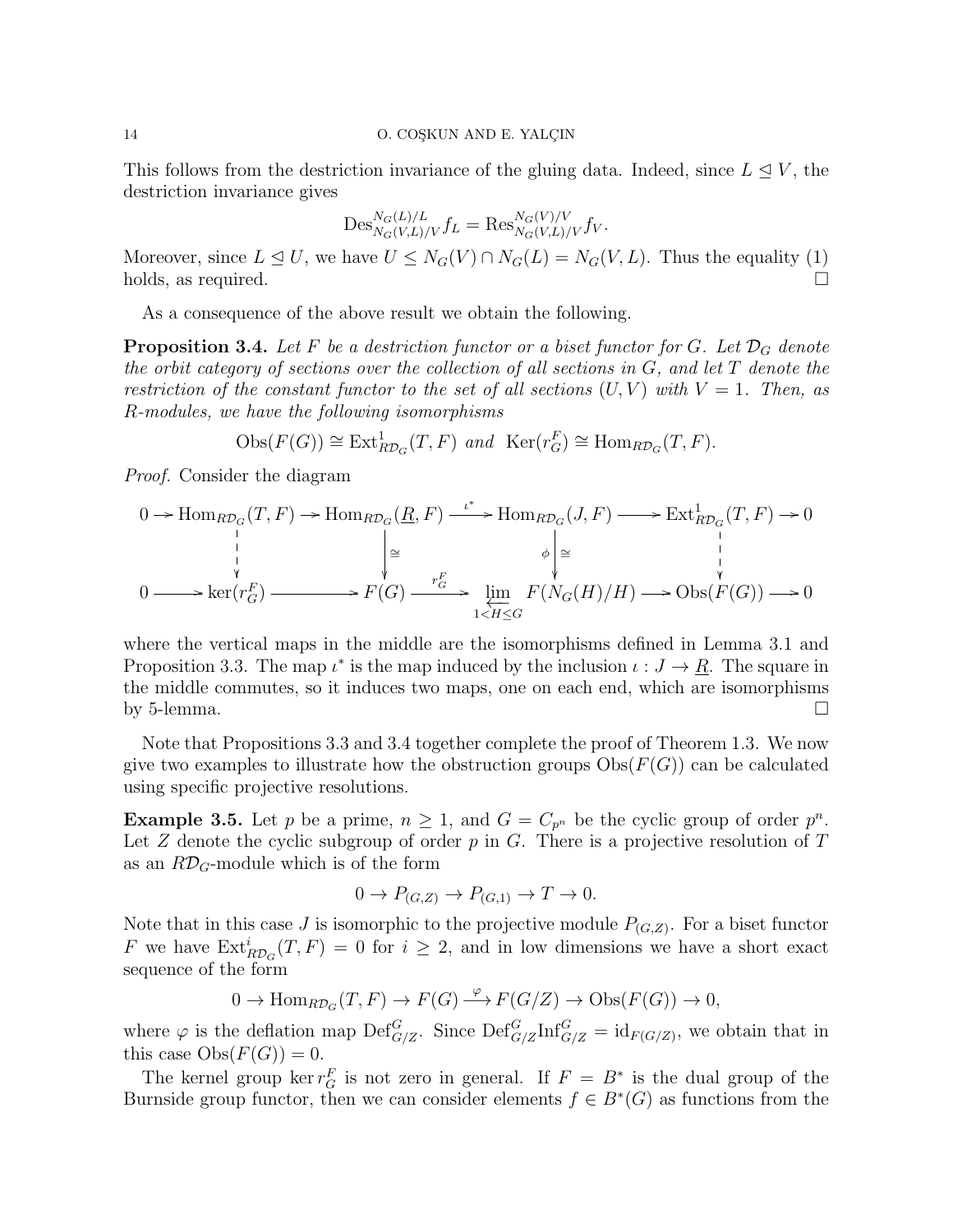set of subgroups of G to integers, which are constant on conjugacy classes of subgroups. Under this identification, the map  $\varphi$  takes f to f', where  $f'(H/Z) = f(H)$  for every  $Z \leq H \leq G$ . The kernel of  $\varphi$  is isomorphic to  $\mathbb Z$  generated by  $e_1^G$ , the function with values  $e_1^G(H) = 0$  for  $H \neq 1$ , and  $e_1^G(1) = 1$ , which is an idempotent element in  $B^*(G)$ .

**Example 3.6.** Let  $G = D_8$  be the dihedral group of order 8. Let  $E_1, E_2$  denote two distinct elementary abelian subgroups of rank 2, and let  $Z$  denote the center of  $G$ , and let  $Q_1, Q_2$  denote two distinct representatives of the conjugacy classes of the non-central subgroups of order 2. A projective resolution for T as an  $R\mathcal{D}_G$ -module can be given as

$$
0 \to P_{(E_1, E_1)} \oplus P_{(E_2, E_2)} \to P_{(E_1, Q_1)} \oplus P_{(E_2, Q_2)} \oplus P_{(G, Z)} \to P_{(G, 1)} \to T \to 0
$$

and the cochain complex  $\text{Hom}_{R\mathcal{D}_G}(P_*,F)$  is of the form

$$
0 \to F(G) \to F(G/Z) \oplus F(E_1/Q_1) \oplus F(E_2/Q_2) \to F(E_1/E_1) \oplus F(E_2/E_2) \to 0.
$$

From this we obtain that  $Ext^i_{R\mathcal{D}_G}(T, F) = 0$  for  $i \geq 3$ . Later we will see that when G is a p-group,  $\text{Ext}_{R\mathcal{D}_G}^i(T, F) = 0$  for  $i \geq \text{rk}(G) + 1$  (see Proposition 5.4). Note that the projective resolution that we give above comes from a projective resolution over the Quillen category (see Example 5.5).

## 4. Reduction to smaller collections

Let G be a finite group and C be an arbitrary collection of sections of G. For an  $R\mathcal{D}_{G}$ module F, the ext-group  $\text{Ext}^n_{R\mathcal{D}_G}(T^{\mathcal{C}},F)$  is defined to be the *n*-th cohomology group of the cochain complex  $\text{Hom}_{R\mathcal{D}_G}(P_*, F)$  where  $P_*$  is a projective resolution

$$
\cdots \longrightarrow P_2 \longrightarrow P_1 \longrightarrow P_0 \longrightarrow T^{\mathcal{C}} \longrightarrow 0. \tag{2}
$$

of  $T^{\mathcal{C}}$  as an  $R\mathcal{D}_G$ -module.

The constant functor  $\underline{R} \cong P_{(G,1)}$  is a projective  $R\mathcal{D}_G$ -module, and  $T^c = \underline{R}/J^c$  by definition, hence we may assume that the first step of a projective resolution for  $T^{\mathcal{C}}$  is the sequence  $0 \to J^c \to R \to T^c \to 0$ . If we take a projective resolution  $Q_* \to J^c$  for  $J^{\mathcal{C}}$  as an  $R\mathcal{D}_{G}$ -module, then by adding the constant functor  $\underline{R}$ , we obtain a projective resolution for  $T^{\mathcal{C}}$  of the form

$$
\cdots \longrightarrow Q_2 \longrightarrow Q_1 \longrightarrow Q_0 \longrightarrow \underline{R} \longrightarrow T^{\mathcal{C}} \longrightarrow 0. \tag{3}
$$

From this we can conclude that for every  $R\mathcal{D}_G$ -module F,

$$
\operatorname{Ext}^n_{R\mathcal{D}_G}(T^{\mathcal{C}},F)\cong \operatorname{Ext}^{n-1}_{R\mathcal{D}_G}(J^{\mathcal{C}},F)
$$

for  $n \geq 2$ . If C is a collection closed under taking subsections, a projective resolution of  $J^{\mathcal{C}}$  as an  $R\mathcal{D}_G^{\mathcal{C}}$ -module is also a projective resolution of  $J^{\mathcal{C}}$  as an  $R\mathcal{D}_G$ -module. This means that we can replace the ext-group above with the ext-group  $\text{Ext}_{R\mathcal{D}_G^{\mathcal{C}}}^{n-1}(J^{\mathcal{C}},F)$ .

As an  $R\mathcal{D}_G^{\mathcal{C}}$ -module  $J^{\mathcal{C}}$  is equal to the constant functor  $\underline{R}$  of the category  $\mathcal{D}_G^{\mathcal{C}}$  (which is also equal to, with abuse of notation, the restriction of the constant functor  $\underline{R}$  of the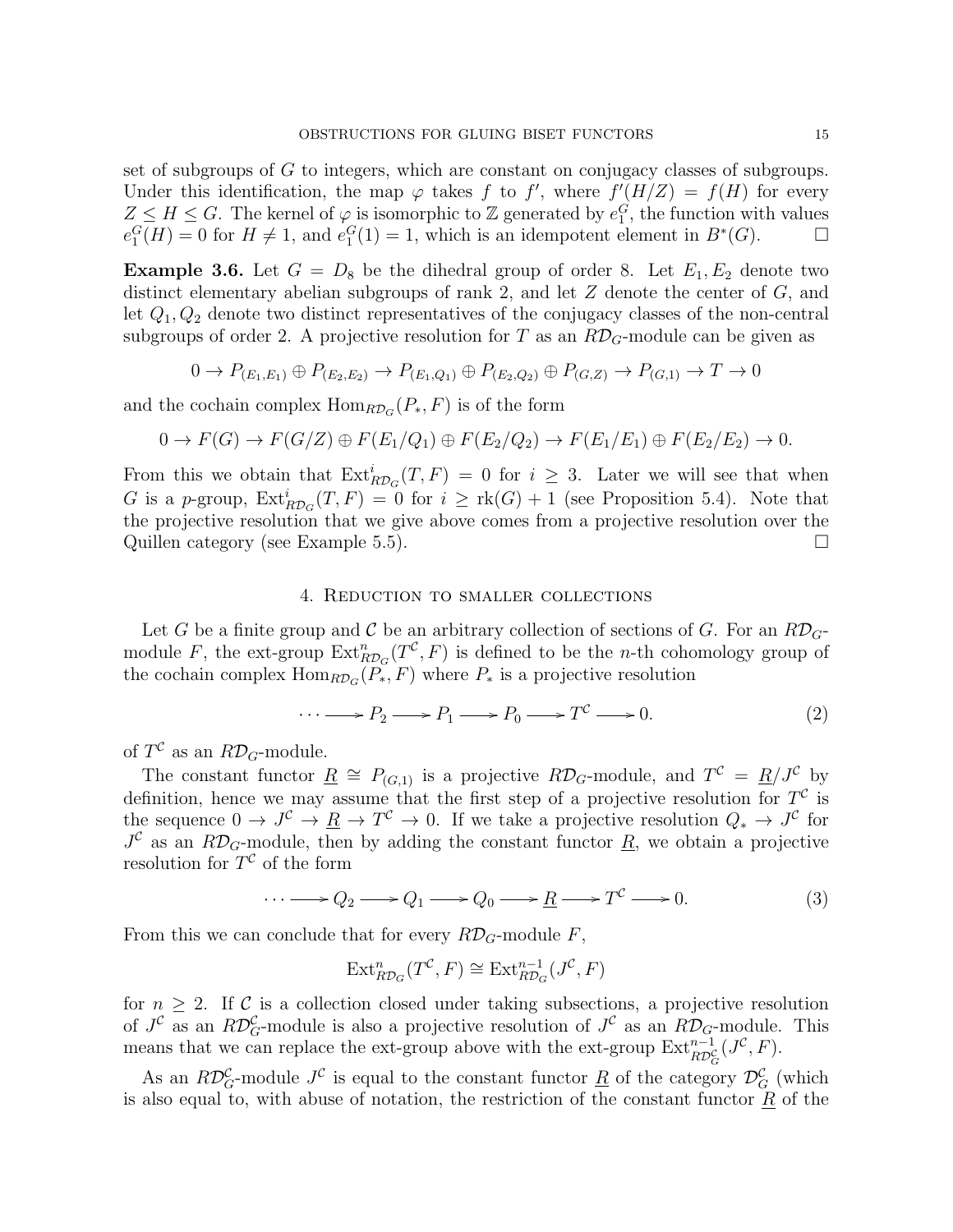category  $\mathcal{D}_G$  to the subcategory  $\mathcal{D}_G^{\mathcal{C}}$ . Recall that the cohomology of the category  $\mathcal{D}_G^{\mathcal{C}}$ with coefficients in an  $R\mathcal{D}_G^{\mathcal{C}}$ -module F is defined by

$$
H^*(\mathcal{D}_G^{\mathcal{C}}; F) := \operatorname{Ext}^*_{R\mathcal{D}_G^{\mathcal{C}}}(\underline{R}, F)
$$

where  $\underline{R}$  denotes the constant functor for the category  $\mathcal{D}_G^{\mathcal{C}}$ . From these we conclude the following.

**Lemma 4.1.** Let C be a collection of sections of G closed under taking subsections. Then for every  $R\mathcal{D}_G$ -module F we have isomorphisms

$$
\operatorname{Ext}^n_{R\mathcal{D}_G}(T^{\mathcal{C}}, F) \cong \operatorname{Ext}^{n-1}_{R\mathcal{D}_G}(J^{\mathcal{C}}, F) \cong H^{n-1}(\mathcal{D}_G^{\mathcal{C}}; F)
$$

for every  $n \geq 2$ .

In low dimensions we have the 4-term exact sequence as before:

$$
0 \longrightarrow \text{Hom}_{R\mathcal{D}_G}(T^{\mathcal{C}}, F) \longrightarrow F(G) \xrightarrow{r_G^F} \underleftarrow{\lim}_{(U,V)\in\mathcal{D}_G^{\mathcal{C}}} F(U/V) \longrightarrow \text{Ext}_{R\mathcal{D}_G}^1(T^{\mathcal{C}}, F) \longrightarrow 0.
$$

Note that the inverse limit term is isomorphic to  $\text{Hom}_{R\mathcal{D}_G}(J^{\mathcal{C}};F) \cong H^0(\mathcal{D}_G;F)$ . To extend this short exact sequence to an arbitrary collection  $\mathcal C$  of subsections, we define the reduced cohomology of  $\mathcal{D}_G^{\mathcal{C}}$  as follows.

**Definition 4.2.** Let C be an arbitrary collection of sections of G. For an  $R\mathcal{D}_G$ -module F, the reduced cohomology  $\tilde{H}^n(\mathcal{D}_G^{\mathcal{C}}; F)$  of the category  $\mathcal{D}_G^{\mathcal{C}}$  is defined as the usual cohomology group  $H^n(\mathcal{D}_G^{\mathcal{C}}; F)$  for  $n \geq 1$  and, at dimensions  $n = -1$  and  $n = 0$ , it is defined as the kernel and cokernel of the map  $r_G^F$ . We have an exact sequence of the form

$$
0 \longrightarrow \widetilde{H}^{-1}(\mathcal{D}_G^{\mathcal{C}}; F) \longrightarrow F(G) \xrightarrow{r_G^F} \varprojlim_{(U,V)\in\mathcal{D}_G^{\mathcal{C}}} F(U/V) \longrightarrow \widetilde{H}^0(\mathcal{D}_G^{\mathcal{C}}; F) \longrightarrow 0
$$

where  $r_G^F$  is the map that takes  $f \in F(G/1)$  to the tuple  $(\text{Defres}_{U/V}^G f)_{U/V \in \mathcal{C}}$ .

Alternatively, we can define the reduced cohomology as the cohomology groups of a cochain complex. Given a collection of sections  $\mathcal C$  of a finite group  $G$ , let  $\mathcal C'$  denote the set of all sections  $(M, L)$  such that  $(U, V) \in \mathcal{C}$  for some  $(U, V) \prec (M, L)$ . Note that when  $\mathcal{C}$ is nonempty (which we always assume), C' includes the section  $(G, 1)$ . Let  $J^{\mathcal{C}'}$  denote the constant functor for the category  $\mathcal{D}_G^{\mathcal{C}'}$ . Then  $J^{\mathcal{C}}$  is a submodule of  $J^{\mathcal{C}'}$  as an  $R\mathcal{D}_G^{\mathcal{C}'}$ -module, in particular, the quotient module  $J^{\mathcal{C}}/J^{\mathcal{C}}$  is defined.

If  $Q_* \to J^c$  is a projective resolution of  $J^c$  as an  $R\mathcal{D}_G^c$ -module, then splicing to it the short exact sequence  $0 \to J^c \to J^{c'} \to J^{c'}/J^c \to 0$ , we obtain a resolution of  $J^{c'}/J^c$  as an  $R\mathcal{D}_G^{\mathcal{C}'}$ -module of the form

$$
\cdots \longrightarrow Q_2 \longrightarrow Q_1 \longrightarrow Q_0 \longrightarrow J^{\mathcal{C}'} \longrightarrow J^{\mathcal{C}'}/J^{\mathcal{C}} \longrightarrow 0. \tag{4}
$$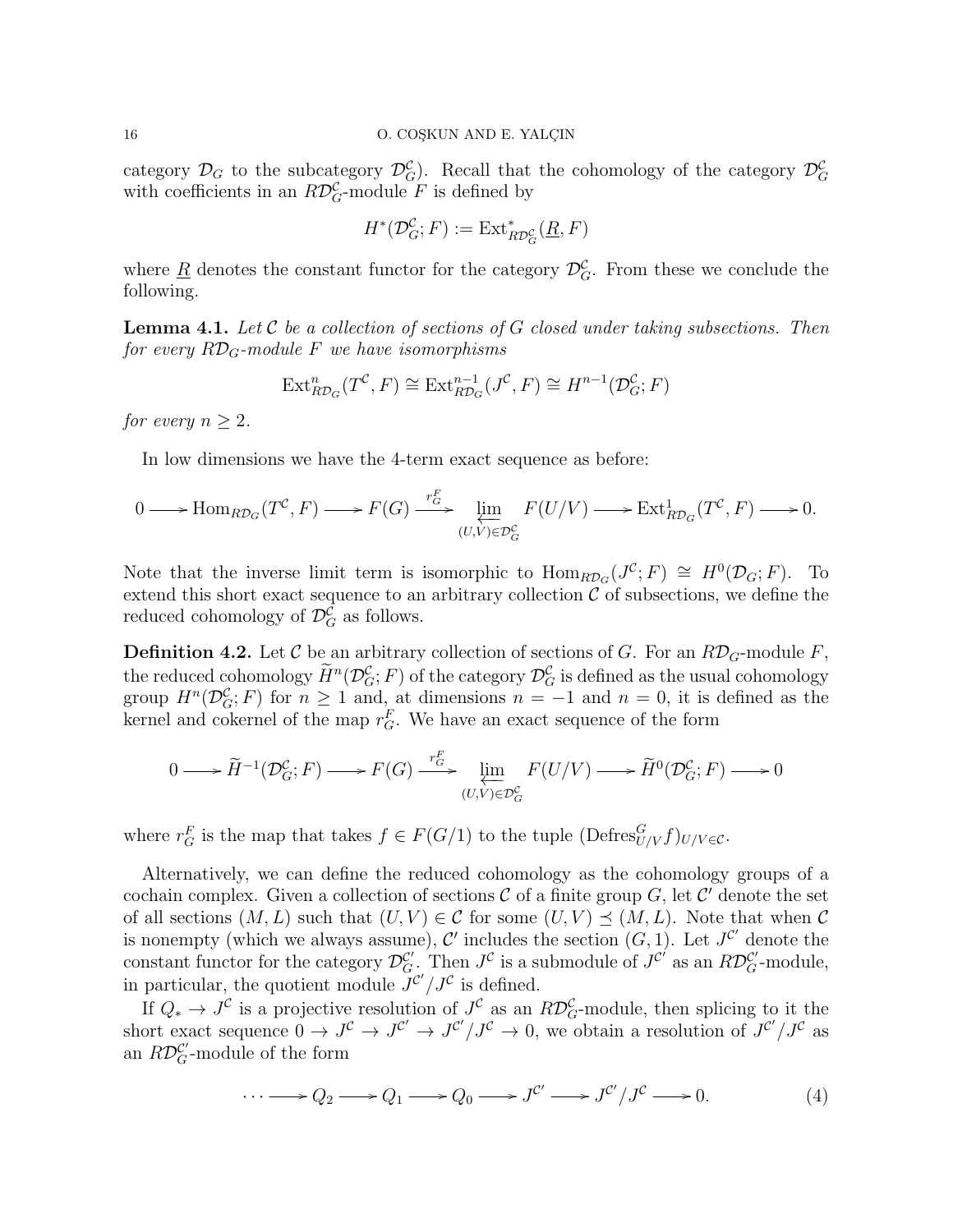Since  $(G, 1)$  is in the collection  $\mathcal{C}'$ , the constant functor  $J^{\mathcal{C}'}$  is a projective  $R\mathcal{D}_G^{\mathcal{C}'}$ -module, hence the above resolution is a projective resolution of  $J^{\mathcal{C}}/J^{\mathcal{C}}$  as an  $R\mathcal{D}_{G}^{\mathcal{C}}$ -module. Applying  $\text{Hom}_{R\mathcal{D}_G^{\mathcal{C}'}}(-, F)$  to this projective resolution, we get a cochain complex

$$
0 \longrightarrow \text{Hom}_{R\mathcal{D}_G^{C'}}(J^{C'}, F) \longrightarrow \text{Hom}_{R\mathcal{D}_G^{C'}}(Q_0, F) \longrightarrow \text{Hom}_{R\mathcal{D}_G^{C'}}(Q_1, F) \longrightarrow \cdots
$$

where

$$
\mathrm{Hom}_{R\mathcal{D}_G^{C'}}(J^{\mathcal{C}'},F) \cong F(G/1).
$$

It is now easy to see that the cohomology of this cochain complex is isomorphic to the reduced cohomology of the category  $\mathcal{D}_G^{\mathcal{C}}$ . This shows that the reduced cohomology  $\widetilde{H}^n(\mathcal{D}_G^{\mathcal{C}}; F)$  of the category  $\mathcal{D}_G^{\mathcal{C}}$  can be described as the cohomology of a cochain complex defined as above.

**Remark 4.3.** If  $\mathcal{C}$  is a collection that is closed under taking subsections, then  $\mathcal{C}'$  is the collection of all sections of G. In this case  $J^{\mathcal{C}}/J^{\mathcal{C}} = T^{\mathcal{C}}$ , hence the reduced cohomology  $\widetilde{H}^n(\mathcal{D}_G^{\mathcal{C}};F)$  is isomorphic to the ext-group  $\text{Ext}^{n+1}_{\mathcal{D}_G}(T^{\mathcal{C}},F)$  for  $n \geq -1$ . For an arbitrary collection the reduced cohomology is no longer isomorphic to the ext-groups of  $T^{\mathcal{C}}$ , instead it is isomorphic to the ext-group

$$
\mathrm{Ext}^{n+1}_{\mathcal{D}_G^{C'}}(J^{C'}/J^{\mathcal{C}},F).
$$

For an arbitrary collection  $\mathcal C$  we have the following version of our main result in the previous section.

**Proposition 4.4.** Let  $\mathcal C$  be an arbitrary collection of sections of  $G$ , and  $F$  be a destriction functor or a biset functor for G over R. Then the obstruction group  $Obs^{\mathcal{C}}(F)$  for the gluing problem over C is isomorphic to the reduced cohomology group  $\widetilde{H}^0(\mathcal{D}_G^{\mathcal{C}}; F)$  and the uniqueness is determined by  $\widetilde{H}^{-1}(\mathcal{D}_G^{\mathcal{C}}; F)$ .

In the rest of the section we show that under certain conditions the collection  $\mathcal C$  can be replaced by a smaller collection of sections without changing its reduced cohomology. To do this we use a theorem by Jackowski and Slominska [13] on the cohomology of categories associated to an isotropy presheaf. We first introduce the necessary definitions to state Jackowski and Slominska's theorem.

Let G be a finite group and W be a G-poset. Let  $S(G)$  denote the G-poset of subgroups of G with the G-action given by conjugation, and the partial order is induced by the inclusion of subgroups. A G-poset map  $d: W \to S(G)$  is called an *isotropy presheaf* on W if it satisfies  $d(w) \leq G_w := \{g \in G \mid gw = w\}$  for every  $w \in W$ . Given an isotropy presheaf d on  $W$ , let  $W_d$  denote the category whose objects are the elements of  $W$  and where the morphisms  $w_1 \to w_2$  are given by right cosets  $d(w_2)g$  for all  $g \in G$  such that  $gw_1 \leq w_2$ . Note that if we take  $W = S(G)$  and d is the identity map, the category  $W_d$ is the orbit category of  $G$ , so this definition is quite natural, and the category  $W_d$  can be thought of a generalization of the orbit category.

**Lemma 4.5.** Let  $Sect(G, \mathcal{C})$  denote the G-poset of all sections in a collection  $\mathcal{C}$ , where the G-action is given by conjugation. Let  $d : Sect(G, \mathcal{C}) \to S(G)$  be the G-map defined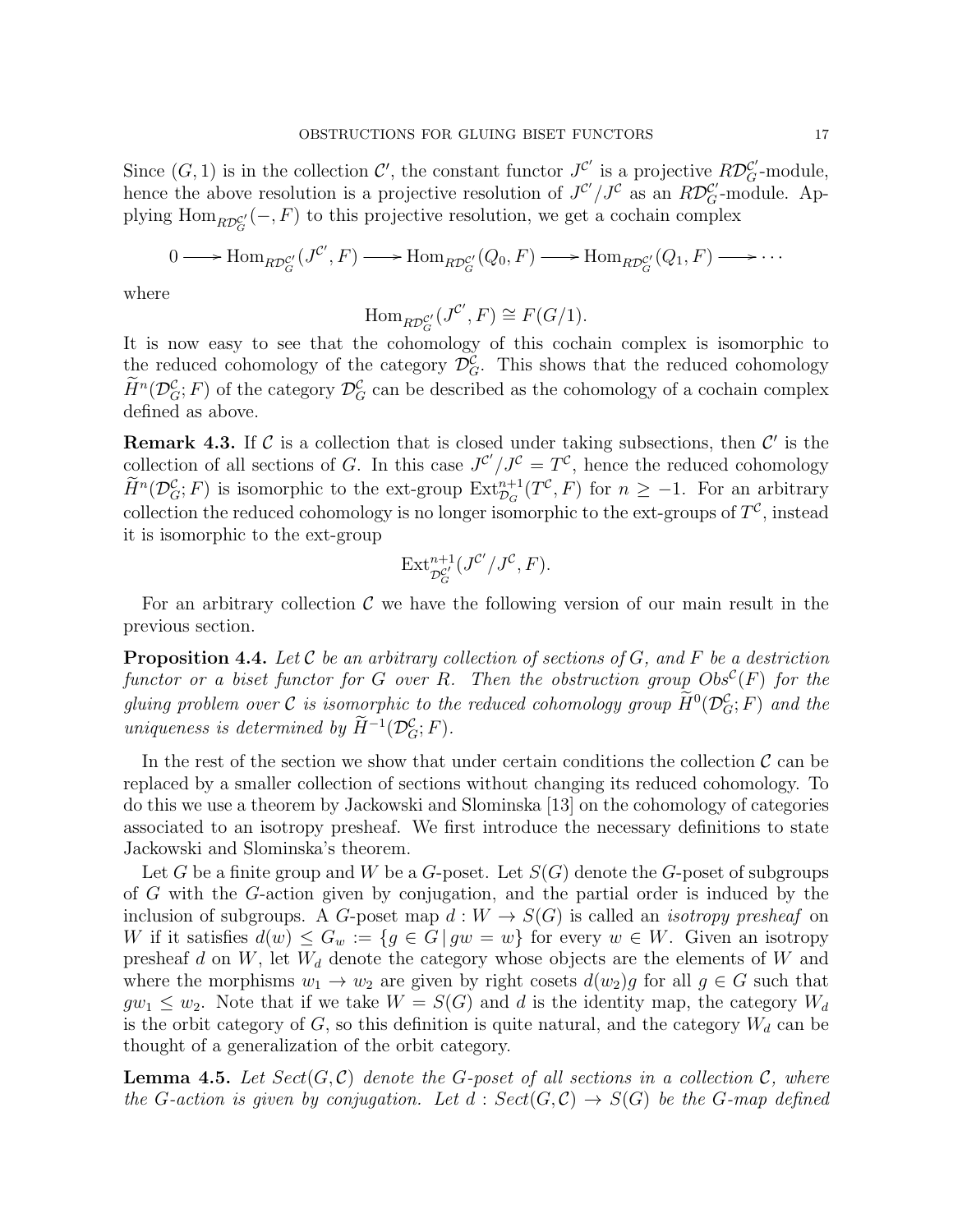by  $d((U, V)) = U \in S(G)$ . Then d defines an isotropy presheaf on  $Sect(G, \mathcal{C})$  and the category  $Sect(G, \mathcal{C})_d$  is isomorphic to the category of sections  $\mathcal{D}_G^{\mathcal{C}}$ .

*Proof.* For a section  $(U, V) \in \mathcal{C}$ , the isotropy subgroup of the G-action on  $(U, V)$  is  $N_G(U, V) = N_G(U) \cap N_G(V)$  which includes U as a subgroup. Hence  $d : Sect(G, \mathcal{C}) \rightarrow$  $S(G)$  defined by  $d((U, V)) = U$  is an isotropy presheaf. It follows that the category  $Sect(G,\mathcal{C})_d$  is isomorphic to the category  $\mathcal{D}_G^{\mathcal{C}}$ . <sup>G</sup>.

We now recall a result on isotropy presheaves. Note that for a poset map  $f: X \to Y$ the comma category  $y \backslash f$  is defined as the subposet  $y \backslash f := \{x \in X \mid y \leq f(x)\}.$ 

**Proposition 4.6** (Jackowski-Slominska [13]). Let  $W' \subseteq W$  be a subposet of W, and  $i: W' \to W$  denote the inclusion map. Suppose that d' and d are isotropy presheaves defined on W' and W such that  $d' = d \circ i$ . If for every  $w \in W$  the topological realization of the poset  $w \setminus i = \{w' \in W' \mid w \leq w'\}$  is R-acyclic, then for every  $RW_d$ -module F, there is an isomorphism

$$
H^*(W_d; F) \cong H^*(W'_{d'}; F \circ i_*)
$$

where  $i_* : W'_{d'} \to W_d$  is the functor induced by i.

*Proof.* This isomorphism is stated in [13, Section 6] as Equation 6.A. The proof follows from Theorem 3.4 and Proposition 5.4 in [13].  $\Box$ 

As a consequence of Lemma 4.5 and Proposition 4.6 we obtain the following.

**Proposition 4.7.** Let G be a finite group, and let  $\mathcal{C}'$  and  $\mathcal{C}$  be two families of sections of G such that  $\mathcal{C}' \subseteq \mathcal{C}$ . Let  $i : Sect(G, \mathcal{C}') \rightarrow Sect(G, \mathcal{C})$  denote the inclusion of posets map, and  $i_* : \mathcal{D}_G^{\mathcal{C}} \to \mathcal{D}_G^{\mathcal{C}}$  be the induced map. Suppose that for every  $w \in \mathcal{C}$  the poset  $w\setminus i=\{w'\in\mathcal{C}'\,|\, w\leq w'\}$  has a contractible realization. Then, for every  $R\mathcal{D}_G^{\mathcal{C}}$ -module F, there is an isomorphism

$$
\widetilde{H}^*(\mathcal{D}_G^{\mathcal{C}}; F) \cong \widetilde{H}^*(\mathcal{D}_G^{\mathcal{C}}; F \circ i_*).
$$

In particular, for a biset functor F for G, we have  $\mathrm{Obs}^{\mathcal{C}}(F(G)) \cong \mathrm{Obs}^{\mathcal{C}'}(F(G)).$ 

*Proof.* Let  $W = Sect(G, \mathcal{C})$  and  $W' = Sect(G, \mathcal{C}'),$  and let d denote the isotropy presheaf defined on W by  $d(U, V) = U$  and let  $d' = d \circ i$ . By Lemma 4.5 and Proposition 4.6, we have an isomorphism  $H^*(\mathcal{D}_G^{\mathcal{C}}; F) \cong H^*(\mathcal{D}_G^{\mathcal{C}}; F \circ i_d)$ . The result for the reduced cohomology follows from this by applying the 5-lemma on the long exact sequence for the cohomology of a pair of categories.

Now we give two applications of Proposition 4.7. Let  $G$  be a finite group and  $p$  be a fixed prime. Let  $\mathcal{D}_{G}^{p}$  denote the category of sections over the collection of sections  $(P,Q)$ in G such that P is a p-group and  $Q \neq 1$ , and let  $\mathcal{D}_{G}^{e}$  denote the full subcategory of  $\mathcal{D}_{G}^{p}$ G whose objects are sections of the form  $(U, E)$  where U is a p-subgroup of G and E is a nontrivial elementary abelian p-subgroup of G such that  $U \leq C_G(E)$ .

**Proposition 4.8.** For every  $R\mathcal{D}_G^p$ -module F, there is an isomorphism

$$
\widetilde{H}^*(\mathcal{D}_G^p; F) \cong \widetilde{H}^*(\mathcal{D}_G^e; F \circ i_*).
$$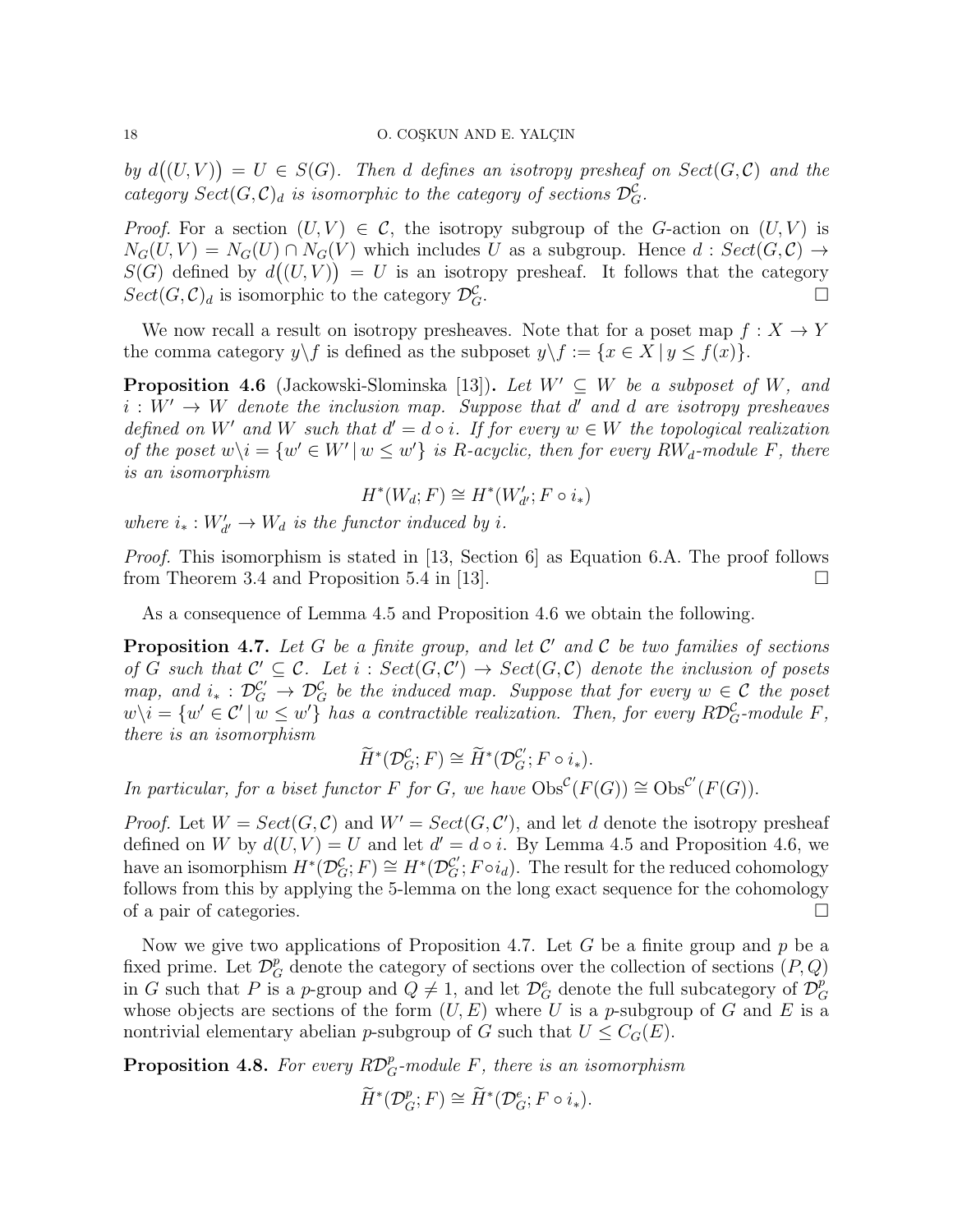*Proof.* Let  $W^p$  and  $W^e$  denote the posets corresponding to the collections  $\mathcal{C}^p$  and  $\mathcal{C}^e$  for the categories  $\mathcal{D}_{G}^{p}$  and  $\mathcal{D}_{G}^{e}$ , and let  $i: W^{e} \to W^{p}$  denote the inclusion map. The result will follow from Proposition 4.7 once we show that for every  $w \in W^p$ , the poset  $w \setminus i$  is contractible. Let  $w = (P,Q)$ , then  $w \setminus i$  is the poset of sections of the form  $(U, E)$  such that  $1 \neq E \leq Q \leq P \leq U \leq C_G(E)$ . Since  $P \leq C_G(E)$ , the subgroup E is central in P and it lies in Q. Let Z denote the subgroup  $\Omega_1(Z(P)) \cap Q$ , where  $\Omega_1(Z(P))$  denotes the subgroup of P formed by elements of  $Z(P)$  dividing p. Note that  $Z \neq 1$  because Q is normal in P. In particular,  $w\backslash i$  is not empty. For every  $(U, E)$  in  $w\backslash i$ , we have

$$
E \leq Z \leq Q \leq P \leq U
$$

hence  $(P, Z)$  lies in  $w \setminus i$ , and  $(U, E) \succeq (P, Z)$  for every  $(U, E)$  in  $w \setminus i$ . By [16, 1.5], this means that the poset  $w\backslash i$  is canonically contractible to the element  $(P, Z)$ .

Let G be a finite group and F be a biset functor for G over R. Let  $\mathcal{D}_{G}^{*}$  denote the orbit category of sections over all sections  $(U, V)$  of G with  $V \neq 1$ . A series of subgroups  $1 \leq L_0 \leq L_1 \leq \cdots \leq L_n \leq G$  is called a subnormal series in G if  $L_{i-1} \leq L_i$  for every  $i \in \{1, \ldots, n\}$ . The normalizer of a subnormal series  $1 \leq L_0 \leq L_1 \leq \cdots \leq L_n \leq G$  is the intersection of the normalizers  $N_G(L_i)$  over all i. For finite groups we have the following reduction result.

**Proposition 4.9.** Let G be a finite group, and  $\mathcal{D}_G^s$  denote the full subcategory of  $\mathcal{D}_G^*$ whose objects are sections of the form  $(N, L)$  where N is the normalizer of a subnormal series  $1 < L_0 \leq L_1 \leq \cdots \leq L_n = L$  in G. Then for any RD<sub>G</sub>-module F, there is an isomorphism

$$
\widetilde{H}^*(\mathcal{D}_G^*; F) \cong \widetilde{H}^*(\mathcal{D}_G^s; F \circ i_*).
$$

*Proof.* Let  $W^*$  denote the poset of all sections  $(U, V)$  of G with  $V \neq 1$ , and let  $W^s$ denote the poset of sections of the form  $(N, L)$  where N is the normalizer of a subnormal series  $1 < L_0 \leq L_1 \leq \cdots \leq L_n = L$ . Let  $i : W^s \to W^*$  denote the inclusion map. By Proposition 4.7, we only need to show that for every  $w = (U, V) \in W^*$ , the subposet  $w\backslash i$  is contractible. If  $(N, L)$  belongs to  $w\backslash i$  then N normalizes a subnormal series  $1 <$  $L_0 \leq \cdots \leq L_n = L$  and  $L \leq V \leq U \leq N \leq N_G(L)$ . This gives in particular that  $L \leq V$ . Let  $N' = N \cap N_G(V)$ . Then  $(N', V)$  lies in  $W^s$ , because N' is the normalizer of the subnormal series  $1 < L_0 \leq \cdots \leq L_n \leq L_{n+1} = V$ . We have a zig-zag of inclusions  $(N, L) \succeq (N', V) \preceq (N_G(V), V)$  in  $w \setminus i$ , so the poset  $w \setminus i$  is contractible, in two steps, to the section  $(N_G(V), V)$  in  $w \backslash i$ .

In the next section we give a refinement of Proposition 4.8 for p-groups, and use it to calculate the obstruction groups for some well-known biset functors defined on  $p$ -groups. We believe that Proposition 4.9 is also a very useful reduction for gluing problems involving finite groups, but we will not pursue this direction here.

## 5. Higher limits over the Quillen category

Let G be a finite group, and let  $\mathcal{D}_{G}^{*}$  denote the category of sections over the collection  $\mathcal{C}^*$  of sections  $(U, V)$  in G such that  $V \neq 1$ . If G is a p-group, then the collection  $\mathcal{C}^p$  is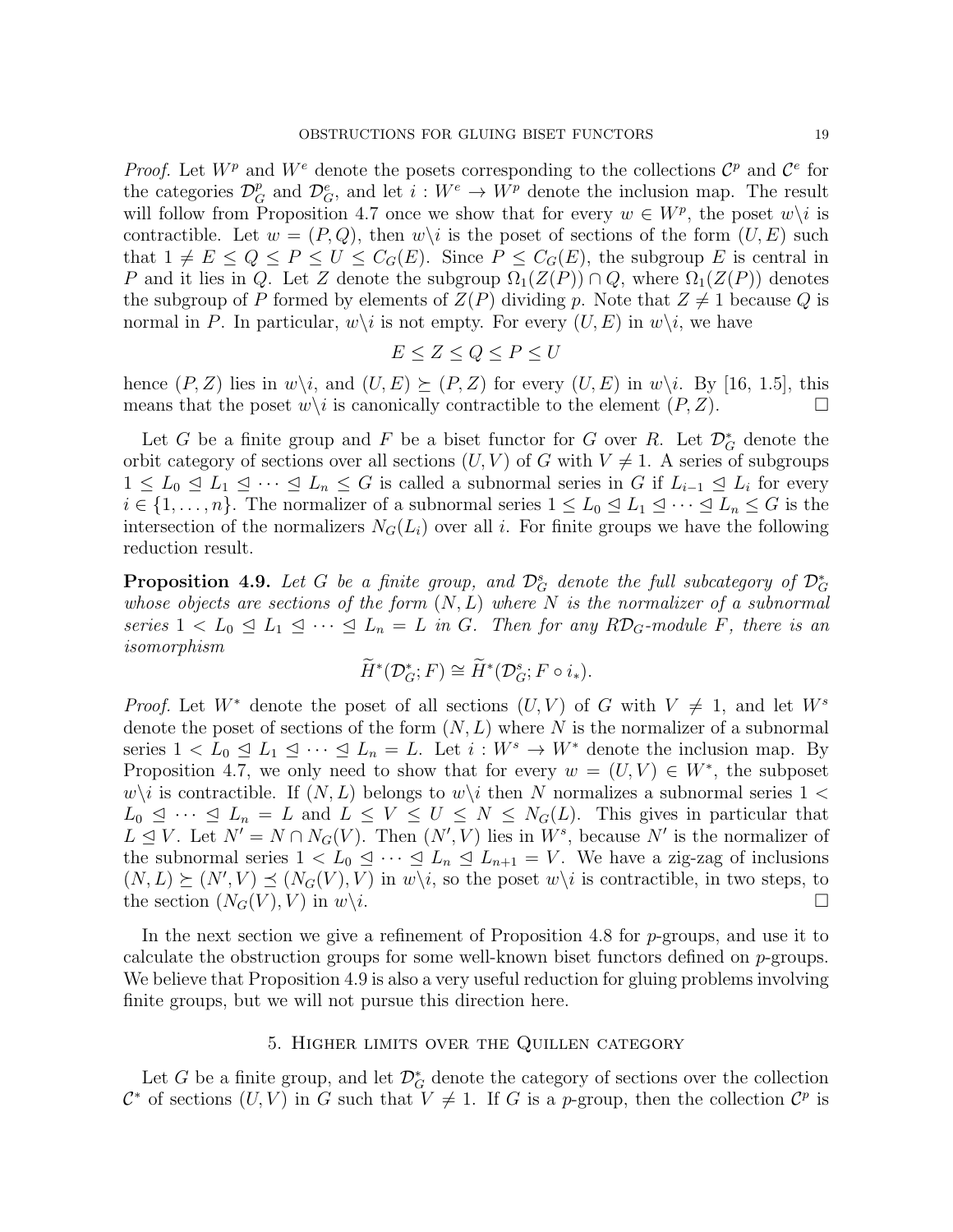equal to  $\mathcal{C}^*$ , hence in this case Proposition 4.8 gives an isomorphism

$$
\widetilde{H}^*(\mathcal{D}_G^*; F) \cong \widetilde{H}^*(\mathcal{D}_G^e; F \circ i_*)
$$

for every  $R\mathcal{D}_G$ -module F. It turns out that we can refine this isomorphism further to a smaller collection when G is a p-group. Let  $\mathcal{D}_G^c$  denote the full subcategory of  $\mathcal{D}_G$  over the collection

 $\mathcal{C}^c = \{ (C_G(E), E) | E \neq 1 \text{ is an elementary abelian } p\text{-subgroup in } G \}.$ 

Note that the  $\mathcal{D}_G^c$  is the full subcategory of  $\mathcal{D}_G^e$  formed by the maximal elements in  $\mathcal{C}^e$ . We have the following.

**Proposition 5.1.** Let G be a finite p-group. Then for any  $R\mathcal{D}_G^*$ -module F, there is an isomorphism

$$
\widetilde{H}^*(\mathcal{D}_G^*; F) \cong \widetilde{H}^*(\mathcal{D}_G^c; F \circ j_*)
$$

where  $j_* : \mathcal{D}_G^c \to \mathcal{D}_G^*$  is the map induced by the inclusion.

*Proof.* It is enough to show that for an  $R\mathcal{D}_G^e$ -module F, there is an isomorphism

$$
\widetilde{H}^*(\mathcal{D}_G^e; F) \cong \widetilde{H}^*(\mathcal{D}_G^e; F \circ k_*)
$$

where  $k_* : \mathcal{D}_G^c \to \mathcal{D}_G^e$  is the map induced by inclusion. Let  $W^c$  and  $W^e$  denote the posets corresponding to the collections for the categories  $\mathcal{C}^c$  and  $\mathcal{C}^e$ , and let  $k: W^c \to W^e$ denote the inclusion map. Let  $w = (U, V)$ , then  $w \backslash k$  is the poset of sections of the form  $(C_G(E), E)$  such that  $E \leq V \leq U \leq C_G(E)$ . Note that V is also an elementary abelian p-group and  $U \leq C_G(V)$ . This gives

$$
E \le V \le U \le C_G(V) \le C_G(E)
$$

and hence  $(C_G(V), V) \preceq (C_G(E), E)$  for every  $(C_G(E), E)$  in  $w \backslash k$ . This means that the poset  $w \setminus j$  is canonically contractible to the element  $(C_G(V), V)$ . Hence the result follows by Proposition 4.7.

**Remark 5.2.** Note that when G is not a p-group the above argument fails because in that case the pair  $(C_G(V), V)$  may not lie in the collection  $\mathcal{C}^p$  since  $C_G(V)$  is not necessarily a p-group.

Let G be a finite group, and C be a collection of elementary abelian p-subgroups in  $G$ . The *Quillen category*  $\mathcal{A}_{p}^{\mathcal{C}}(G)$  is defined as the category of elementary abelian subgroups in C with morphisms  $E_1 \rightarrow E_2$  given by compositions of conjugations and inclusions. If  $\mathcal C$  is the collection of all nontrivial elementary abelian p-subgroups in  $G$ , then we denote the Quillen category by  $\mathcal{A}_p(G)$ , or simply by  $\mathcal{A}_p$  if G is clear from the context. If we also add the trivial subgroup to the collection of subgroups, we denote the Quillen category by  $\mathcal{A}'_p$ .

For an  $R\mathcal{D}_G$ -module F, we can define a covariant  $R\mathcal{A}'_p$ -module  $\overline{F}$  by taking  $\overline{F}(E)$  =  $F(C_G(E)/E)$  for every  $E \in \mathcal{A}'_p$ . For an  $\mathcal{A}'_p$ -module M, we define the reduced cohomology  $H^i(\mathcal{A}_p; M)$  as the cohomology of the cochain complex obtained by applying  $\operatorname{Hom}_{R\mathcal{A}'_p}(-,M)$  to the resolution

$$
\cdots \to P_2 \to P_1 \to P_0 \to \underline{R} \to 0,
$$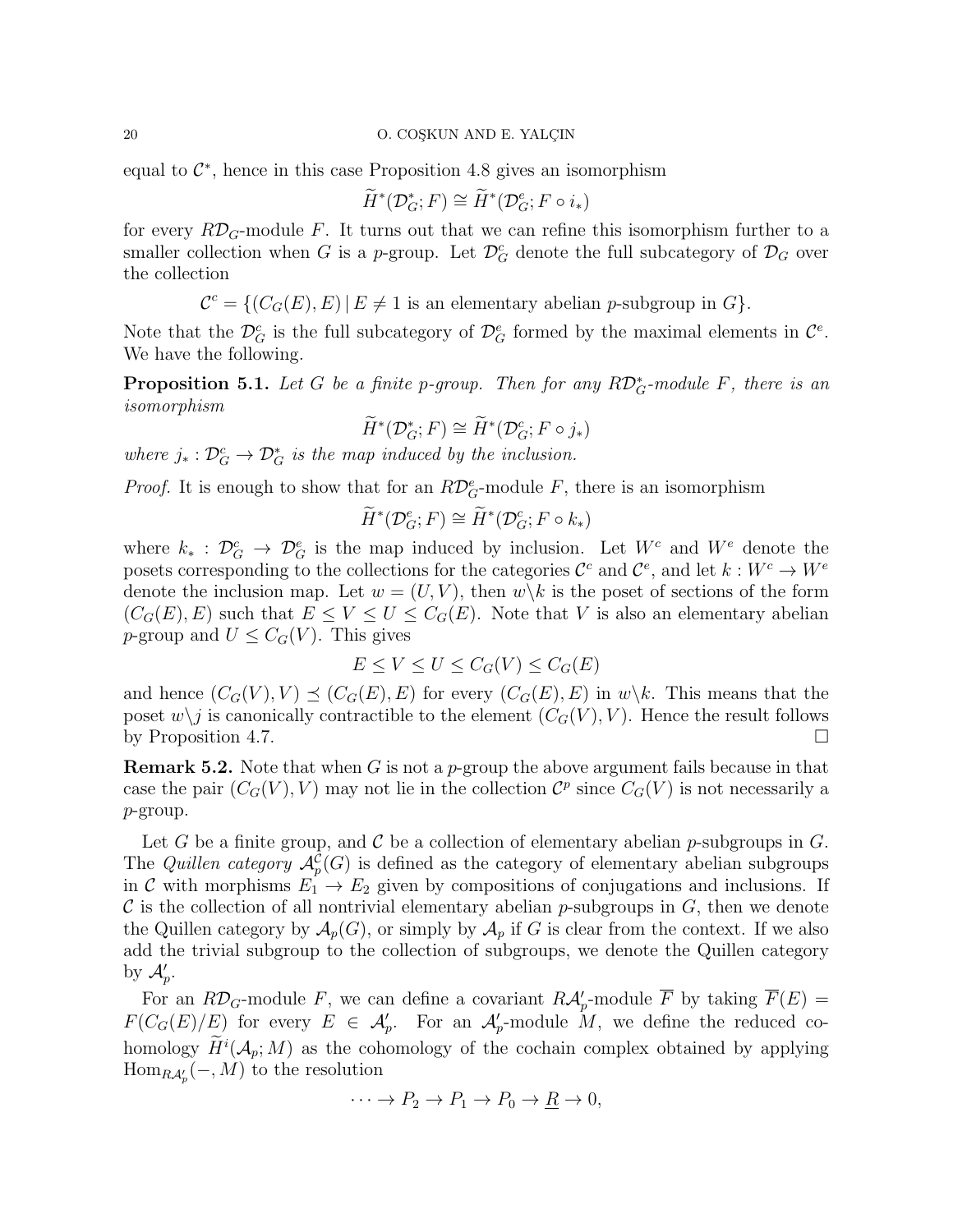where  $P_*$  is the projective resolution for the constant functor J for  $\mathcal{A}_p$  and  $\underline{R}$  is the constant functor for the category  $\mathcal{A}'_p$ . Note that  $\underline{R}$  is a projective  $\mathcal{A}'_p$ -module because it is isomorphic to the projective module  $P_1$  defined by  $P_1(-) = R \text{Hom}_{\mathcal{A}_p'}(1, -)$ .

Now we are ready to prove Theorem 1.4 stated in the introduction.

**Proposition 5.3.** Let  $G$  be a finite p-group. Then, the opposite category  $\overline{\mathcal{D}}_G^c$  is isomorphic to the category  $\mathcal{A}_p$  via the functor which takes  $E \in \mathcal{A}_p$  to  $(C_G(E), E) \in \mathcal{D}_G^c$ . As a consequence, for any  $R\mathcal{D}_G$ -module F, there is an isomorphism

$$
\widetilde{H}^*(\mathcal{D}_G^*; F) \cong \widetilde{H}^*(\mathcal{A}_p; \overline{F}).
$$

In particular,  $\text{Obs}(F(G)) \cong \widetilde{H}^0(\mathcal{A}_p; \overline{F}).$ 

*Proof.* The morphism set  $\text{Hom}_{\mathcal{A}_p}(E_1, E_2)$  can be identified with the set of cosets  $gC_G(E_1)$ such that  ${}^gE_1 \leq E_2$ . We can identify this set with the set of morphisms

Hom<sub>DG</sub>
$$
((C_G(E_2), E_2), (C_G(E_1), E_1)) = {C_G(E_1)x | ^x(C_G(E_2), E_2) \preceq (C_G(E_1), E_1)}
$$

via the bijection which takes  $gC_G(E_1)$  to  $C_G(E_1)g^{-1}$ . The second statement follows from Proposition 5.1.  $\Box$ 

The higher limits over the Quillen category of a finite group  $G$  can be calculated using a cochain complex defined by Oliver [15, Theorem 1]. This cochain complex is defined using Steinberg modules and it vanishes at dimensions above the  $p$ -rank of  $G$ . Recall that p-rank of a finite group G, denoted by  $\text{rk}_p(G)$ , is defined as the largest integer s such that  $(\mathbb{Z}/p)^s \leq G$ . The rank of a finite group G, denoted by rk(G), is defined as the maximum value of p-ranks of G over all primes p dividing the order of G. For a p-group  $G$ , the p-rank and the rank are equal.

For an elementary abelian p-subgroup E of G, let  $Aut_G(E)$  denote the quotient group  $N_G(E)/C_G(E)$ . The Steinberg module  $St_E$  is the Aut<sub>G</sub> $(E)$ -module defined as the reduced homology of the poset of proper subgroups of E. As a direct consequence of Theorem 5.3, Oliver's theorem gives the following proposition. A commutative ring  $R$  with unity is called p-local if for every integer q with  $(p,q) = 1$ , the map  $m_q : R \to R$  defined by multiplication by  $q$  is an isomorphism.

**Proposition 5.4.** Let G be a finite p-group, R be a p-local commutative ring, and F be an RD<sub>G</sub>-module. For each  $k \geq 0$ , let  $\mathcal{E}_k$  denote a set of representatives of the conjugacy classes of elementary abelian p-subgroups in G with  $rk(E) = k$  (for  $k = 0$ ,  $\mathcal{E}_0$  consists of the trivial group). Then for any  $i \geq -1$ , the reduced cohomology group  $\tilde{H}^i(\mathcal{D}_G; F)$  is isomorphic to the *i*-th cohomology of the cochain complex  $(C^*_{\text{St}}(F), \delta)$ , where

$$
C_{\mathrm{St}}^{i}(F) \cong \prod_{E \in \mathcal{E}_{i+1}} \mathrm{Hom}_{\mathrm{Aut}_{G}(E)}(\mathrm{St}_{E}, F(C_{G}(E)/E)).
$$

In particular,  $\widetilde{H}^i(\mathcal{D}_G; F) = 0$  for  $i \geq \text{rk}(G)$ .

The Aut<sub>G</sub>(E)-action on  $F(C_G(E)/E)$  is given by the map induced by conjugation homomorphism  $c_n : C_G(E)/E \to C_G(E)/E$  defined by  $c_n(x) = nxn^{-1}$  for every  $x \in C_G(E)$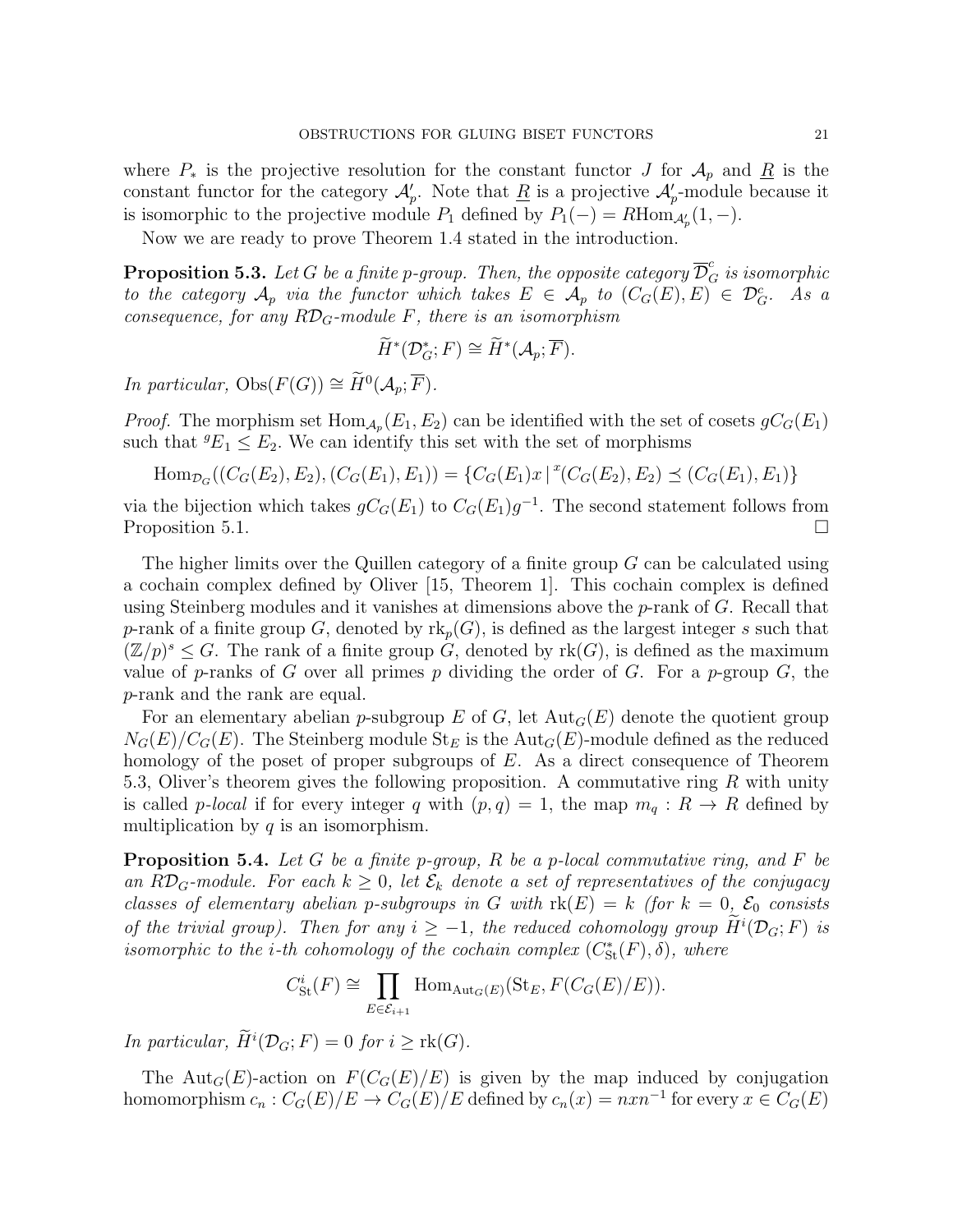and  $n \in N_G(E)$ . The boundary maps  $\delta$  can be described as follows: For each  $E \in \mathcal{A}_p$ , there is a map

$$
R_E: \mathbf{St}_E \to \bigoplus_{\substack{A \le E \\ [E:A]=p}} \mathbf{St}_A
$$

defined by truncating chains of subgroups or using the boundary maps for cohomology of posets (see [15, page 1390]). Then the map

$$
\delta^{i-1}: C_{\mathrm{St}}^{i-1}(F) \to C_{\mathrm{St}}^{i}(F)
$$

is defined as the map that takes  $c \in C^{i-1}_{\text{St}}(F)$  to the element whose coordinate for  $E \in \mathcal{E}_{i+1}$ is equal to the composite

St<sub>E</sub> 
$$
\xrightarrow{R_E}
$$
  $\bigoplus_{\substack{A \leq E \\ [E:A]=p}} \text{St}_A \xrightarrow{\oplus c(A)} \bigoplus_{\substack{A \leq E \\ [E:A]=p}} F(C_G(A)/A) \xrightarrow{\oplus \text{Defres}} F(C_G(E)/E).$ 

The following example shows how we can calculate the cohomology of  $\mathcal{D}_G$  using the cochain complex in the theorem.

**Example 5.5.** Let  $G = D_8$  be the dihedral group of order 8 as in Example 3.6. In this case

$$
\mathrm{Hom}_{\mathrm{Aut}_G(E)}(\mathrm{St}_E, F(C_G(E)/E)) \cong F(C_G(E)/E)
$$

for every elementary abelian subgroup  $E \leq G$ . So the cochain complex given in Proposition 5.4 is of the form

$$
0 \to F(G) \to F(G/Z) \oplus F(E_1/Q_1) \oplus F(E_2/Q_2) \to F(E_1/E_1) \oplus F(E_2/E_2) \to 0.
$$

This is the same as the cochain complex in Example 3.6 obtained from the projective resolution. The category  $\mathcal{A}'_p$  is also an EI-category so we can write a projective resolution of  $\mathcal{A}'_p$ -modules that would give this cochain complex when we apply  $\text{Hom}_{R\mathcal{A}'_p}(P_*, \overline{F})$  to this resolution. For each E, let  $P_E$  be the projective module where  $P_E(-) = R \text{Hom}_{\mathcal{A}'_p}(E, -)$ . Let T denote the  $R\mathcal{A}'_p$ -module which has value R at the trivial subgroup and zero everywhere else. Then there is a projective resolution for  $T$  of the form

$$
0 \to P_{E_1} \oplus P_{E_2} \to P_{Q_1} \oplus P_{Q_2} \oplus P_Z \to P_1 \to T \to 0.
$$

When  $R$  is not p-local there is a spectral sequence from which one can still calculate the cohomology groups  $\tilde{H}^*(\mathcal{D}_G; F)$  (see [15, Proposition 6]). Higher limits over  $\mathcal{A}_p(G)$  can also be calculated using a theorem of Grodal [11, Thm 6.1]. As before we assume that R is a p-local commutative ring, and C is a collection of elementary abelian p-subgroups closed under taking overgroups. Associated to an  $R\mathcal{A}_{p}^{\mathcal{C}}(G)$ -module M, there is a G-local coefficient system F on  $|\mathcal{C}|$  defined by  $\mathcal{F}(E_0 \leq \cdots \leq E_n) = M(E_n)$ . Grodal's theorem states that for every  $i \geq 0$ , there is an isomorphism

$$
H^i(\mathcal{A}_p^{\mathcal{C}}(G);M)\cong H^i_G(|\mathcal{C}|;\mathcal{F}),
$$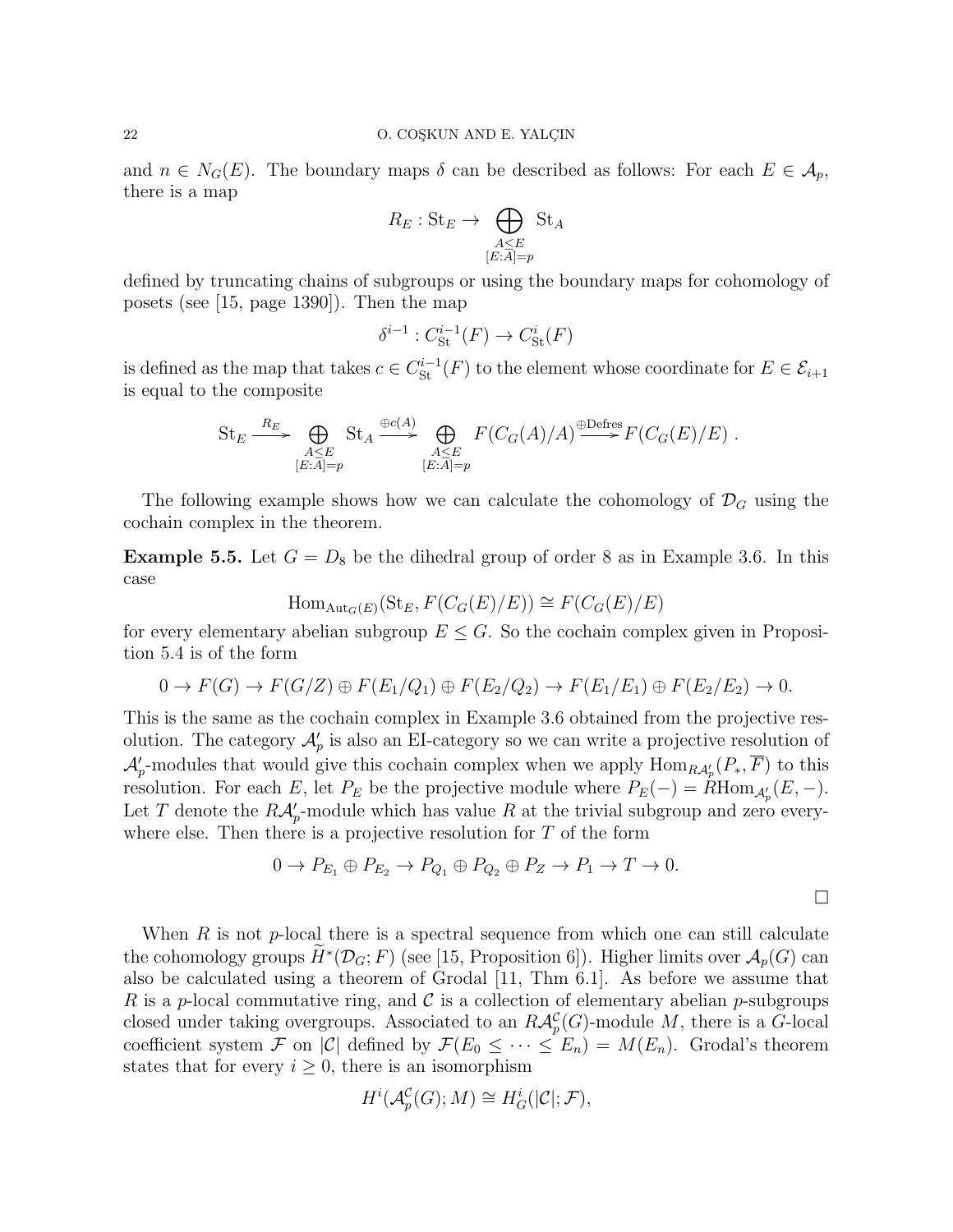where the second cohomology group is the equivariant cohomology of the simplicial complex  $|\mathcal{C}|$  with the G-local coefficient system  $\mathcal{F}$ . This isomorphism can be extended to reduced cohomology groups by an easy diagram chasing argument. We obtain the following.

**Proposition 5.6.** Let G be a finite p-group, and R be a p-local commutative ring. Let C denote the collection of sections  $(U, V)$  of G with  $V \neq 1$ . For every  $R\mathcal{D}_G$ -module F, there is an isomorphism

$$
\widetilde{H}^*(\mathcal{D}_G^{\mathcal{C}}; F) \cong \widetilde{H}^*_G(|\mathcal{C}|; \mathcal{F}).
$$

As in Proposition 5.4 we obtain that the reduced cohomology groups  $\widetilde{H}^i(\mathcal{D}_G; F)$  are zero for all  $i \geq \text{rk}(G)$ . We also obtain the following.

**Proposition 5.7.** Let G be a finite p-group and R be a p-local commutative ring. Let  $\underline{R}$ denote the constant  $R\mathcal{D}_G$ -module. Then  $\widetilde{H}^n(\mathcal{D}_G^*; \underline{R}) = 0$  for all n.

*Proof.* Let  $\mathcal E$  denote the collection of all nontrivial elementary abelian p-subgroups in  $G$ . By Proposition 5.6, we have

$$
\widetilde{H}^*(\mathcal{D}_G^*\,;\underline{R})\cong \widetilde{H}^*_G(|\mathcal{E}|;\underline{R})\cong \widetilde{H}^*(|\mathcal{E}|/G;R).
$$

The topological realization of  $\mathcal E$  is equivariantly contractible when G is a p-group, hence the orbit space  $|\mathcal{E}|/G$  is contractible. Thus  $\widetilde{H}^*(\mathcal{D}_G^*; \underline{R}) = 0$ .

## 6. GLUING RHETORICAL  $p$ -BISET FUNCTORS

Let R be a commutative ring with unity. A biset functor  $F$  over R is called a p-biset functor if it is defined over the collection of all  $p$ -groups. The main aim of this section is the calculation of obstruction groups for a certain type of  $p$ -biset functors, called rhetorical p-biset functors. We give the definition for rhetorical biset functors below in Definition 6.4. Some well-known p-biset functors, such as the rational representation ring functor  $R_{\mathbb{Q}}$  (and its dual  $R_{\mathbb{Q}}^{*}$ ) and the functor  $D_t$  for the torsion part of Dade group, defined over  $p$ -groups when  $p$  is an odd prime, are rhetorical  $p$ -biset functors.

Let F be a biset functor for a finite group G over R. For a normal subgroup  $N \trianglelefteq G$ , let  $e_N^G$  denote the  $(G, G)$ -biset  $\text{Inf}_{G/N}^G \text{Def}_{G/N}^G$ . The biset  $e_N^G$  is an idempotent of  $RB(G, G)$ since the composition  $\mathrm{Def}_{G/N}^G \mathrm{Inf}_{G/N}^G$  is the identity  $(G/N, G/N)$ -biset. This gives a direct sum decomposition

$$
F(G) \cong e_N^G F(G) \oplus (1 - e_N^G)F(G).
$$

From [3, Sections 6.2 and 6.3], for any  $M, N \leq G$ , we have  $e_N^G e_M^G = e_{NM}^G$ . For each normal subgroup  $N \leq G$ , we define  $f_N^G$  as the idempotent

$$
f_N^G = \sum_{N \le M \le G} \mu_{\le G}(N, M) e_M^G
$$

where  $\mu_{\leq G}$  denotes the Möbius function for the poset of normal subgroups of G. The elements  $f_N^G$  are orthogonal idempotents of  $RB(G, G)$ , and  $\sum_{N \trianglelefteq G} f_N^G = id_G$ . This gives a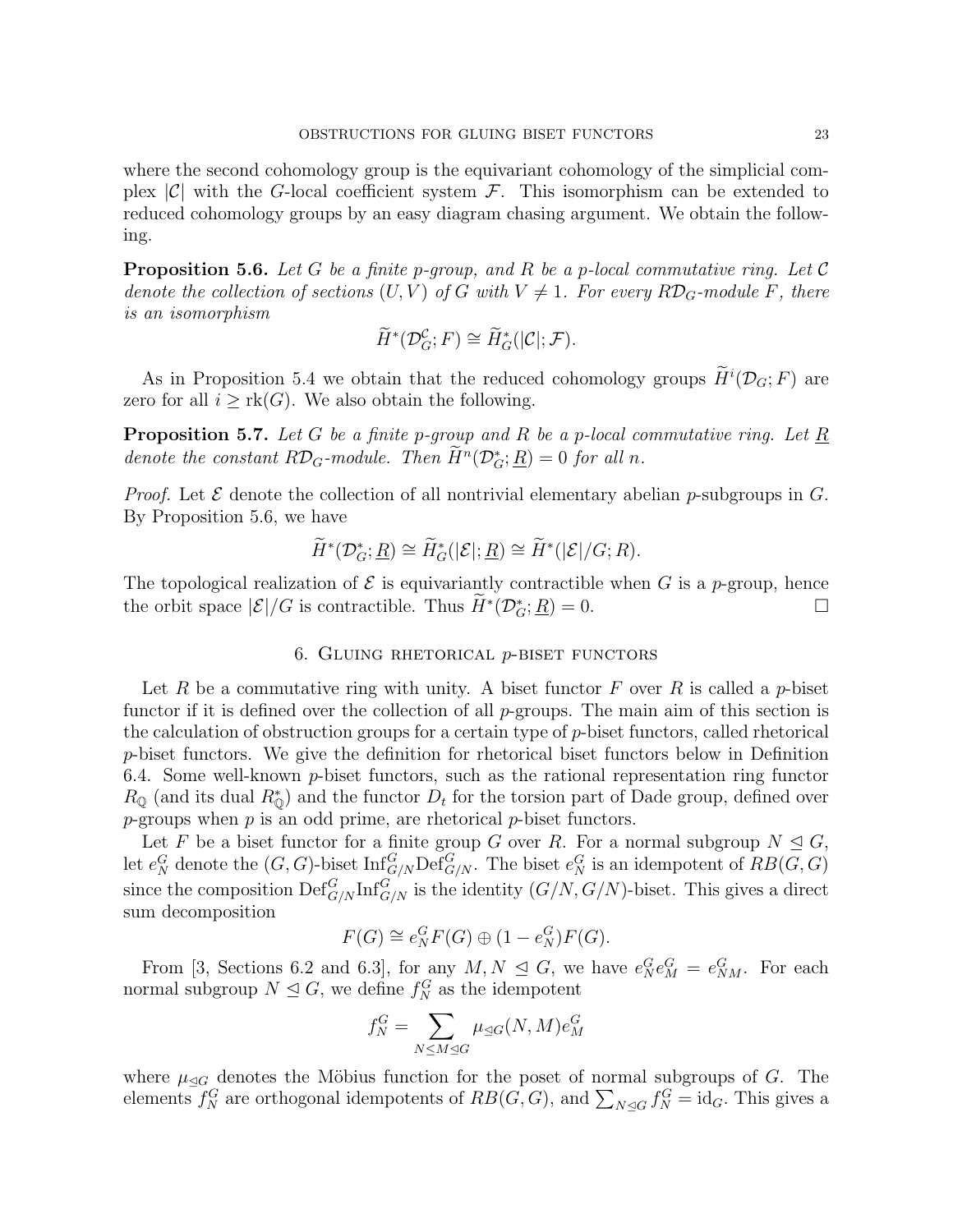decomposition for  $F(G)$  in the form

$$
F(G) \cong \bigoplus_{N \trianglelefteq G} f_N^G F(G).
$$

**Definition 6.1.** The summand  $f_1^G F(G)$  corresponding to  $N = 1$  in this decomposition is called the *submodule of faithful elements* of  $F(G)$ , denoted  $\partial F(G)$ . Note that

$$
\partial F(G) = \bigcap_{1 < N \trianglelefteq G} \ker \text{Def}_{G/N}^G.
$$

From this definition, we immediately see that ker  $r_G^F \subseteq \partial F(G)$  where  $r_G^F$  is the detection map in the gluing problem for  $F$ . We conclude the following.

**Lemma 6.2.** Let F be a biset functor for a finite group G. If  $\partial F(G) = 0$ , then  $\text{Hom}_{R\mathcal{D}_G}(T, F) = \ker r_G^F = 0.$ 

There are many examples of biset functors where  $\partial F(G)$  is not zero. If  $F = B^*$  is the biset functor of the dual of the Burnside ring, then by [8, Theorem 3.1] for any  $p$ -group G, we have ker  $r_G^{B^*} = \text{Hom}_{\mathbb{Z}D_G}(T, B^*) \cong \mathbb{Z}$ , so  $\partial B^*(G)$  is not zero. If  $F = R^*_{\mathbb{Q}}$  is the biset functor of the dual of the rational representation ring, then  $\text{Hom}_{\mathbb{Z}\mathcal{D}_G}(T, R^*_\mathbb{Q}) = 0$  if G is a p-group of rank at least 2, and it is equal to  $\mathbb Z$  otherwise (see [8, Sec. 4] for details).

A special case is where  $G = E$  is an elementary abelian p-group. In this case we have

$$
\operatorname{Hom}_{R\mathcal{D}_E}(T, F) = \ker r_E^F = \partial F(E),
$$

hence the uniqueness of the solution of the gluing problem is equivalent to the existence of faithful elements in  $F(E)$ . Moreover, in this case there exists a solution for the gluing problem for any biset functor.

**Proposition 6.3** (Bouc-Thevenaz [6]). If F is a biset functor defined on an elementary abelian p-group E, then  $\text{Obs}(F(E)) = 0$ , i.e., there is a solution for the gluing problem for F. The solution is unique if and only if  $\partial F(E) = 0$ .

*Proof.* The proof is the same as proof of [6, Lemma 2.2] given for the functor  $D_t$ .  $\Box$ 

An important class of p-biset functors are rhetorical p-biset functors. They are defined as follows.

**Definition 6.4.** Let  $R_{\mathbb{Q}}(H, K)$  denote the representation ring of  $\mathbb{Q}H$ - $\mathbb{Q}K$ -bimodules, and

$$
\operatorname{Lin}_{\mathbb{Q}}: R \otimes_{\mathbb{Z}} B(H, K) \to R \otimes_{\mathbb{Z}} R_{\mathbb{Q}}(H, K)
$$

denote the linearization map which takes an  $(H, K)$ -biset X to the rational permutation bimodule  $\mathbb{Q}X$ . A  $\mathbb{Q}G$ -Morita functor [12] or a *rhetorical biset functor* [1] is a biset functor F such that  $F(u) = 0$  for every  $u \in \text{ker } \text{Lin}_{\mathbb{Q}}$ .

For rhetorical biset functors we have the following theorem.

**Proposition 6.5** (Hambleton-Taylor-Williams [12]). Let G be a p-group and F be a rhetorical biset functor for G over R. Assume G has a normal subgroup  $K \cong C_p \times C_p$ . Let  $C_0, C_1, \ldots, C_p$  be the distinct cyclic subgroups of K and  $Z(G)$  denote the center of G.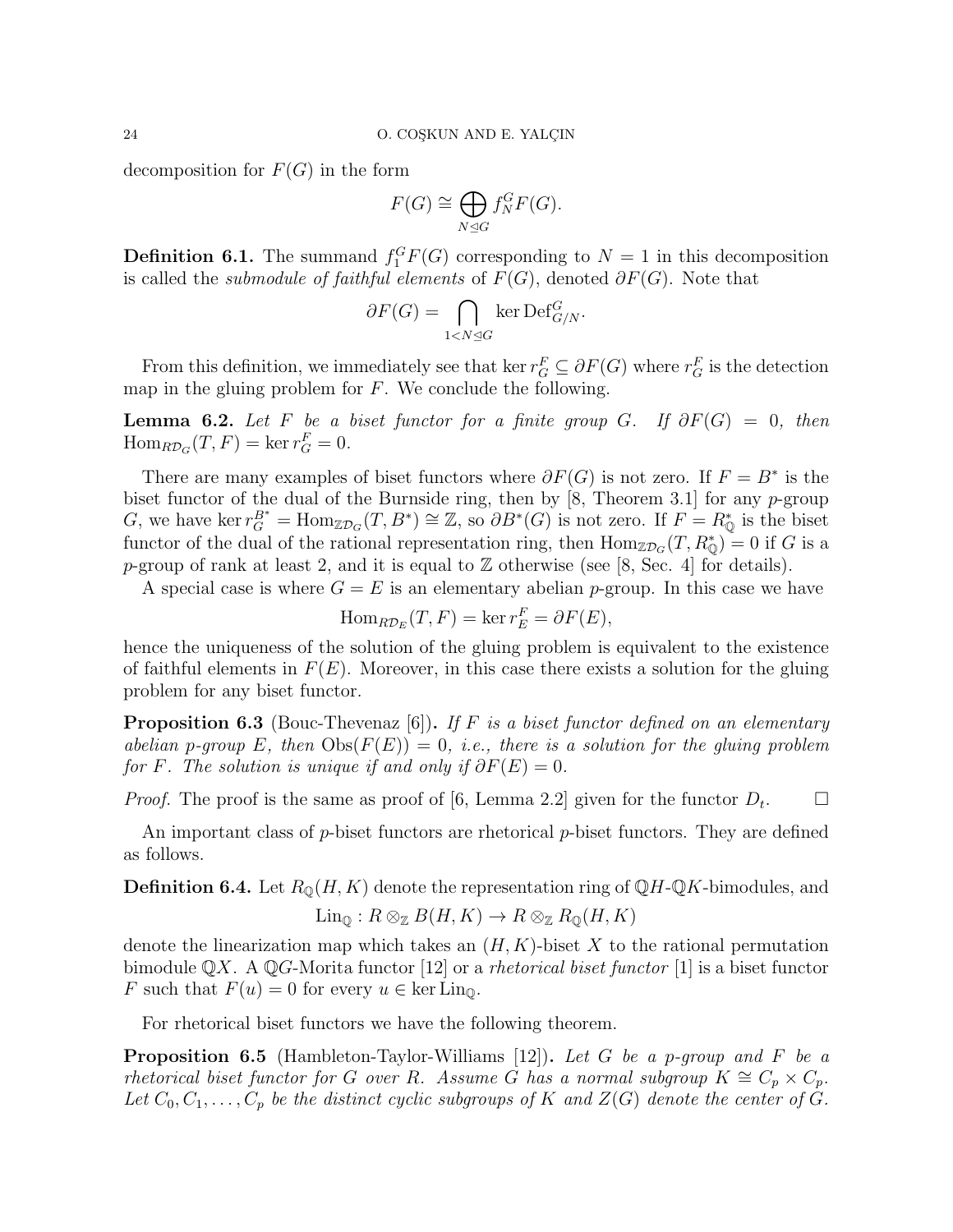(i) If K is central, then the following sequence is split exact

$$
0 \longrightarrow F(G) \stackrel{\alpha}{\longrightarrow} F(G/C_0) \oplus F(G/C_1) \oplus \cdots \oplus F(G/C_p) \stackrel{\beta}{\longrightarrow} \oplus_p F(G/K) \longrightarrow 0.
$$

(ii) If K is not central, we may assume that  $K \cap Z(G) = C_0$ . Let  $G_0$  denote the centralizer of  $K$  in  $G$ . Then the following sequence is split exact

$$
0 \longrightarrow F(G) \xrightarrow{\alpha} F(G/C_0) \oplus F(G_0/C_1) \xrightarrow{\beta} F(G_0/K) \longrightarrow 0.
$$

The maps  $\alpha$  and  $\beta$  are defined using deflation and restriction maps (see [12, 1.A.16, 5.A.1, and 5.A.3]). In (i), the map  $\alpha$  is given by  $\prod_i \text{Def}_{G/C_i}^G$ , and  $\beta$  is defined as follows:  $\beta|_{F(G/C_i)} = \mathrm{Def}_{G/K}^{G/C_i}$  for  $1 \leq i \leq p$ , and  $\beta|_{F(G/C_0)} = -\phi$ , where  $\phi$  is the composite  $F(G/C_0) \to F(G/K) \to \bigoplus_n F(G/K),$ 

such that the first map is the deflation map and the second map is the diagonal. In (ii), the map  $\alpha$  is defined as  $\mathrm{Def}_{G/C_0}^G \times \mathrm{Defres}_{G_0/C_1}^G$ , and  $\beta : F(G/C_0) \oplus F(G_0/C_1) \to F(G_0/K)$ is the sum of two maps:  $F(G_0/C_1) \to F(G_0/K)$  is the deflation map and the map  $F(G/C_0) \to F(G_0/K)$  is the negative of the map Defres ${}_{G_0/K}^{G/C_0}$ .

Bouc [4, Theorem 3.1] shows that when F is a rhetorical biset functor, the group  $F(G)$ can be expressed as a direct sum  $\bigoplus_{S\in\mathcal{G}}\partial F(N_G(S)/S)$  where  $\mathcal G$  is a family of subgroups, called a *genetic basis*. A *p*-biset functor  $F$  is called a *rational p-biset functor* if there exists a genetic basis G giving a direct sum decomposition for  $F(G)$  (see [3, Definition 10.1.3]). Hence every rhetorical *p*-biset functor is rational. The converse is not true in general, but when p is odd, the converse also holds for every p-biset functor (see [1, Theorem 1.3]).

The most well-known examples of rhetorical biset functors are the rational representation ring  $R_{\mathbb{Q}}$  and its dual  $R_{\mathbb{Q}}^*$ . Subfunctors and quotient functors of rhetorical p-biset functors are also rhetorical [1, Lemma 3.2]. Using some exact sequences of  $p$ -biset functors, one can show that the functor of Borel Smith functions  $C_b$ , the functor of unit group of the Burnside ring  $B^{\times}$ , and the torsion part of the Dade group  $D_t^{\Omega}$  are also rhetorical p-biset functors (see [7], [1, Section 3]). Therefore results on obstruction groups of rhetorical biset functors will apply to these p-biset functors. We now prove some general observations for obstruction groups of rhetorical biset functors.

**Proposition 6.6.** If F is a rhetorical p-biset functor, then  $\text{Obs}(F(G)) = 0 = \ker r_G^F$  for every p-group G with  $\text{rk}(Z(G)) \geq 2$ .

*Proof.* Let G be a p-group with  $rk(Z(G)) \geq 2$  and F a rhetorical p-biset functor. Consider the cochain complex  $C_{\text{St}}^*(F)$  introduced in Proposition 5.4. The first three terms of the sequence are given as follows:

$$
0 \longrightarrow F(G) \xrightarrow{\delta^{-1}} \bigoplus_{C \in \mathcal{E}_1} F(C_G(C)/C) \xrightarrow{\delta^0} \bigoplus_{E \in \mathcal{E}_2} \text{Hom}_{\text{Aut}_G(E)}(\text{St}_E, F(C_G(E)/E)) \longrightarrow \cdots
$$

where  $\text{Aut}_G(E) = N_G(E)/C_G(E)$ . We have ker  $r_G^F \cong \widetilde{H}^{-1}(\mathcal{A}_p; \overline{F}) = \text{ker }\delta^{-1}$  and  $\mathrm{Obs}(F(G)) = \widetilde{H}^0(\mathcal{A}_p; \overline{F}) = \ker \delta^0 / \mathrm{im} \ \delta^{-1}.$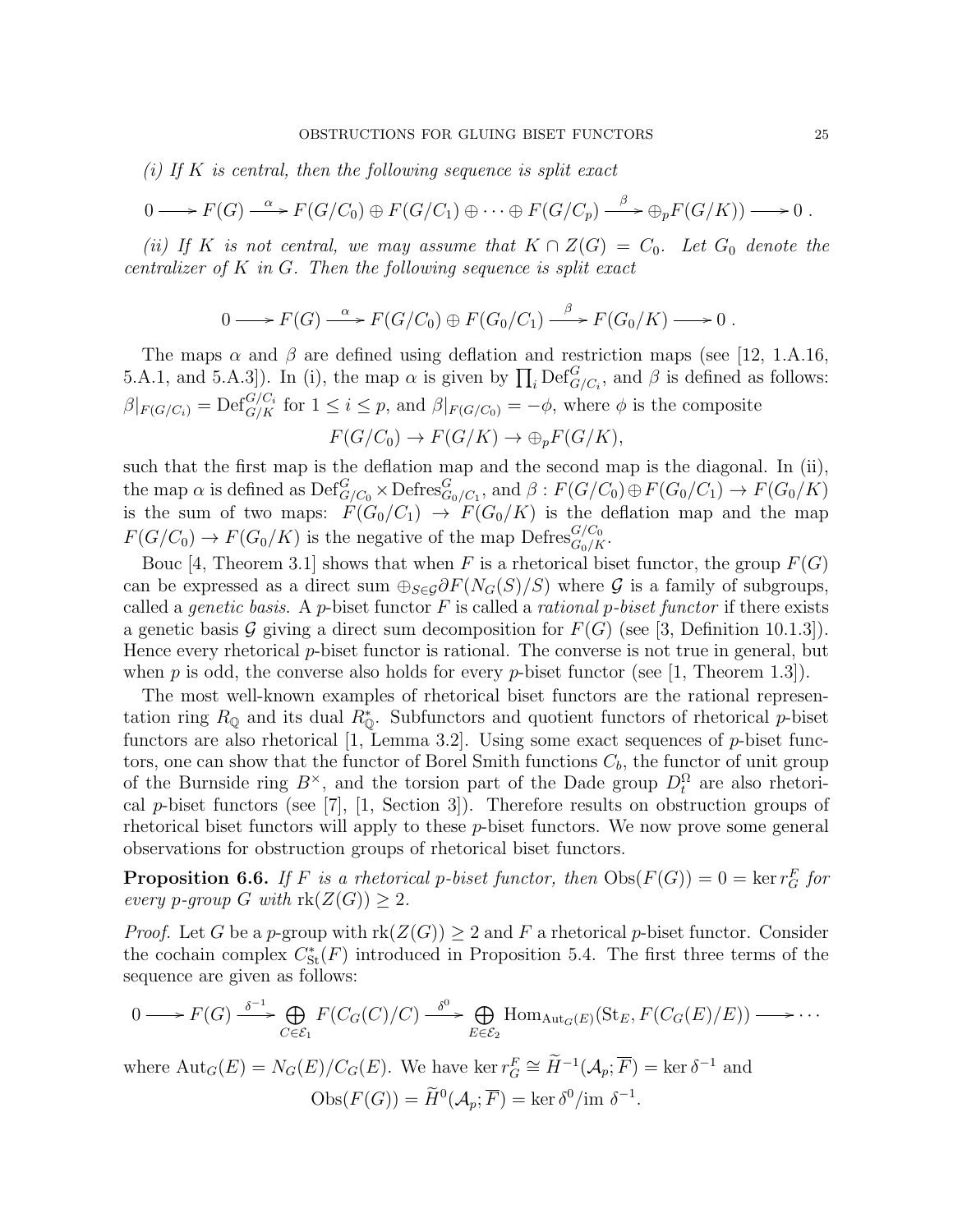#### 26 O. COSKUN AND E. YALCIN

This conclusion holds for a *p*-local commutative ring R by Proposition 5.4. To see that it also holds for an arbitrary commutative ring  $R$ , consider the spectral sequence

$$
E_1^{i,j} \cong \bigoplus_{E \in \mathcal{E}_{i+1}} H^j(\text{Aut}_G(E); \text{Hom}_R(\text{St}_E, F(C_G(E)/E))) \Rightarrow \widetilde{H}^{i+j}(\mathcal{A}_p; \overline{F}).
$$

Note that the sequence  $C^*_{\text{St}}(F)$  is the horizontal line  $E_1^{*,0}$  $1^{*,0}$  on this spectral sequence. The vertical line at  $i = -1$  has all zero entries above zero, so the calculation of the reduced 0-th cohomology group  $\overline{H}^0(A_p; \overline{F})$  is not affected by the possibly nonzero terms at other places. In fact, when G is a p-group we have  $N_G(C)/C_G(C) = 1$ , hence in this case we also have  $E^{0,j} = 0$  for all  $j > 0$ . Therefore even for the calculation of the first cohomology group  $H^1(\mathcal{A}_p;\overline{F})$  we can use the cochain complex  $C^*_{\rm St}(F)$  when G is a p-group and R is an arbitrary commutative ring.

Let K be a central subgroup isomorphic to  $C_p \times C_p$ . The short exact sequence given in part (i) of Proposition 6.5 is a subcomplex of this cochain complex. The quotient complex is of the form

$$
0 \longrightarrow 0 \longrightarrow \bigoplus_{C \in \mathcal{E}'_1} F(C_G(C)/C) \stackrel{\bar{\delta}^0}{\longrightarrow} \bigoplus_{E \in \mathcal{E}'_2} \text{Hom}_{\text{Aut}_G(E)}(\text{St}_E, F(C_G(E)/E)) \longrightarrow \cdots,
$$

where  $\mathcal{E}'_1 = \mathcal{E}_1 \setminus \{C_0, \ldots, C_p\}$  and  $\mathcal{E}'_2 = \mathcal{E}_2 \setminus \{K\}$ . Note that this quotient complex has the same cohomology groups as the cochain complex  $C^*_{\text{St}}(F)$ . From this one sees easily that  $\ker r_G^F = 0$  and  $\text{Obs}(F(G)) = \widetilde{H}^0(\mathcal{A}_p; \overline{F}) = \ker \overline{\delta}^0.$ 

For each  $C \in \mathcal{E}'_1$ , the quotient group  $CK/C$  is a central subgroup of  $C_G(C)/C$  and it is isomorphic to  $C_p \times C_p$ . Hence for every  $C \in \mathcal{E}'_1$ , there is a short exact sequence of the form

$$
0 \longrightarrow F(C_G(C)/C) \stackrel{\alpha}{\longrightarrow} \bigoplus_{i=0}^p F(C_G(C)/C_iC) \stackrel{\beta}{\longrightarrow} \bigoplus_p F(C_G(C)/CK) \longrightarrow 0.
$$

The *i*-th component of  $\alpha$  coincides with the summand of  $\bar{\delta}^0$  corresponding to the index pair  $(C, E)$  where  $E = CC_i \in \mathcal{E}'_2$ . If C and C' are two different conjugacy class representatives in  $\mathcal{E}'_1$  such that  $CC_i = C'C_j$ , then  $i = j$ , and  $C$  and  $C'$  are two subgroups of  $E = CC_i$  which are not conjugate to each other. Thus we must have  $Aut_G(E) = N_G(E)/C_G(E) = 1$ , and under  $\bar{\delta}^0$  the elements in  $F(C_G(C)/C)$  and  $F(C_G(C')/C')$  are mapped to two different summands in

$$
\text{Hom}_{\text{Aut}_G(E)}(\text{St}_E, F(C_G(E)/E)) \cong \text{St}_E^* \otimes F(C_G(E)/E) \cong \bigoplus_p F(C_G(E)/E).
$$
\n
$$
\text{We conclude that } \text{Obs}(F(G)) = \text{ker } \overline{\delta}^0 = 0.
$$

Now we consider the case where G is a finite p-group and  $Z(G)$  is cyclic. In this case G has a normal subgroup isomorphic to  $C_p \times C_p$  or G is a Roquette group, i.e., G is a cyclic group  $C_{p^n}$ , for  $n \geq 0$ , or generalized quaternion group  $Q_{2^n}$ , for  $n \geq 3$ , or dihedral group  $D_{2^n}$ , for  $n \geq 4$ , or a semi-dihedral group  $SD_{2^n}$ , for  $n \geq 4$  (see [3, Section 9.3]). If G is a Roquette group, then it is easy to write explicit projective resolutions and calculate Obs( $F(G)$ ). If G has a normal subgroup  $K \cong C_p \times C_p$ , then  $Z = K \cap Z(G)$  is a central subgroup of order p. If  $A_1, A_2, \ldots, A_p$  denote the subgroups of K which are not central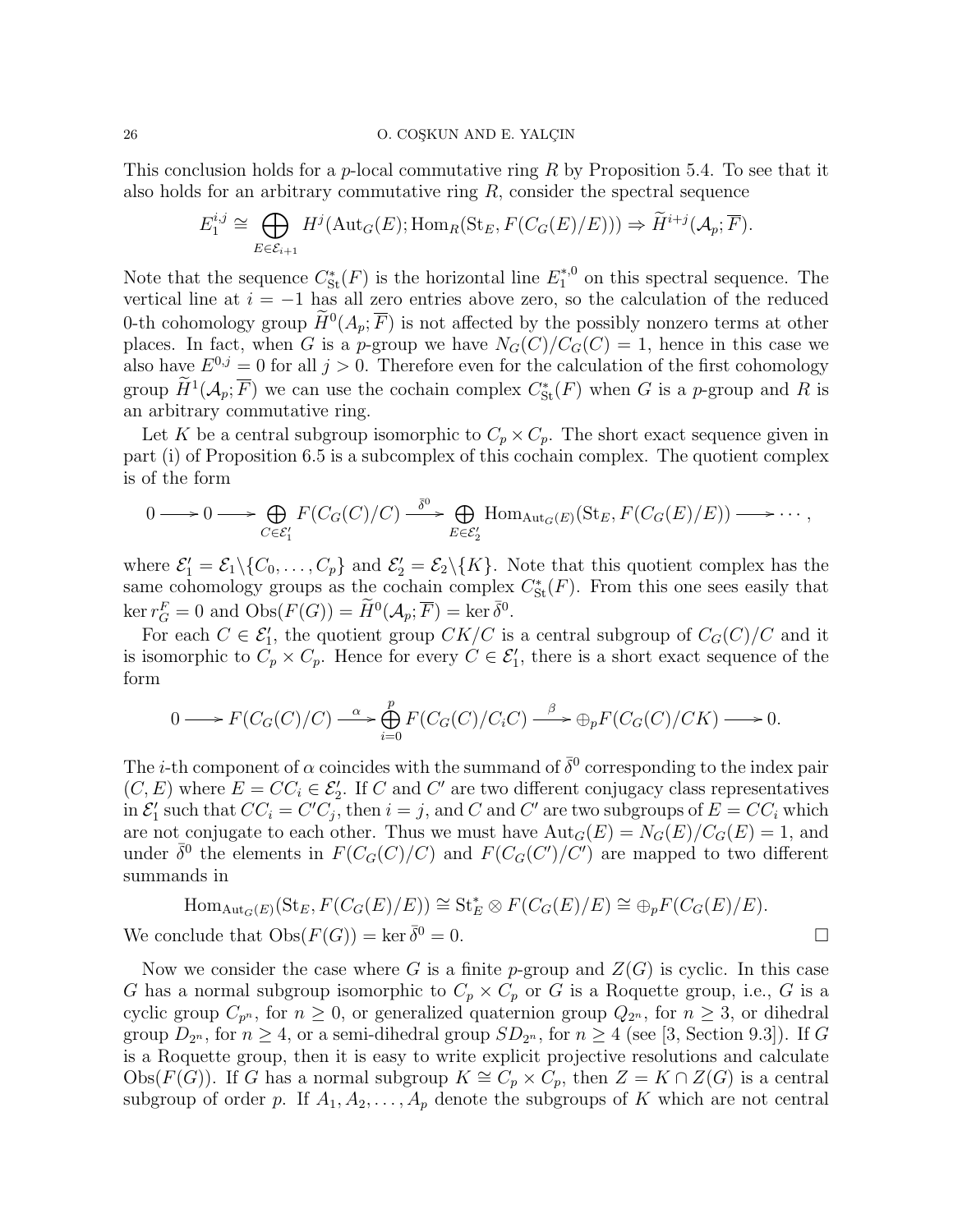in G, then  $H = C_G(K) = C_G(A_i)$  is a subgroup of G of index p for all i. Note that if  $g \in G\backslash H$ , then g permutes the subgroups  $\{A_1, \ldots, A_p\}$ .

Let  $\mathcal{A}_{\geq 2}(G)$  denote the poset of elementary abelian subgroups of G of rank greater than or equal to 2. This poset is non-empty if and only if  $\text{rk}(G) \geq 2$ . If  $\text{rk}(Z(G)) \geq 2$ , then  $\mathcal{A}_{\geq 2}(G)$  is contractible to a central subgroup  $K \cong C_p \times C_p$  by the canonical contractions  $K \leq KE \geq E$ . If  $rk(Z(G)) = 1$ , i.e.,  $Z(G)$  is cyclic, then there is a connected component  $\mathcal{B}(G)$  in  $\mathcal{A}_{\geq 2}(G)$  such that any connected component of  $\mathcal{A}_{\geq 2}(G)$  different from  $\mathcal{B}(G)$ consists of a single subgroup of rank 2 (see [10, Lemma 10.21]).

Note that if  $rk(G) = 2$ , then  $A_{\geq 2}(G)$  is just a set of points. In that case, we choose one of the rank 2 elementary abelian subgroups as the component  $\mathcal{B}(G)$ . If one of these subgroups is normal in G, we always choose the normal subgroup as the component  $\mathcal{B}(G)$ . If  $rk(G) \geq 3$ , then G cannot be a Roquette group, hence it has a normal subgroup  $E \trianglelefteq G$ of rank 2. In this case E lies in  $\mathcal{B}(G)$ . We summarize the properties of the poset  $\mathcal{A}_{\geq 2}(G)$ in the following lemma (see [6, Lemma 3.1]).

**Lemma 6.7.** Let G be a p-group with  $\text{rk}(G) \geq 2$  and assume that  $Z(G)$  is cyclic. (a) G has a unique central subgroup Z of order p. Moreover Z is contained in every maximal elementary abelian subgroup of G.

(b) There is a connected component  $\mathcal{B}(G)$  in  $\mathcal{A}_{\geq 2}(G)$  such that any connected component of  $A_{\geq 2}(G)$  different from  $\mathcal{B}(G)$  consists of a single subgroup of rank 2 (an isolated vertex). (c) If E is a subgroup in  $A_{\geq 2}(G)-\mathcal{B}(G)$  and if S is a subgroup of E such that  $E = Z \times S$ , then  $N_G(S)/S$  is cyclic or generalized quaternion.

(d) If E is a subgroup in  $A_{\geq 2}(G)-\mathcal{B}(G)$ , then all the subgroups S of E of order p distinct from Z are conjugate in G.

The properties of the poset  $\mathcal{A}_{\geq 2}(G)$  can be used to prove the following.

**Theorem 6.8.** Let F be a rhetorical p-biset functor. Then for every p-group G with  $rk(G) \geq 2$ , we have  $ker r_G^F = 0$  and

$$
\mathrm{Obs}(F(G)) \cong \bigoplus_{S \in \mathcal{S}} \partial F(C_G(S)/S)
$$

where the sum is taken over the conjugacy class representatives of cyclic subgroups S such that  $E = S \times Z$  belongs to  $\mathcal{A}_{\geq 2}(G) - \mathcal{B}(G)$ . In particular, if F is such that for every cyclic or quaternion group H,  $\partial F(H)$  is isomorphic to a fixed abelian group A, then

$$
Obs(F(G)) \cong \widetilde{H}^0(\mathcal{A}_{\geq 2}(G)/G; A).
$$

*Proof.* If  $rk(Z(G)) \geq 2$ , then  $A_{\geq 2}(G)$  is contractible by a G-equivariant homotopy, thus  $\mathcal{A}_{\geq 2}(G)/G$  is contractible. Hence in this case the result follows from Lemma 6.6. So we assume that  $Z(G)$  is cyclic. The statement is easy to verify for Roquette groups, so let us assume that G has a normal subgroup  $K \cong C_p \times C_p$ . Let Z be the central subgroup of K and  $A_1, \ldots, A_p$  denote the non-central subgroups of K of order p. Note that  $A_1, \ldots, A_p$ are all conjugate to each other. Let  $H = C_G(K)$ .

Consider the cochain complex  $C^*_{\text{St}}(F)$ . The short exact sequence given in part (ii) of Proposition 6.5, is a subcomplex of this cochain complex. The quotient complex is of the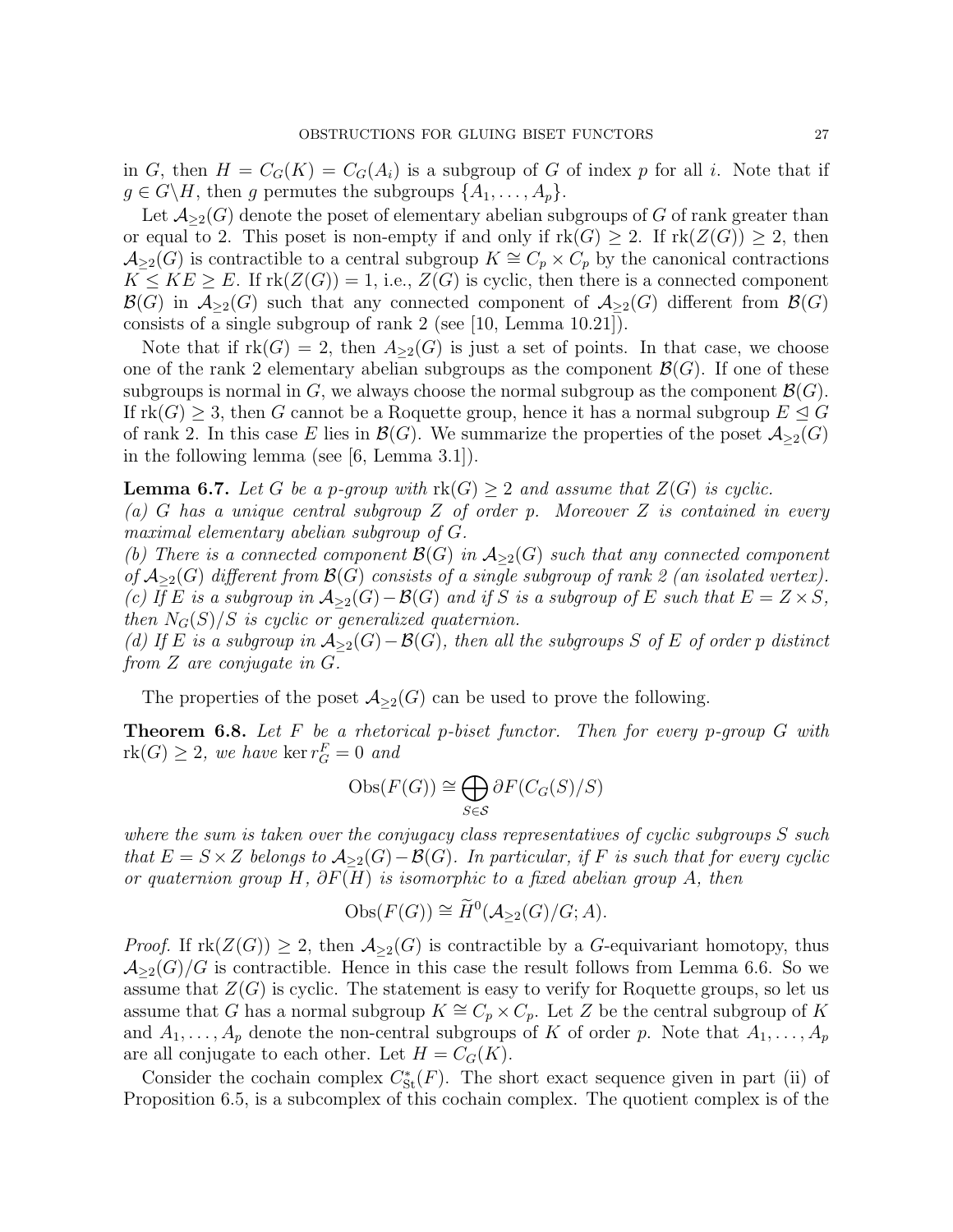form

$$
0 \longrightarrow 0 \longrightarrow \bigoplus_{C \in \mathcal{E}'_1} F(C_G(C)/C) \stackrel{\bar{\delta}^0}{\longrightarrow} \bigoplus_{E \in \mathcal{E}'_2} \text{Hom}_{\text{Aut}_G(E)}(\text{St}_E, F(C_G(E)/E)) \longrightarrow \cdots
$$

where  $\mathcal{E}'_1 = \mathcal{E}_1 \setminus \{Z, A_1\}$  and  $\mathcal{E}'_2 = \mathcal{E}_2 \setminus \{K\}$ . Note that this quotient complex has the same cohomology groups as the cochain complex  $C^*_{\text{St}}(F)$ . From this we obtain that ker  $r_G^F = 0$ and  $\mathrm{Obs}(F(G)) = \widetilde{H}^0(\mathcal{A}_p; \overline{F}) = \ker \overline{\delta}^0.$ 

Suppose that  $C \in \mathcal{E}'_1$  is such that  $E := CZ$  is not maximal. This means that E belongs to the big component  $\mathcal{B}(G)$  of  $\mathcal{A}_{\geq 2}(G)$ .

Case 1: Assume that  $C \leq H = C_G(K)$ . Then K centralizes C, and  $KC/C$  is a normal subgroup of  $C_G(C)/C$  and is isomorphic to  $C_p \times C_p$ . If  $KC/C$  is central in  $C_G(C)/C$ , then we have a short exact sequence of the form

$$
0 \to F(C_G(C)/C) \stackrel{\alpha}{\to} F(C_G(C)/CZ) \oplus \bigoplus_{i=1}^p F(C_G(C)/CA_i) \stackrel{\beta}{\to} \oplus_p F(C_G(C)/CK) \to 0.
$$

If  $KC/C$  is not central in  $C_G(C)/C$ , then we have a short exact sequence of the form

$$
0 \to F(C_G(C)/C) \stackrel{\alpha}{\to} F(C_G(C)/CZ) \oplus F(C_G(CA_1)/CA_1) \stackrel{\beta}{\to} F(C_G(CK)/CK) \to 0.
$$

Note that both of these sequences are subcomplexes of the quotient complex of  $C^*_{\text{St}}(F)$ . So we can take further quotients and assume that the sum in the first term is over the set  $\mathcal{E}_1''$  of conjugacy class representatives of all cyclic subgroups C of G such that  $C \nleq H$ .

Case 2: Assume C is such that CZ is not maximal, but  $C \nleq H$ . Since there is a rank 3 subgroup  $E' \ge E$ , we have  $\text{rk}(C_G(C)/C) \ge 2$ . Let  $\overline{C}_G(C) := C_G(C)/C$ . By induction we assume that ker  $r_{\overline{C}}^F$  $\overline{C}_{G}(C) = 0$ . Hence the coboundary map  $\delta^{-1}$  for the group  $\overline{C}_{G}(C)$  is an injective map

$$
\varphi_C : F(\overline{C}_G(C)) \to \bigoplus_{\overline{D} \in \mathcal{T}_1} F(C_{\overline{C}_G(C)}(\overline{D})/\overline{D}),
$$

where  $\mathcal{T}_1$  denotes the set of  $\overline{C}_G(C)$ -conjugacy class representatives of subgroups of  $\overline{C}_G(C)$ such that  $\overline{D} = D/C \cong C_p$ . Since C is not contained in H, and H is a subgroup of index p in G, the subgroup D cannot be a cyclic group of order  $p^2$ , hence we have  $D \cong C_p \times C_p$ . Let  $B = H \cap D$ , then we have  $D = BC \cong B \times C$ . Note that  $N_G(D) \leq N_G(B) = C_G(B)$ . This implies that  $C_{\overline{C}_G(C)}(\overline{D})/\overline{D} \cong C_G(D)/D$ . Hence the map

$$
\varphi_C : F(C_G(C)/C) \to \bigoplus_{\overline{D} \in \mathcal{T}_1} F(C_G(D)/D)
$$

is injective. Let  $\mathcal{E}_1''$  denote the set of G-conjugacy class representatives of cyclic subgroups C of G considered in this case. Then if we take the direct sum of the maps  $\varphi_C$  over all elements in  $\mathcal{E}_1''$ , we get a map from  $\oplus_{C \in \mathcal{E}_1''} F(C_G(C)/C)$  to the group

$$
\bigoplus_{C \in \mathcal{E}_1''} \bigoplus_{\overline{D} \in \mathcal{T}_1} F(C_G(D)/D) = \bigoplus_{D \in \mathcal{E}_2''} \text{Hom}_{\text{Aut}_G(D)}(\text{St}_D, F(C_G(D)/D))
$$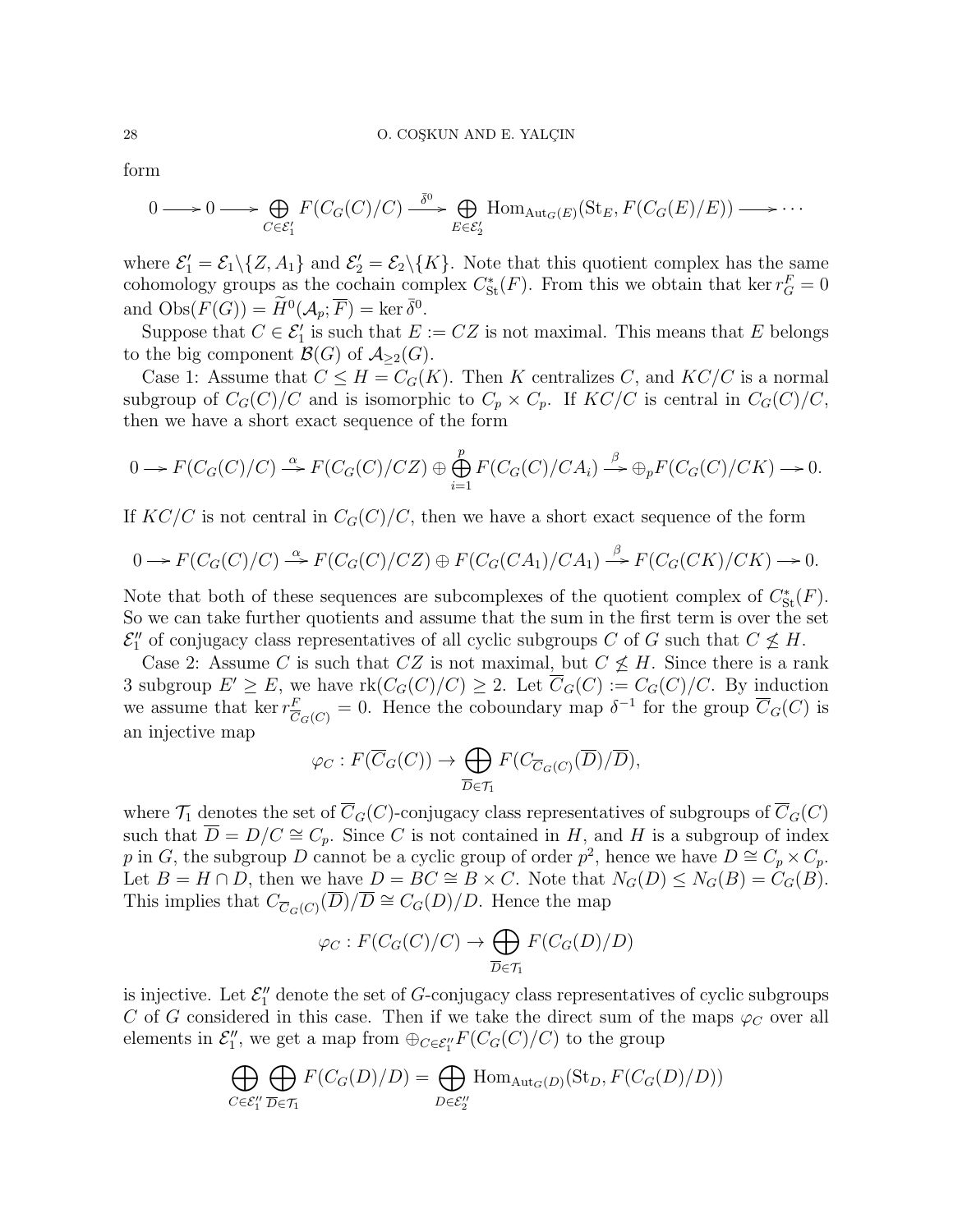where  $\mathcal{E}''_2$  is the set of G-conjugacy classes of rank 2 elementary abelian subgroups of G such that  $D = (D \cap H)C$  with CZ not maximal and  $D \nleq H$ . Note that this map appears in the quotient complex of  $C^*_{\text{St}}(F)$ . Hence by an argument similar to the argument above, we can delete summands of the form  $F(C_G(C)/C)$  where  $E = CZ$  belongs to the big component, but  $C \nless H$ .

The remaining cyclic subgroups  $C$  satisfy the conditions  $(c)$  and  $(d)$  of Lemma 6.7. In particular,  $E = CZ$  is a maximal rank 2 subgroup and in E all subgroups of order p distinct from  $Z$  are conjugate. For each such  $C$ , we have a map

$$
F(C_G(C)/C) \to F(C_G(C)/CZ).
$$

By condition (c), the quotient group  $L = C_G(C)/C$  is cyclic or isomorphic to a generalized quaternion group, and the kernel of this map is  $\partial F(L)$ . Hence we obtain the isomorphism for Obs( $F(G)$ ) given in the statement of the theorem. If  $\partial F(L)$  is equal to a fixed abelian group  $A$ , then we obtain

$$
Obs(F(G)) \cong \widetilde{H}^0(\mathcal{A}_{\geq 2}(G)/G; A).
$$

In the next section we discuss how this result applies to some p-biset functors related to endo-permutation modules and to the dual of the rational representation ring functor.

## 7. Gluing endo-permutation modules

Let G be a p-group and k a field of characteristic p. A  $k$ G-module M is called an endopermutation module if  $\text{Hom}_k(M,M) \cong M \otimes M^*$  is a permutation kG-module. An endopermutation module is *capped* if  $M \otimes M^*$  has the trivial module k as a summand. Under a suitably defined equivalence relation on endo-permutation modules, the set of equivalence classes  $[M]$  of capped endo-permutation modules forms an abelian group called the Dade group of G, denoted  $D(G)$ . The addition in  $D(G)$  is defined by  $[M_1] + [M_2] = [M_1 \otimes M_2]$ (see [3, Definition 12.2.8], [9]).

Given a nonempty G-set X, the kernel of the augmentation map  $kX \to k$  is a capped endo-permutation module if  $|X^G| \neq 1$ . In this case, the equivalence class of this endopermutation module is called a relative syzygy and is denoted  $\Omega_X$ . The subgroup of  $D(G)$  generated by relative syzygies  $\Omega_X$  over all finite nonempty G-sets X with  $X^G = \emptyset$ is denoted  $D^{\Omega}(G)$  (see [3, Definition 12.6.3]). The assignment  $G \to D(G)$  together with suitably defined restriction, induction, isogation, deflation, and inflation maps is not a biset functor because of some Galois twists that occur, however the Dade group of relative syzygies  $D^{\Omega}(G)$  is a p-biset functor (see [3, Theorem 12.6.8]). It is also known that when p is odd we have  $D^{\Omega} = D$ , and hence in this case D is also a p-biset functor (see [3, Theorem 12.9.10]).

The torsion part of the Dade group  $D^{\Omega}$  is a subfunctor of  $D^{\Omega}$ , denoted  $D_t^{\Omega}$ . Let  $B^*$ denote the dual of the Burnside ring functor,  $R^*_{\mathbb{O}}$  the dual of the rational representation ring functor, and  $C_b$  the functor for the group of Borel-Smith functions. Then by Theorem

 $\Box$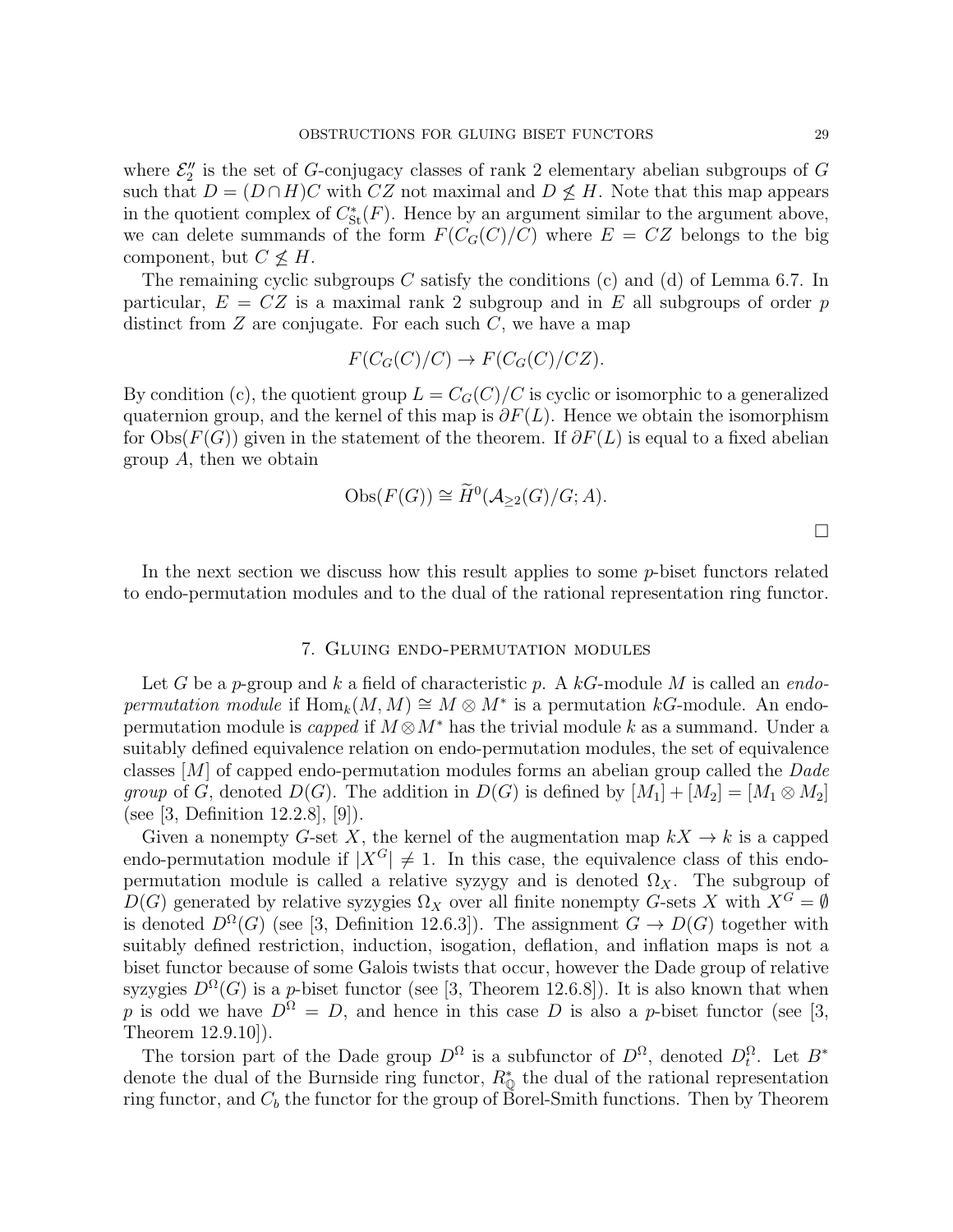1.2 and 1.3 in [7], there is a commutative diagram of p-biset functors of the form



Note that if p is odd, we have  $D^{\Omega} = D$ .

From this diagram it is clear that the functors  $C_b$  and  $D_t^{\Omega}$  are both rhetorical p-biset functors since they are subfunctors and quotient functors of the dual of the rational representation ring functor  $R_{\mathbb{Q}}^*$ , which is rhetorical (see [1, Lemma 3.2]). Hence if F is equal to  $D_t^{\Omega}$ ,  $C_b$ , or  $R_{\mathbb{Q}}^*$ , then  $\text{Obs}(F(G)) = 0$  for every p-group G with  $\text{rk}(Z(G)) \geq 2$ . Co<sub>skun</sub> uses this calculation to give another proof for the rank calculation for the group of endo-trivial modules  $T(G)$  (see [8, Theorem 6.1]).

Now let us assume that  $p$  is odd. Then the torsion part of the Dade group  $D_t$  is equal to  $D_t^{\Omega}$ , hence it is a rhetorical p-biset functor. It is also known that  $\partial D_t(G) \cong \mathbb{Z}/2$  for every nontrivial cyclic group G. So as a corollary of Theorem 6.8, we recover the following theorem of Bouc and Thévenaz  $[6,$  Theorem 1.1].

**Proposition 7.1** (Bouc-Thévenaz). If p is an odd prime number and G is a p-group that is not cyclic, then there is a short exact sequence of abelian groups

$$
0 \longrightarrow D_t(G) \xrightarrow{r_G^{D_t}} \lim_{1 \le H \le G} D_t(N_G(H)/H) \longrightarrow \widetilde{H}^0(\mathcal{A}_{\ge 2}(G); \mathbb{F}_2)^G \longrightarrow 0
$$

where  $H^0(A_{\geq 2}(G); \mathbb{F}_2)^G$  denotes the group consists of all G-invariant cohomology classes under the G-action induced by the conjugation action on  $A_{\geq 2}(G)$ .

*Proof.* By Theorem 6.8, the map  $r_G^{D_t}$  is injective and the obstruction group is isomorphic to the reduced cohomology group  $\widetilde{H}^0(\mathcal{A}_{\geq 2}(G)/G;\mathbb{F}_2)$ . Note that

$$
H^0(\mathcal{A}_{\geq 2}(G)/G;\mathbb{F}_2) \cong H^0(\mathcal{A}_{\geq 2}(G);\mathbb{F}_2)^G
$$

by the definition of the 0-th cohomology. When  $p$  is odd, there is always a normal subgroup  $K \cong C_p \times C_p$ , therefore there is a G-invariant component in  $\mathcal{A}_{\geq 2}(G)$ . Hence the isomorphism above induces an isomorphism of reduced cohomology classes

$$
\widetilde{H}^0(\mathcal{A}_{\geq 2}(G)/G;\mathbb{F}_2) \cong \widetilde{H}^0(\mathcal{A}_{\geq 2}(G);\mathbb{F}_2)^G.
$$

For the dual of the rational representation ring  $R^*_{\mathbb{Q}}$  we have a similar calculation. For this calculation we do not assume that  $p$  is odd. If  $H$  is a nontrivial cyclic group or a quaternion group, then  $\partial R^*_{\mathbb{Q}}(H) \cong \mathbb{Z}$ . Hence as a direct consequence of Theorem 6.8, we obtain the following.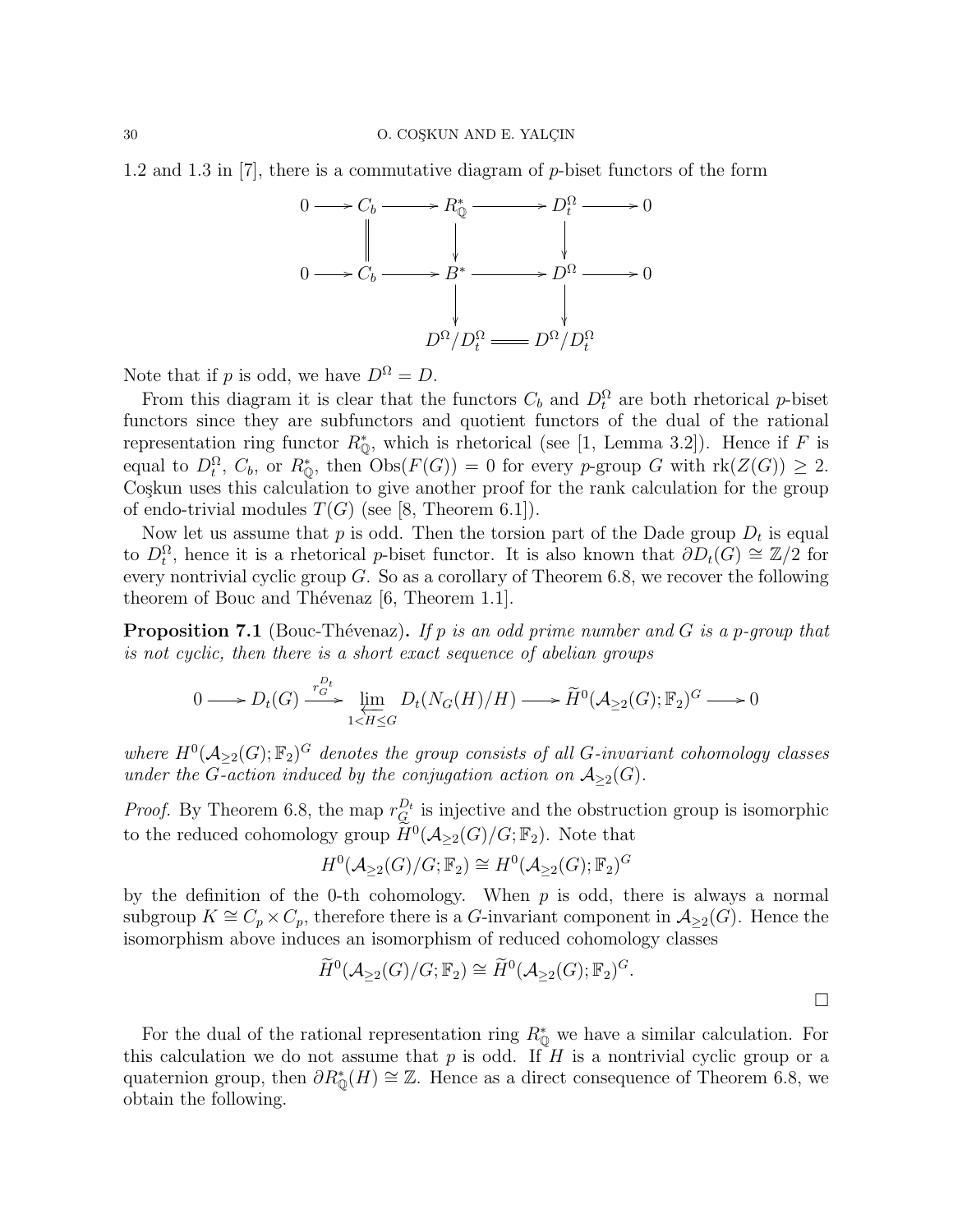**Proposition 7.2** (Coşkun [8]). If G is p-group with  $rk(G) \geq 2$ , then

$$
\mathrm{Obs}(R^*_{\mathbb{Q}}(G)) \cong \widetilde{H}^0(\mathcal{A}_{\geq 2}(G)/G; \mathbb{Z}).
$$

This is slightly different than the isomorphism given in [8, Theorem 4.4]. There the obstruction group  $\mathrm{Obs}(R^*_{\mathbb{Q}})$  is given as isomorphic to  $\widetilde{H}^0(\mathcal{A}_{\geq 2}(G); p\mathbb{Z})^G$  which is isomorphic to  $\widetilde{H}^0(\mathcal{A}_{\geq 2}(G)/G;\mathbb{Z})$  in all cases except when G is a rank 2 Roquette group, i.e., when G is dihedral or semi-dihedral group. In this case we believe the isomorphism in Proposition 7.2 gives the right answer. Note that since the rational representation ring functor  $R_{\mathbb{Q}}$ also has the property  $\partial R_{\mathbb{Q}}(H) \cong \mathbb{Z}$  for all H that is cyclic or isomorphic to a generalized quaternion group, we also have

$$
\mathrm{Obs}(R_{\mathbb{Q}}(G)) \cong \widetilde{H}^0(\mathcal{A}_{\geq 2}(G)/G;\mathbb{Z})
$$

for every p-group G with  $rk(G) \geq 2$ .

Using Theorem 6.8 we can also calculate the obstruction group  $\mathrm{Obs}(D_t^{\Omega}(G))$  when G is a 2-group.

**Proposition 7.3.** Let G be a 2-group with  $rk(G) \geq 2$ . Let S denote the set of conjugacy class representatives of cyclic subgroups S such that  $S \times Z$  belongs to  $\mathcal{A}_{\geq 2}(G) - \mathcal{B}(G)$ . Then ker  $r_G^{D_t} = 0$  and

$$
\mathrm{Obs}(D_t^{\Omega}(G)) \cong \bigoplus_{S \in \mathcal{S}} \mathbb{Z}/n_S \mathbb{Z}
$$

where

$$
n_S = \begin{cases} 1 & \text{if } C_G(S)/S \cong C_2 \\ 2 & \text{if } C_G(S)/S \cong C_{2^n}, \ n \ge 2 \\ 4 & \text{if } C_G(S)/S \cong Q_{2^n}, \ n \ge 3. \end{cases}
$$

Proof. This follows from Theorem 6.8 and from the computations of the Dade groups of abelian groups and generalized quaternion groups (see  $\left[3, \right]$  Corollary 12.10.3) and  $\left[9, \right]$ Proposition 12.2).

Note that the calculation given above is consistent with the earlier calculations done by Coşkun [8, Theorem 5.1] for the Borel-Smith functor  $C_b$ . To see the connection between these two calculations, consider the long exact cohomology sequence for the coefficient sequence  $0 \to C_b \to R^*_{\mathbb{Q}} \to D_t^{\Omega} \to 0$  given as follows:

$$
\cdots \to \widetilde{H}^{-1}(\mathcal{D}_G^*; D_t^{\Omega}) \to \mathrm{Obs}(C_b(G)) \to \mathrm{Obs}(R^*_{\mathbb{Q}}(G)) \to \mathrm{Obs}(D_t^{\Omega}(G)) \to H^1(\mathcal{D}_G^*; C_b) \to \cdots
$$

By Proposition 7.3 we have  $\widetilde{H}^{-1}(\mathcal{D}_{G}^{*}; D_{t}^{\Omega}) = \ker r_{G}^{D_{t}^{\Omega}} = 0$ , and

$$
\mathrm{Obs}(D_t^{\Omega}(G)) \cong \bigoplus_{S \in \mathcal{S}} \mathbb{Z}/n_S \mathbb{Z}
$$

where  $n<sub>S</sub>$  is defined as above. By Proposition 7.2, we have

$$
Obs(R_{\mathbb{Q}}^*(G)) \cong \widetilde{H}^0(\mathcal{A}_{\geq 2}(G)/G;\mathbb{Z}) \cong \bigoplus_{S \in \mathcal{S}} \mathbb{Z}.
$$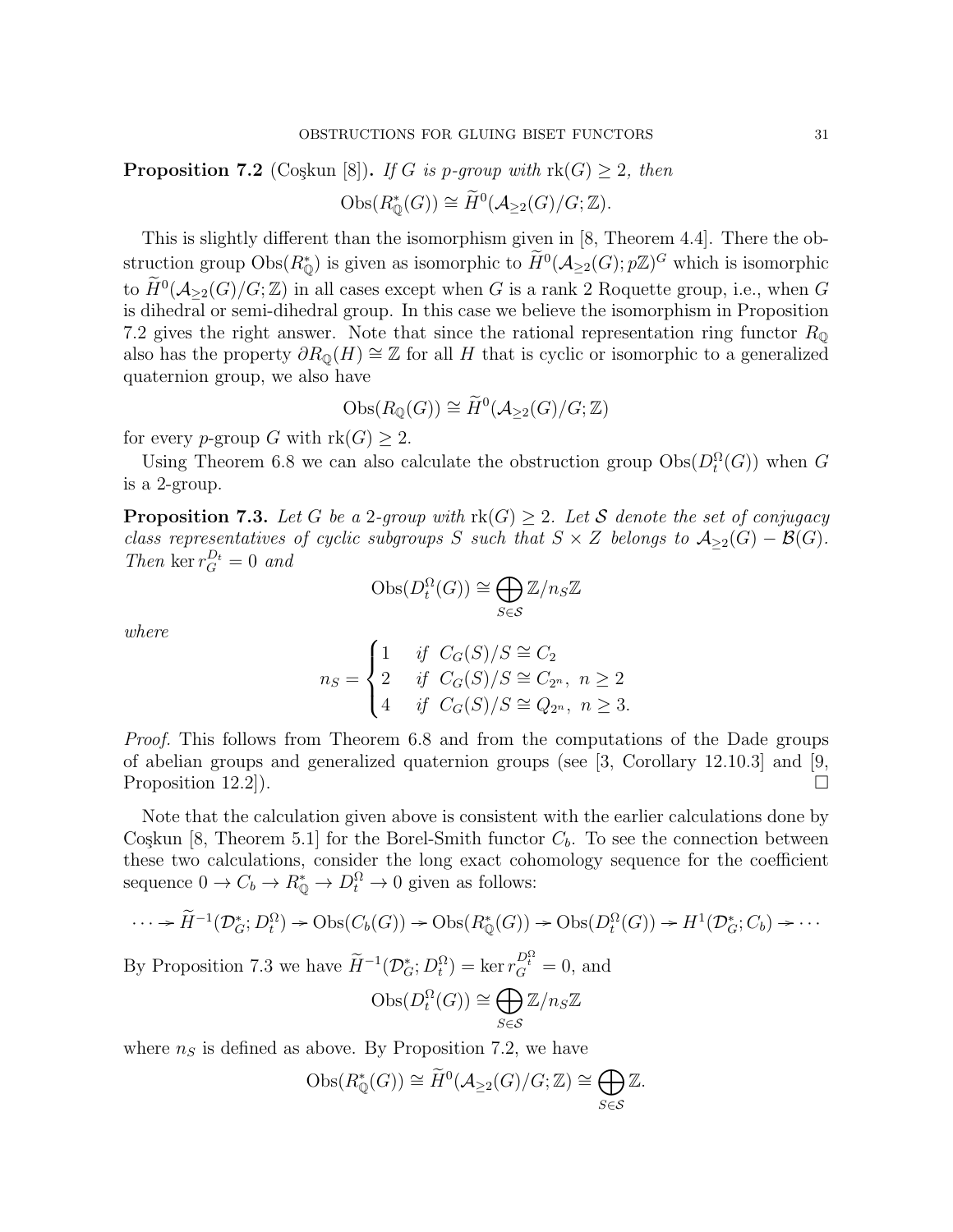### 32 O. COSKUN AND E. YALÇIN

Hence we recover the obstruction group calculation  $\mathrm{Obs}(C_b(G)) = \widetilde{H}_b^0(\mathcal{A}_{\geq 2}(G), p\mathbb{Z})^G$  given in [8, Theorem 5.1].

**Remark 7.4.** The above discussion on the obstruction group for  $C_b(G)$  gives, in particular, that the map  $\text{Obs}(R^*_{\mathbb{Q}}(G)) \to \text{Obs}(D_t^{\Omega}(G))$ , induced by the map  $R^*_{\mathbb{Q}} \to D_t^{\Omega}$ , is surjective.

The rest of the section is devoted to the calculation of the obstruction group for the Dade group functor D when p is an odd prime. In this case  $D = D^{\Omega}$ , so we may use the short exact sequence  $0 \to C_b \to B^* \to D^{\Omega} \to 0$  to calculate the obstruction group. The associated long exact sequence gives a sequence of the following form

$$
\cdots \to \text{Obs}(B^*(G)) \to \text{Obs}(D(G)) \stackrel{\delta}{\longrightarrow} H^1(\mathcal{D}_G^*, C_b) \to H^1(\mathcal{D}_G^*, B^*) \to \cdots. \tag{5}
$$

We claim that the connecting homomorphism  $\delta$  is an isomorphism. To prove this we first need a lemma.

Let  $\nabla$  denote the destriction algebra and let  $c_1^+$  be the sum of the idempotents  $c_{H/H}$ in  $\nabla$  as H runs over all subgroups of G. Let  $\Pi = c_1^+ \nabla c_1^+$  be the truncation of  $\nabla$  by  $c_1^+$ . The algebra Π can be identified with the subalgebra of  $\nabla$  generated by conjugations  $c_{g(H/H),H/H}^{\tilde{g}}$  for all  $g \in G$  and  $H \leq G$ . Moreover, it is easy to see that the algebra  $\Pi$  is Morita equivalent to the product  $\prod_{H\leq_G G} \mathbb{Z}[N_G(H)/H]$  of group algebras.

**Lemma 7.5.** Let  $B^*$  denote the p-biset functor of super class functions and let Z be the  $\Pi$ -module  $\prod_{H\leq G} \mathbb{Z}$  with the trivial  $\Pi$ -action. Then

(1)  $B^* \cong \text{Coind}_{\Pi}^{\nabla} Z$  as  $\nabla$ -modules. (2)  $\text{Ext}^1_{\nabla}(J, B^*) = 0.$ 

Proof. By definition,

$$
Coind_{\Pi}^{\nabla} Z = Hom_{\Pi}(\nabla, Z) = Hom_{\Pi}(c_1^+ \nabla, Z)
$$

where we regard  $\nabla$  as a  $(\Pi, \nabla)$ -bimodule via left and right multiplication. Thus given a subgroup  $K \leq G$ , we have

$$
(\mathrm{Coind}_{\Pi}^{\nabla}Z)(K) = \mathrm{Hom}_{\Pi}(\mathrm{c}_1^+\nabla \mathrm{c}_K, Z).
$$

Now clearly, for any subgroup  $H \leq K$ , there is a unique element in  $c_1^+\nabla c_K$  of the form  $\mathrm{Des}_{H/H}^K$ . Hence any  $f \in \mathrm{Hom}_{\Pi}(\mathrm{c}_1^+\nabla \mathrm{c}_K, Z)$  is uniquely determined by its evaluations  $f(\text{Des}^K_{H/H})$  as H runs over conjugacy classes of subgroups of K. In particular, we obtain a group homomorphism

$$
\text{Coind}_{\Pi}^{\nabla} Z(K) \to B^*(K), \quad f \mapsto (f(H/H))_{H \le K}
$$

for any subgroup K of G. It is straightforward to check that this is a functorial isomorphism. Hence the first part holds.

To prove the second part, note that since there is the inclusion of rings  $\Pi \subseteq \nabla$ , we have the base change spectral sequence for ext-groups (see [18, Exercise 5.6.3])

$$
E_2^{p,q} = \text{Ext}^p_{\nabla}(J, \text{Ext}^q_{\Pi}(\nabla, Z)) \Rightarrow \text{Ext}^{p+q}_{\Pi}(J, Z).
$$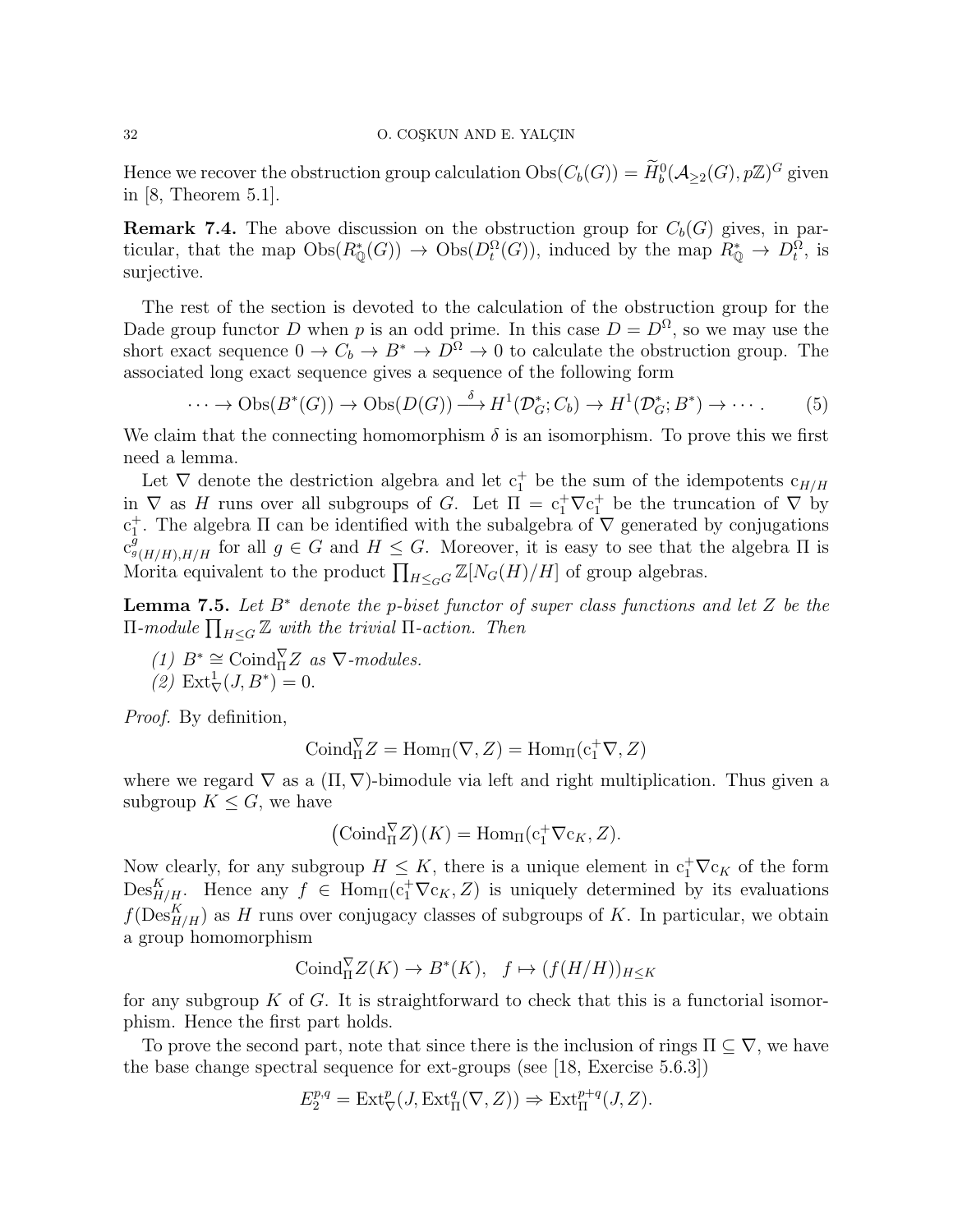The exact sequence in low degrees becomes

$$
0 \longrightarrow \text{Ext}^1_{\nabla}(J, \text{Hom}_{\Pi}(\nabla, Z)) \longrightarrow \text{Ext}^1_{\Pi}(J, Z) \longrightarrow \text{Hom}_{\nabla}(J, \text{Ext}^1_{\Pi}(\nabla, Z)) \longrightarrow
$$
  

$$
\longrightarrow \text{Ext}^2_{\nabla}(J, \text{Hom}_{\Pi}(\nabla, Z)) \longrightarrow \text{Ext}^2_{\Pi}(J, Z).
$$

By the first part,  $B^* = \text{Hom}_{\Pi}(\nabla, Z)$ , hence it is sufficient to show that  $\text{Ext}^1_{\Pi}(J, Z)$  vanishes. But we have

$$
Ext_{\Pi}^{1}(J, Z) = Ext_{\Pi}^{1}(c_{1}^{+} J, Z) = \bigoplus_{1 < H \leq_{G} G} Ext_{\Pi}^{1}(c_{H/H}^{+} J, c_{H/H}^{+} Z)
$$

where  $c_{H/H}^+ = \sum_{K=GH} c_{K/K}$ . Finally, using the above Morita equivalence and the Morita invariance of the ext-groups, we get for any subgroup  $H$  of  $G$  that

$$
\operatorname{Ext}^1_{\Pi}(\operatorname{c}_{H/H}^+,J\operatorname{c}_{H/H}^+Z)\cong \operatorname{Ext}^1_{RN_G(H)/H}(\mathbb{Z},\mathbb{Z})=H^1(N_G(H)/H;\mathbb{Z})
$$

which is zero since  $N_G(H)/H$  is a finite group. Thus  $\text{Ext}^1_{\nabla}(J, B^*) = 0$ , as required.  $\square$ 

Using this lemma we prove the following.

**Proposition 7.6.** Let D denote the functor for the Dade group, and  $C_b$  denote the functor for the group of Borel-Smith functions. Then

$$
Obs(D(G)) \cong H^1(\mathcal{D}_G^*; C_b).
$$

*Proof.* By [8, Theorem 3.1], we have  $Obs(B^*(G)) = 0$ . By the long exact sequence given in Equation (5), it is enough to show that  $H^1(\mathcal{D}_G^*; B^*) = 0$ . By Lemma 4.1, we have

$$
H^1(\mathcal{D}_G^*; B^*) \cong \text{Ext}^1_{R\mathcal{D}_G}(J, B^*)
$$

hence the result follows from the Lemma 7.5.

In Bouc [2, Theorem 2.15], it is shown that the obstruction group  $\text{Obs}(D(G))$  for a p-group G, when p is odd, embeds into the group  $H^1(\mathcal{A}_{\geq 2}(G);\mathbb{Z})^{(G)}$  which is defined as the quotient group  $Z^1/B^1$  where  $Z^1$  is the group of G-invariant 1-cocycles in  $\mathcal{A}_{\geq 2}(G)$  and  $B<sup>1</sup>$  is the subgroup generated by the boundaries of G-invariant 0-chains in  $\mathcal{A}_{\geq 2}(G)$ . We note the following observation about this group.

**Lemma 7.7.** The group  $H^1(\mathcal{A}_{\geq 2}(G); \mathbb{Z})^{(G)}$  defined in [2, Notation 2.9] is isomorphic to the cohomology group  $H^1({\cal A}_{\geq 2}(\bar{G})/G;\mathbb{Z})$  where  ${\cal A}_{\geq 2}(G)/G$  denotes the orbit space under the conjugation action.

*Proof.* Let  $X = \mathcal{A}_{\geq 2}(G)$ . Note that the group  $H^1(\mathcal{A}_{\geq 2}(G); \mathbb{Z})^{(G)}$  defined above is the cohomology group at dimension 1 of the cochain complex

$$
0 \to \text{Hom}_{\mathbb{Z}G}(C_0(X), \mathbb{Z}) \xrightarrow{\delta^0} \text{Hom}_{\mathbb{Z}G}(C_1(X), \mathbb{Z}) \xrightarrow{\delta^1} \text{Hom}_{\mathbb{Z}G}(C_2(X), \mathbb{Z}) \to \cdots
$$

Since

 $\text{Hom}_{\mathbb{Z} G}(C_*(X), \mathbb{Z}) \cong \text{Hom}_{\mathbb{Z}}(C_*(X)_G, \mathbb{Z}) \cong \text{Hom}_{\mathbb{Z}}(C_*(X/G), \mathbb{Z}),$ 

the group  $H^1(\mathcal{A}_{\geq 2}(G);\mathbb{Z})^{(G)}$  is isomorphic to the cohomology group  $H^1(X/G;\mathbb{Z})$ .  $\Box$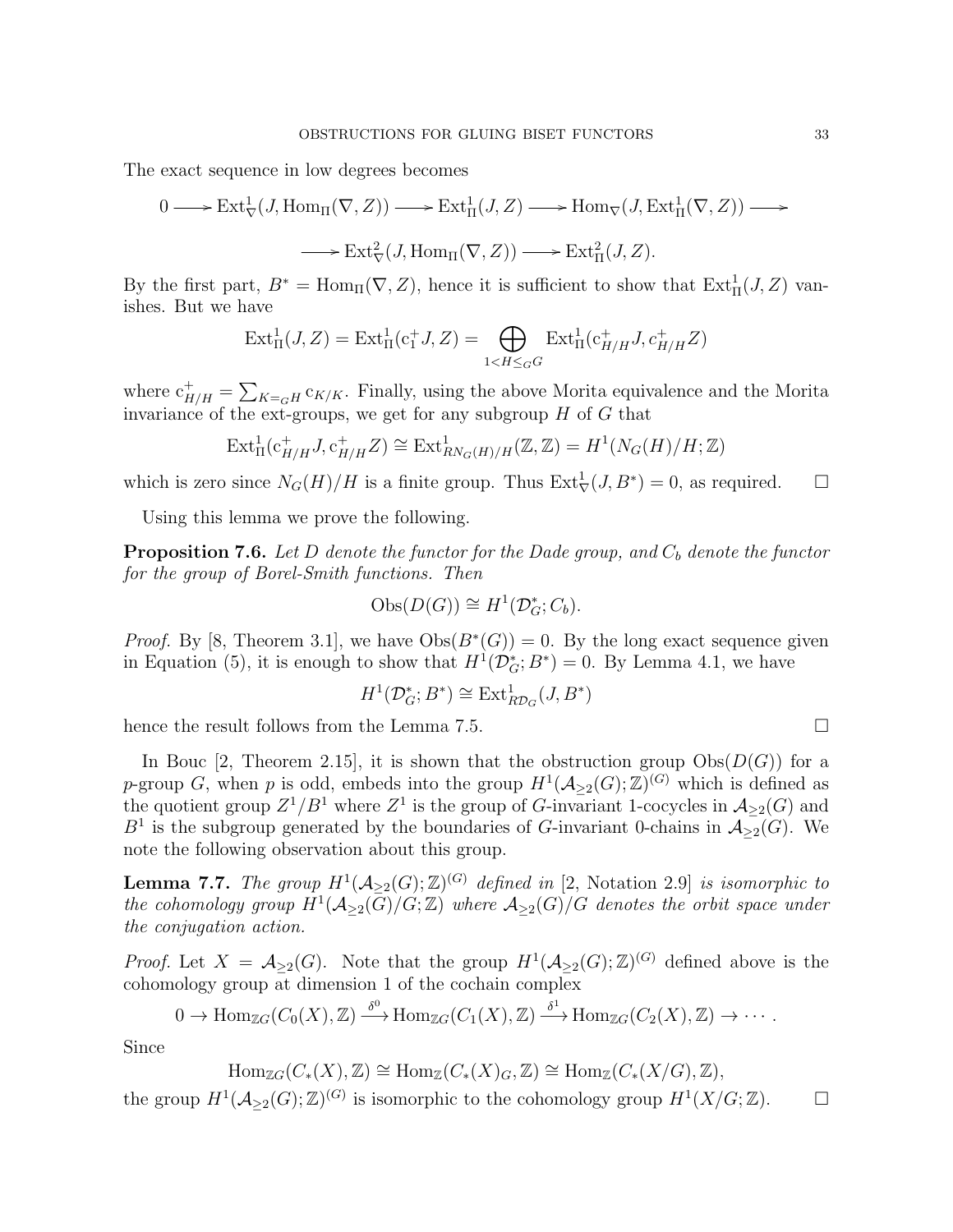### 34 O. COSKUN AND E. YALÇIN

In general  $\text{Obs}(D(G))$  is not isomorphic to  $H^1(\mathcal{A}_{\geq 2}(G)/G;\mathbb{Z})$  (see [2, Section 6]). In Theorem 1.5 we give an explicit description of the obstruction group  $\text{Obs}(D(G))$  as a subgroup of  $H^1(\mathcal{A}_{\geq 2}(G)/G;\mathbb{Z})$ . Before giving the proof of Theorem 1.5, we prove a useful technical result.

**Proposition 7.8.** Let F be a rhetorical p-biset functor such that  $\partial F(H)$  is equal to a fixed abelian group A for every group H isomorphic to a nontrivial cyclic group or a generalized quaternion group. Then there is an isomorphism

$$
H^1(\mathcal{D}_G^*; F) \cong H^1(\mathcal{A}_{\geq 2}(G)/G; A).
$$

*Proof.* First, let us assume that  $\text{rk}(Z(G)) \geq 2$ . Let  $K \cong C_p \times C_p$  be a central subgroup in G. Then the argument in the proof of Proposition 6.6 gives us that the complex  $C^*_{\rm St}(F)$ can be reduced to a complex of the form

$$
0 \xrightarrow{\bar{\delta}^0} \bigoplus_{E \in \mathcal{E}_2''} \text{Hom}_{\text{Aut}_G(E)}(\text{St}_E, F(C_G(E)/E)) \xrightarrow{\bar{\delta}^1} \bigoplus_{E \in \mathcal{E}_3''} \text{Hom}_{\text{Aut}_G(E)}(\text{St}_E, F(C_G(E)/E)) \longrightarrow \cdots
$$

where  $\mathcal{E}''_2$  is the G-conjugacy classes of rank 2 elementary abelian subgroups E such that  $E \cap K = 1$ , and  $\mathcal{E}_3''$  is the G-conjugacy classes of rank 3 elementary abelian subgroups E such that  $K \nleq E$ . For each  $E \in \mathcal{E}_2''$ , we have a short exact sequence of the form

$$
0 \longrightarrow F(C_G(E)/E) \stackrel{\alpha}{\longrightarrow} \bigoplus_{i=0}^p F(C_G(E)/C_iE) \stackrel{\beta}{\longrightarrow} \bigoplus_p F(C_G(E)/EK) \longrightarrow 0. \tag{6}
$$

Note that for each E, the rank 3 elementary abelian subgroup  $C_iE$  does not include K. This gives that the map  $\bar{\delta}^1$  is injective, hence  $H^1(\mathcal{D}_{G}^*; F) = 0$ . Since K is central,  $\mathcal{A}_{\geq 2}(G)$  is canonically contractible by equivariant homotopies  $K \leq KE \geq E$ . Therefore  $H^1(\mathcal{A}_{\geq 2}(G)/G; A) = 0$ , hence the isomorphism holds in this case.

Now we assume that  $Z(G)$  is cyclic. We may also assume that G has a normal subgroup  $K \cong C_p \times C_p$  because otherwise G is a Roquette group and by direct computation we can see that for Roquette groups both cohomology groups are trivial. As before let Z denote the central subgroup of K and  $A_1, \ldots, A_p$  denote the non-central subgroups of K of order p. By the argument we used in the proof of Proposition 6.8 we can reduce the complex  $C^*_{\mathrm{St}}(F)$  to a complex of the form

$$
0 \xrightarrow{\bar{\delta}^{-1}} \bigoplus_{C \in \mathcal{E}_1^{\prime\prime}} F(C_G(C)/C) \xrightarrow{\bar{\delta}^0} \bigoplus_{E \in \mathcal{E}_2^{\prime\prime}} \text{Hom}_{\text{Aut}_G(E)}(\text{St}_E, F(C_G(E)/E))
$$
  

$$
\xrightarrow{\bar{\delta}^1} \bigoplus_{E \in \mathcal{E}_3^{\prime\prime}} \text{Hom}_{\text{Aut}_G(E)}(\text{St}_E, F(C_G(E)/E)) \longrightarrow \cdots
$$

by removing the terms appearing in the short exact sequences of the form given in Case 1 considered in the proof of Theorem 6.8. Note that if a short exact sequence of modules appears as a subcomplex of a chain complex, removing the modules of this short exact sequence from the chain complex does not change the homology group of the chain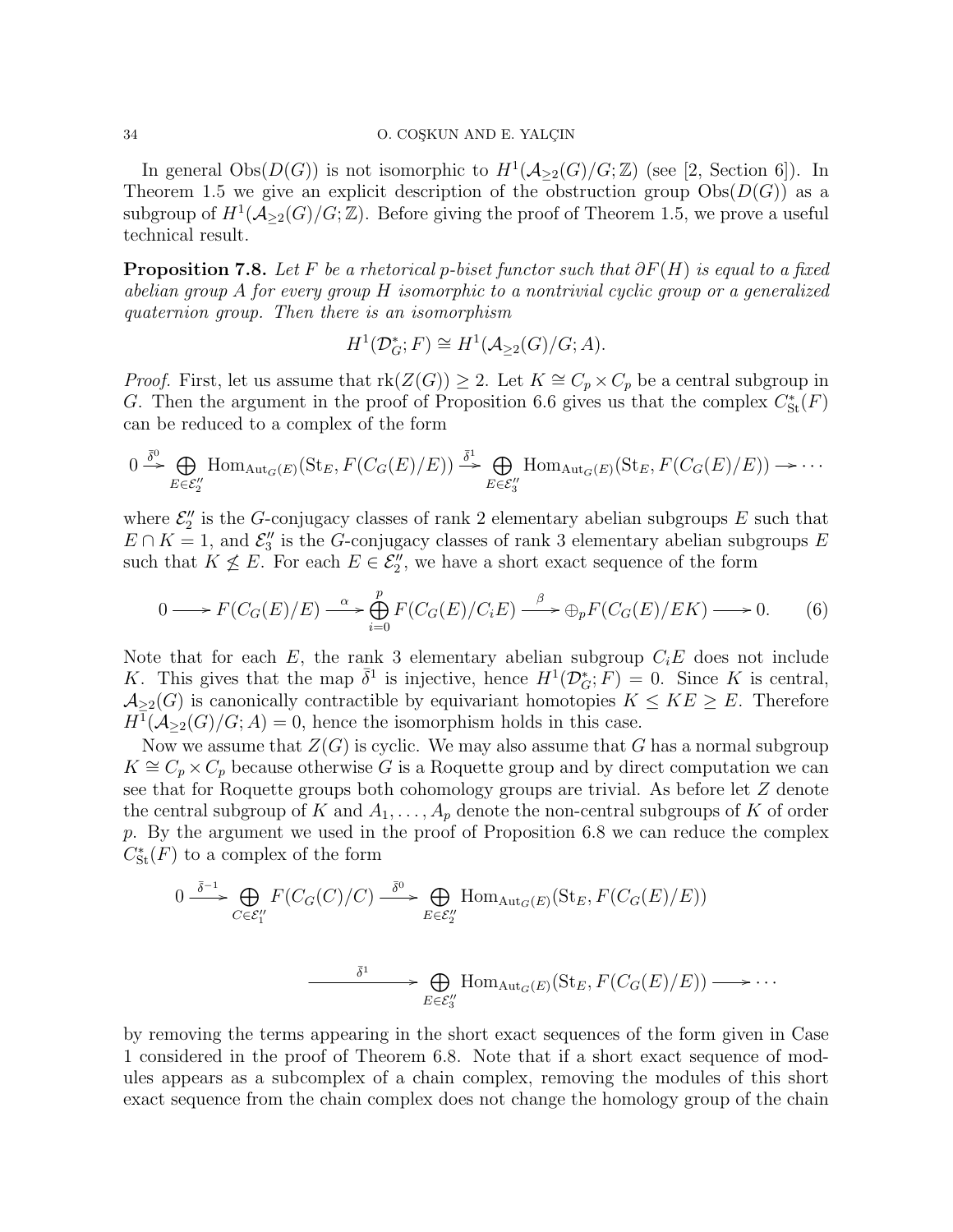complex. Assume also that the short exact sequences of the form given in (6) earlier are removed for every  $E \in \mathcal{E}'_2$  and  $E \in \mathcal{E}'_3$  satisfying  $E \le H = C_G(K)$ .

Finally assume that maps of the form

$$
F(C_G(C)/C) \to F(C_G(C)/CZ)
$$

are also removed for all C such that  $CZ$  is a maximal rank 2 elementary abelian subgroup such that  $CZ \notin \mathcal{B}(G)$ . Note that these maps are surjective maps with kernel giving the isomorphism  $\widetilde{H}^0(\mathcal{D}_{G}^*; F) \cong \widetilde{H}^0(\mathcal{A}_{\geq 2}(G); A)$ . So removing these does not change the cohomology groups of the chain complex at dimension 1.

What is left in  $\mathcal{E}_1''$  are the G-conjugacy classes of subgroups C such that  $E = CZ$ belongs to the big component  $\mathcal{B}(G)$ , but  $C \not\leq H$ . These are the subgroups considered in Case 2 in the proof of Theorem 6.8. Note that the only subgroups left in  $\mathcal{E}_2''$  are the ones that belong to the big component  $\mathcal{B}(G)$  and satisfy  $E \nleq H$ . Recall that for each  $C \in \mathcal{E}_1''$ there is a chain complex of the form

$$
0 \longrightarrow F(\overline{C}_G(C)) \longrightarrow \bigoplus_{\overline{D} \in \mathcal{T}_1} F(C_{\overline{C}_G(C)}(\overline{D})/\overline{D})
$$

$$
\longrightarrow \bigoplus_{\overline{E}\in \mathcal{T}_2} \text{Hom}_{\text{Aut}_{\overline{C}_G(C)}(\overline{E})}(\text{St}_{\overline{E}}, F(C_{\overline{C}_G(C)}(\overline{E})/\overline{E})) \longrightarrow \cdots,
$$

which is the chain complex  $C^*_{\text{St}}(F)$  for the group  $\overline{C}_G(C) = C_G(C)/C$ . By taking the direct sum of these chain complexes over all  $C \in \mathcal{E}'_2$ , we obtain the chain complex given above in low dimensions with the same maps as  $\bar{\delta}^0$  and  $\bar{\delta}^1$ . From this we can conclude that

$$
H^1(\mathcal{D}_G^*; F) \cong \bigoplus_{C \in \mathcal{E}_1''} \widetilde{H}^0(\mathcal{D}_{\overline{C}_G(C)}^*; F) \cong \bigoplus_{C \in \mathcal{E}_1''} \widetilde{H}^0(\mathcal{A}_{\geq 2}(\overline{C}_G(C))/\overline{C}_G(C); A).
$$

Note that the group  $\overline{C}_G(C)$  has  $\overline{Z} = CZ/C$  as a central subgroup, and the poset  $\mathcal{A}_{\geq 2}(\overline{C}_G(C))$  is equivariantly homotopy equivalent to the poset of elementary abelian subgroups  $\overline{E}$  of  $\overline{C}_G(C)$  such that  $\overline{Z} < \overline{E}$ . Let  $X_C$  denote the poset of elementary abelian subgroups  $E \in \mathcal{A}_{\geq 2}(G)$  such that  $E > CZ$ . We have

$$
\widetilde{H}^0(\mathcal{A}_{\geq 2}(\overline{C}_G(C))/\overline{C}_G(C);A) \cong \widetilde{H}^0(X_C/C_G(C);A).
$$

Also note that there is a 1-1 correspondence between G-conjugacy classes of  $C \nleq H$  and G-conjugacy classes of subgroups  $E = CZ$  with  $E \nleq H$ . This is because if  $C, C' \leq CZ$ then C and C' are G-conjugate (note that if  $K = \langle a, z \rangle$ , then  $[c, a] = cac^{-1}a^{-1} = z$ , so  $aca^{-1} = z^{-1}c$ . We conclude that

$$
H^1(\mathcal{D}_G^*; F) \cong \bigoplus_{E \in \mathcal{E}_m} \widetilde{H}^0(X_C/C_G(C); A),
$$

where  $\mathcal{E}_m$  is the set of G-conjugacy class representatives of elementary abelian subgroups of the form CZ such that  $C \nleq H$  and CZ belongs to the big component of  $A_{\geq 2}(G)$ . In fact, if it does not belong to the big component, then CZ is maximal and hence we would have  $X_C = \emptyset$ , so we can actually drop this assumption for the above sum and take  $\mathcal{E}_m$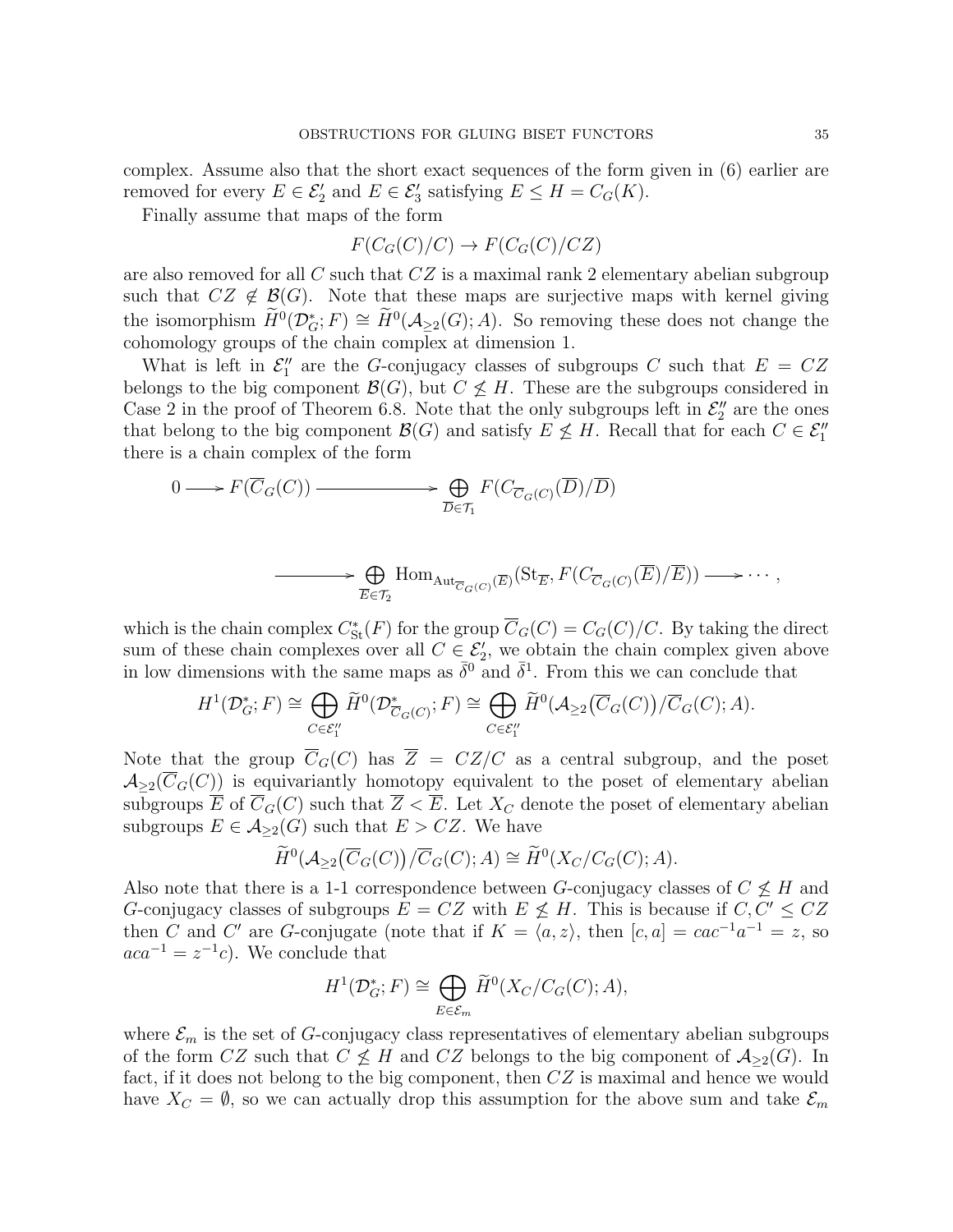#### 36 O. COŞKUN AND E. YALÇIN

as the set of G-conjugacy class representatives of rank 2 elementary abelian subgroups  $E$ such that  $Z \leq E$  and  $E \nleq H$ .

Let  $X = \mathcal{A}_{\geq 2}(G)$  and  $Y \subseteq X$  denote the subposet consisting of all  $E \in X$  such that either  $E \leq H$  or  $\text{rk}(EZ) \geq 3$ . It is easy to see that  $X - Y$  is a discrete set of rank 2 elementary abelian subgroups E such that  $Z \leq E$  and  $E \nleq H$ . Note that the poset Y is equivariantly contractible to the point  $\{K\}$ , so we can now apply an equivariant version of [5, Lemma 6.2] to obtain

$$
H^1(X/G;A) \cong \bigoplus_{E \in \mathcal{E}_m} \widetilde{H}^0(X_C/C_G(C);A).
$$

Together with the earlier isomorphism, we conclude that  $H^1(\mathcal{D}_G; F)$  is isomorphic to  $H^{1}(X/G; A).$  $(X/G; A)$ .

Now we are ready to prove Theorem 1.5 stated in the introduction.

**Theorem 7.9.** Let G be a p-group with p odd. Let D denote the p-biset functor of Dade group. Then there is an exact sequence of abelian groups

$$
0 \to \text{Obs}(D(G)) \to H^1(\mathcal{A}_{\geq 2}(G)/G;\mathbb{Z}) \to H^1(\mathcal{A}_{\geq 2}(G)/G;\mathbb{Z}/2)
$$

where the second map is induced by the mod 2 reduction map  $\mathbb{Z} \to \mathbb{Z}/2$ .

*Proof.* By Proposition 7.6,  $Obs(D(G)) \cong H^1(\mathcal{D}_G^*; C_b)$ . Consider the long exact cohomology sequence associated to the short exact sequence  $0 \to C_b \to R^*_{\mathbb{Q}} \to D_t^{\Omega} \to 0$ . Note that since p is odd we have  $D_t^{\Omega} = D_t$ . This gives an exact sequence of the form

 $\cdots \to \mathrm{Obs}(R^*_{\mathbb{Q}}(G)) \stackrel{\pi^*}{\longrightarrow} \mathrm{Obs}(D_t(G)) \to H^1(\mathcal{D}^*_{G}; C_b) \to H^1(\mathcal{D}^*_{G}; R^*_{\mathbb{Q}}) \to H^1(\mathcal{D}^*_{G}; D_t) \to \cdots$ 

We have shown earlier that the map  $\pi^*$  is surjective (see Remark 7.4). Hence we obtain a short exact sequence of abelian groups of the form

 $0 \to \mathrm{Obs}(D(G)) \to H^1(\mathcal{D}_G^*; R^*_{\mathbb{Q}}) \to H^1(\mathcal{D}_G^*; D_t).$ 

Note that  $\partial R_{\mathbb{Q}}^*(H) \cong \mathbb{Z}$  and  $\partial D_t(H) \cong \mathbb{Z}/2$  for every H that is cyclic or isomorphic to a generalized quaternion group. Hence the proof follows from Proposition 7.8.

We conclude with the following.

**Proposition 7.10.** Let G be a p-group with p odd. If  $D_f$  denotes the quotient functor  $D/D_t$ , then

$$
Obs(D_f(G)) \cong H^1(\mathcal{A}_{\geq 2}(G)/G; \mathbb{Z}).
$$

*Proof.* The exact sequence  $0 \to R_0^* \to B^* \to D/D_t \to 0$  gives a long exact sequence

$$
\cdots \to \mathrm{Obs}(B^*(G)) \to \mathrm{Obs}(D_f(G)) \stackrel{\delta}{\longrightarrow} H^1(\mathcal{D}_G^*; R^*_{\mathbb{Q}}) \to H^1(\mathcal{D}_G^*; B^*) \to \cdots.
$$

By [8, Theorem 3.1], we have  $Obs(B^*(G))=0$ , and by Lemma 4.1 and 7.5, we have

$$
H^1(\mathcal{D}_G^*;B^*)\cong\operatorname{Ext}^1_{R\mathcal{D}_G}(J,B^*)=0,
$$

hence we obtain  $\text{Obs}(D_f(G)) \cong H^1(\mathcal{D}_{G}^*; R_{\mathbb{Q}}^*)$ . Now the result follows from Proposition 7.8 and from the fact that  $\partial R_{\mathbb{O}}^*(H) \cong \mathbb{Z}$  for every H that is cyclic or isomorphic to a generalized quaternion group.